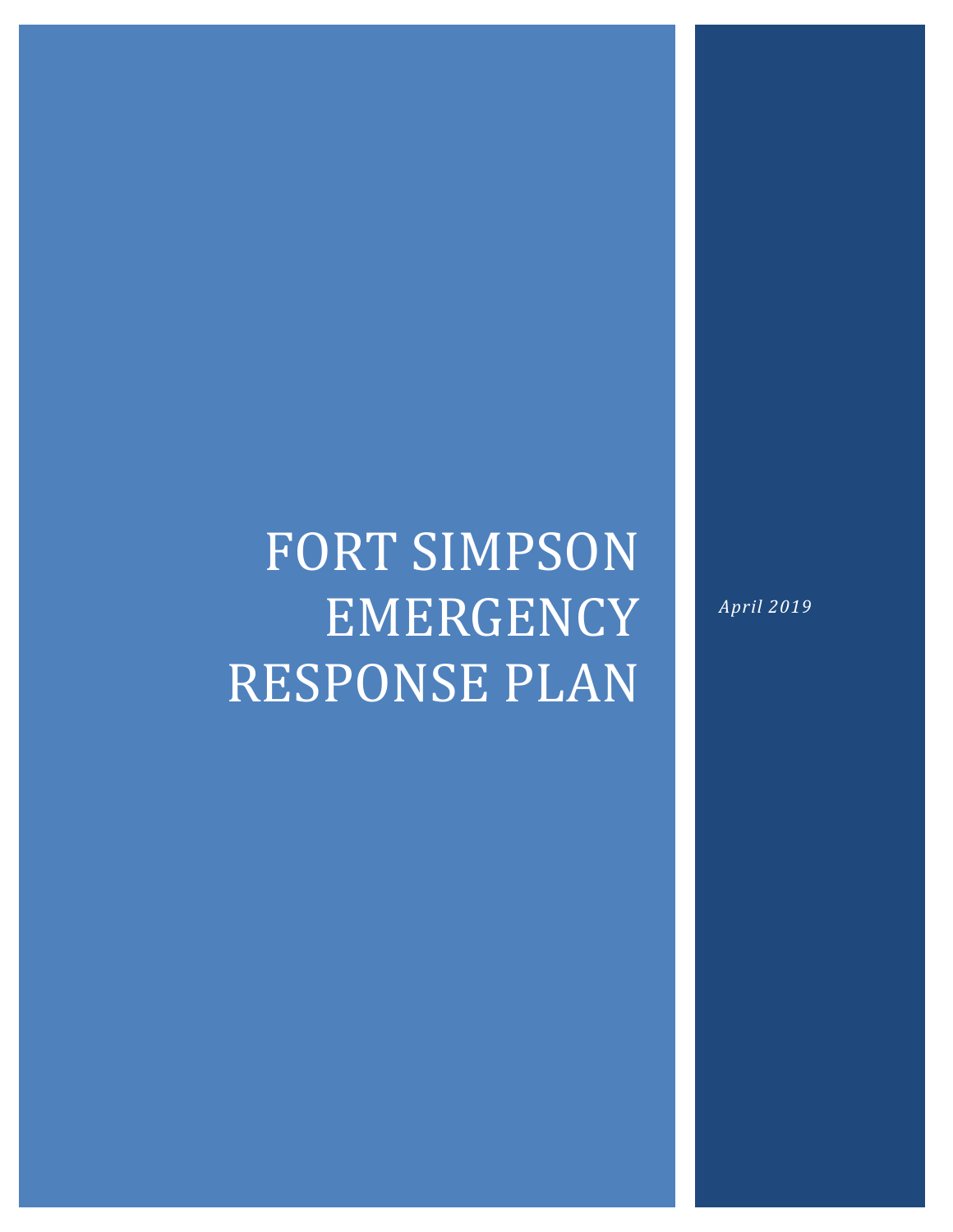# <span id="page-1-0"></span>**Amendments**

| <b>REVISION DATE</b> | <b>DETAILS</b>                                                              |
|----------------------|-----------------------------------------------------------------------------|
| 23/04/2018           |                                                                             |
| 26/04/2018           | Contact info                                                                |
| 23/04/2019           | Emergency Contacts, Appendix A contact info, Appendix I Breakup Information |
|                      |                                                                             |
|                      |                                                                             |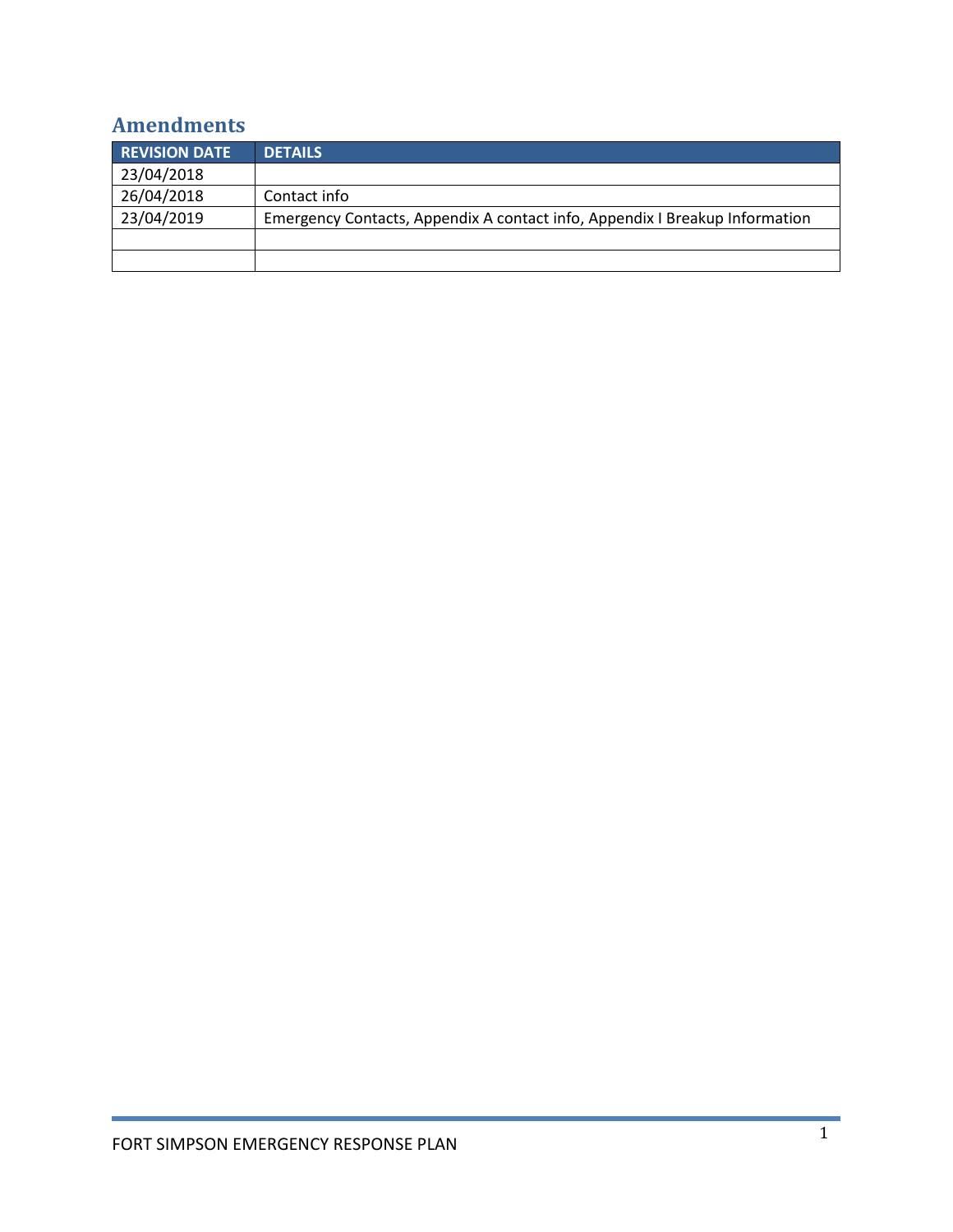# <span id="page-2-0"></span>**List of Acronyms**

| <b>ACRONYM</b> | <b>FULL NAME</b>                              |  |
|----------------|-----------------------------------------------|--|
| <b>CERC</b>    | <b>Community Emergency Response Committee</b> |  |
| <b>EOC</b>     | <b>Emergency Operations Centre</b>            |  |
| IC             | <b>Incident Commander</b>                     |  |
| <b>MACA</b>    | <b>Municipal and Community Affairs</b>        |  |
| SAO            | Senior Administrative Officer                 |  |
| <b>EMA</b>     | <b>Emergency Measures Agency</b>              |  |
| <b>SOLE</b>    | <b>State of Local Emergency</b>               |  |
| <b>GNWT</b>    | Government of the Northwest Territories       |  |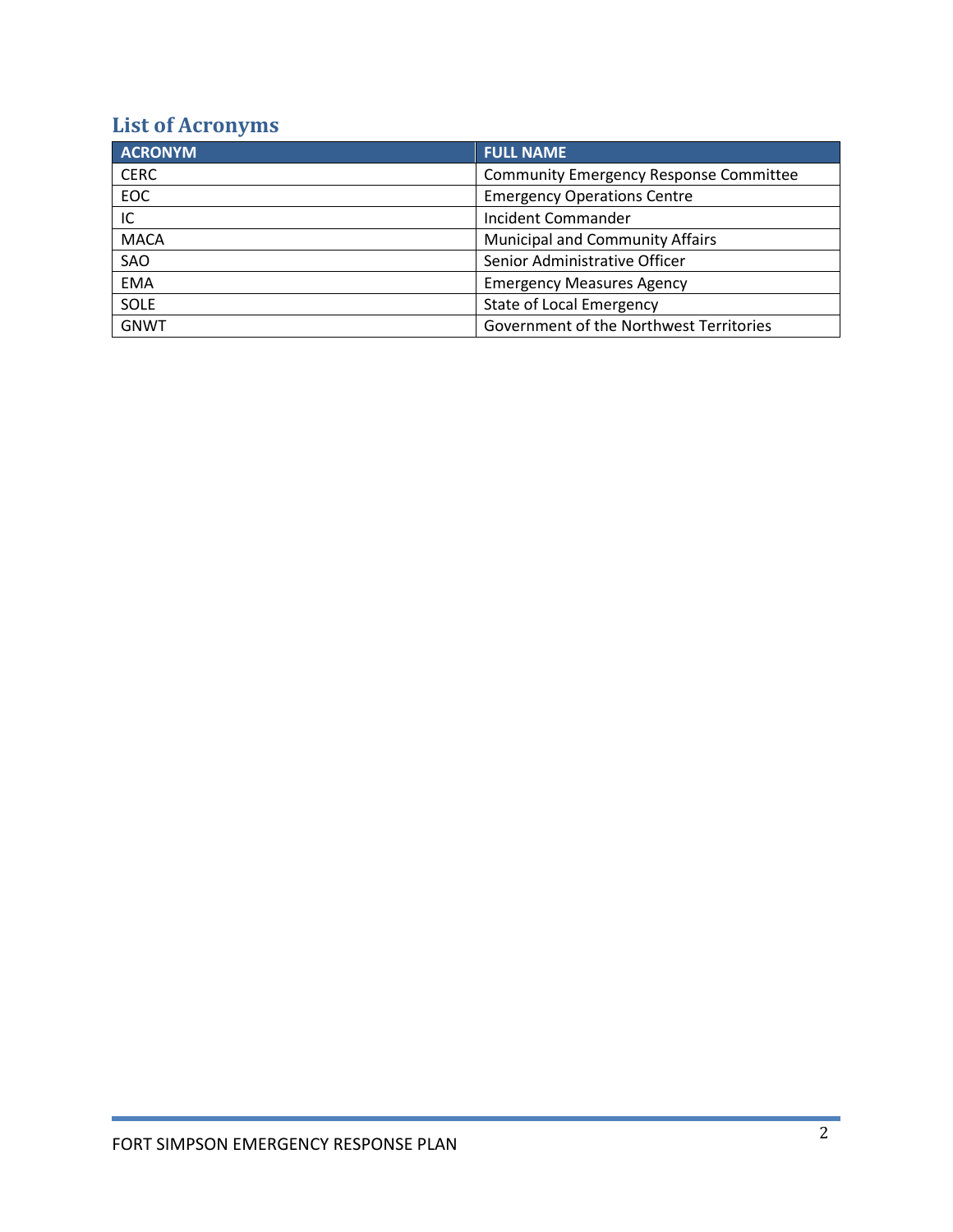# <span id="page-3-0"></span>**Emergency Contacts**

| <b>ORGANIZATION</b>             | <b>TITLE</b>                     | <b>CONTACT INFORMATION</b> |
|---------------------------------|----------------------------------|----------------------------|
| Municipal and Community         | <b>Regional Superintendent</b>   | Phone: 1-867-695-7220      |
| <b>Affairs</b>                  | <b>Mike Drake</b>                | Cell Phone: 1-867-695-6682 |
|                                 |                                  | Mike_Drake@gov.nt.ca       |
| Municipal and Community         | Regional Assistant Fire Marshall | Phone: 1-867-695-7230      |
| <b>Affairs</b>                  | John Richie                      | Cell Phone: 1-867-695-6529 |
|                                 |                                  | john_richie@gov.nt.ca      |
| Municipal and Community         | 24/7 Emergency                   | Phone: 1-867-920-2303      |
| <b>Affairs</b>                  |                                  | FAX: 1-867-873-0309        |
| <b>Environment and Natural</b>  | Wildlife Emergencies             | Phone: 1-867-695-7433      |
| Resources                       |                                  |                            |
| <b>Environment and Natural</b>  | Forest Fire Emergency Line       | Phone: 1-877-698-3473      |
| Resources                       |                                  |                            |
| Aboriginal Affairs and Northern | 24/7 Spill Line                  | Phone: 1-867-920-8130      |
| Development Canada              |                                  |                            |
| NorthwesTel                     | <b>Customer Service Line</b>     | Phone: 1-888-423-2333      |
| Northwest Territories Power     | 24/7 Line                        | Phone: 1-855-575-6872      |
| Corporation                     |                                  |                            |
| Airport                         | Manager, Darrell Reason          | Phone: 1-867-695-2471      |
|                                 | Asst. Manager, Devan Blacklock   | Cell Phone: 1-867-695-6688 |
| Village of Fort Simpson         | SAO, Darrell White               | Phone: 1-867-695-2253      |
|                                 |                                  | Cell Phone: 1-867-695-6398 |
|                                 | Assistant SAO, Kevin Corrigan    | Cell Phone: 1-867-447-0121 |
| Fort Simpson Health Centre      |                                  | Phone: 1-867-695-7000      |
| <b>Emergency Services</b>       |                                  | Phone: 1-867-695-2222      |
| <b>RCMP</b>                     |                                  | Phone: 1-867-695-1111      |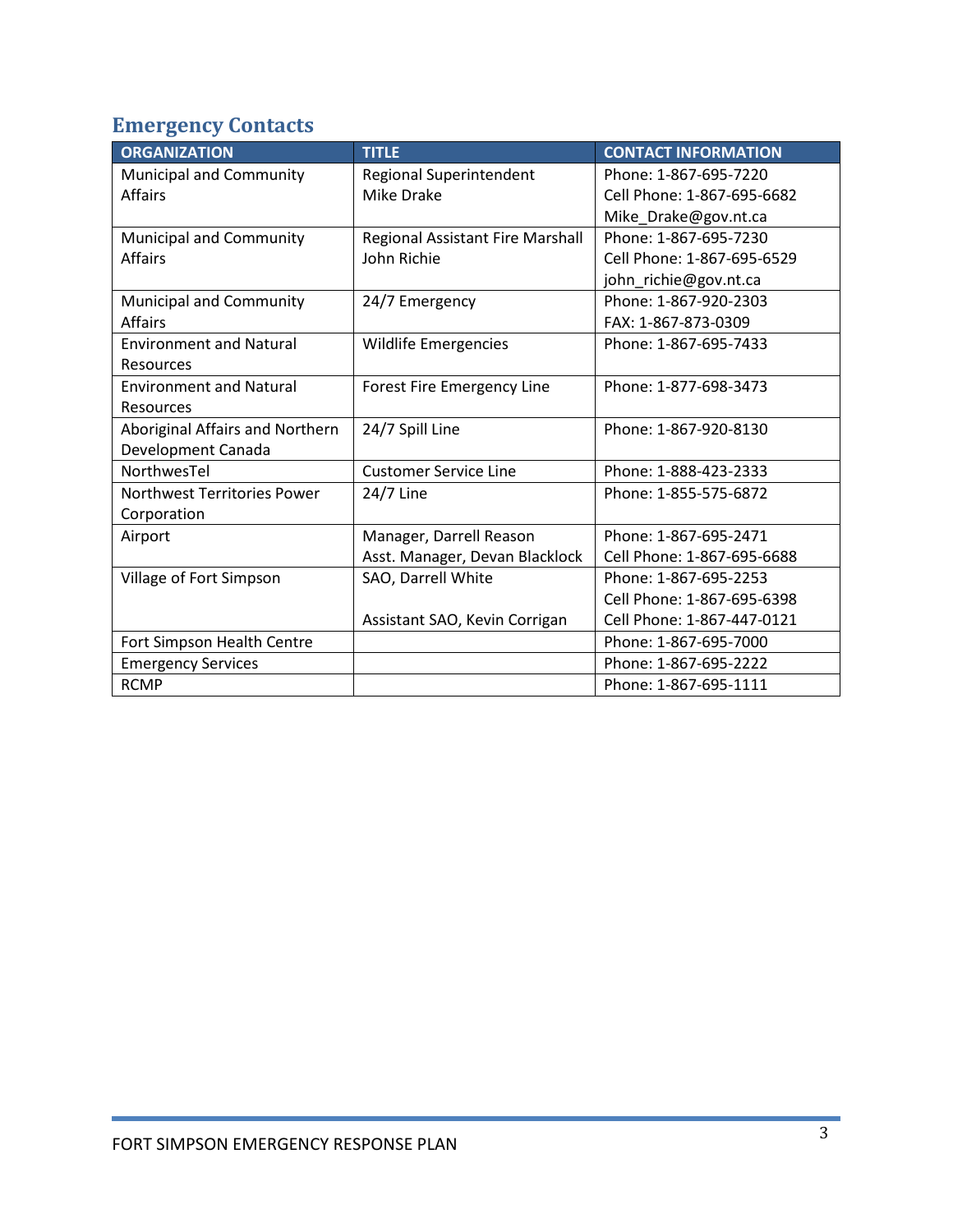# **Table of Contents**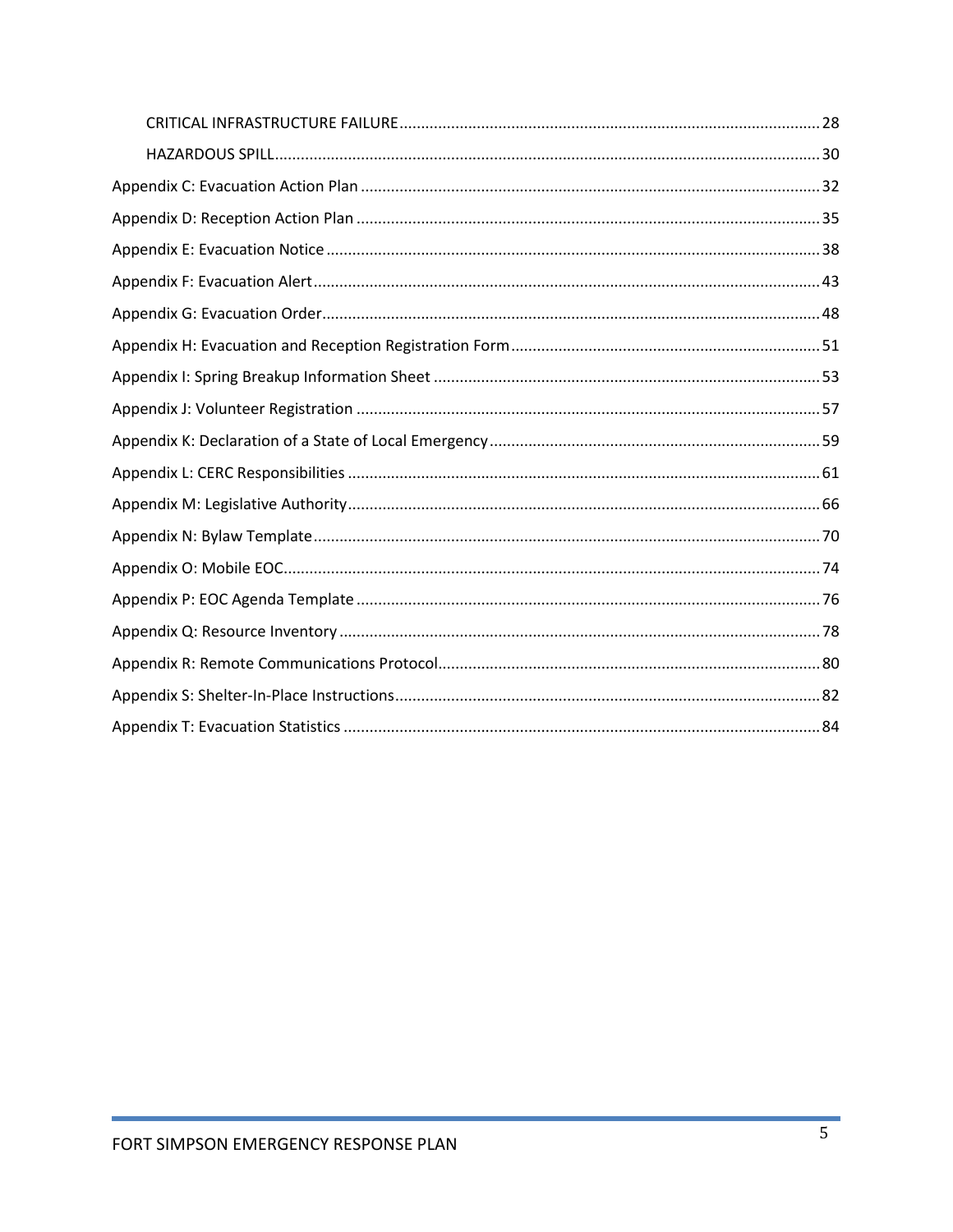# <span id="page-6-0"></span>**Introduction**

Any community is vulnerable to hazards and emergencies. These can be human caused such as transportation accidents, hazardous materials spills and infrastructure disruptions and natural hazards such as severe weather, wildfires and floods.

The Fort Simpson Emergency Response Plan establishes the framework that ensures the community is prepared to deal with a wide range of emergencies and hazards. It is the way through which resources will be mobilized in the event of an emergency, thereby restoring the community to a state of normalcy. It is designed to ensure that all agencies are fully aware of their respective roles and responsibilities during that emergency.

The Emergency Response Plan also makes provisions for the earliest possible coordinated response to an emergency, provides an understanding of the personnel and resources available to the community and recognizes that additional expertise and resources can be called upon if required.

**This Emergency Response Plan does not apply to "normal" situations that can be handled by first response agencies on their own.**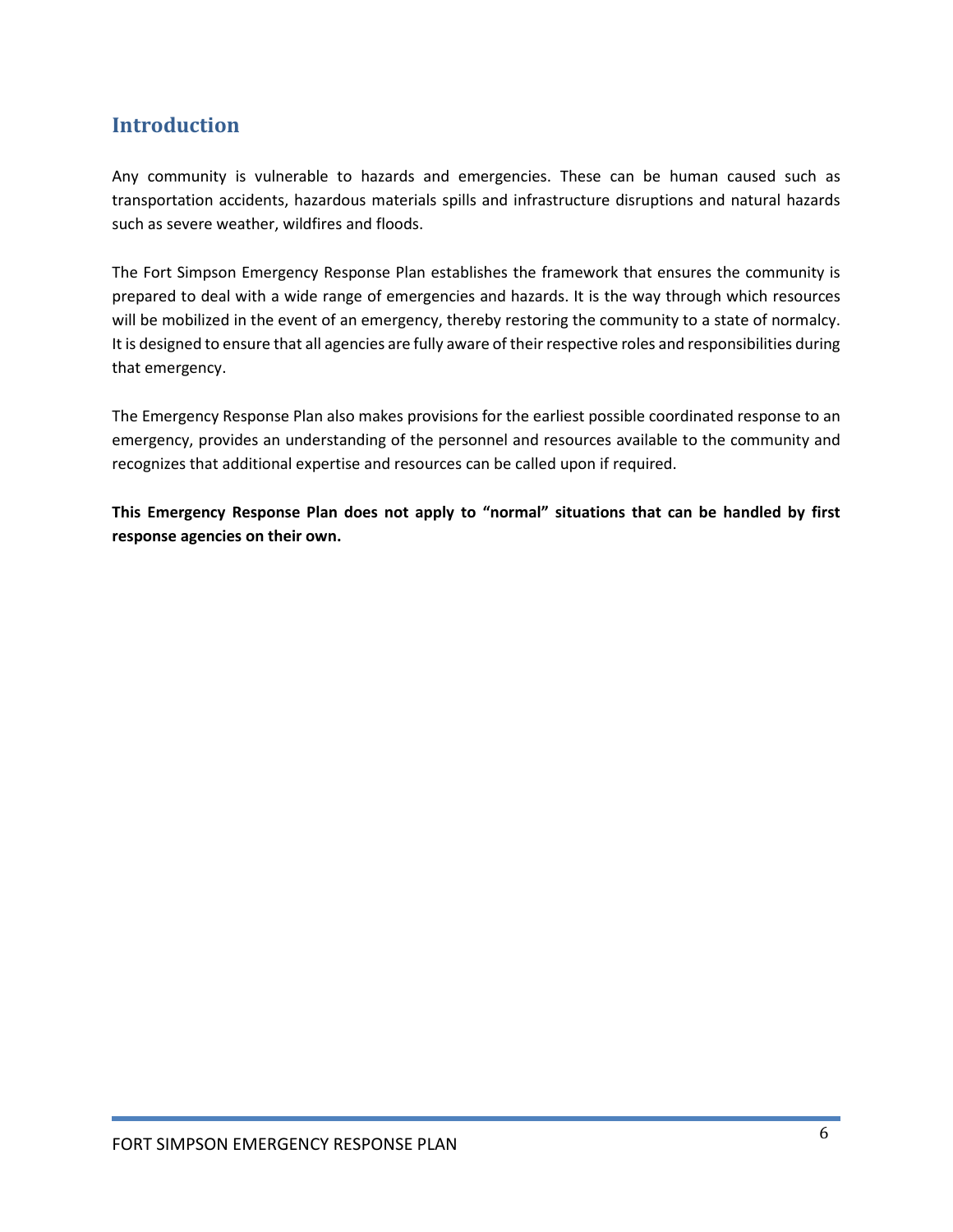#### <span id="page-7-0"></span>**Scope**

The aim of the Fort Simpson Emergency Response Plan is to provide the framework within which extraordinary measures can be taken to protect the health, safety, and welfare of the residents, prevent or minimize property damage or loss, protect the environment and minimize economic disruption when faced with an emergency.

#### <span id="page-7-1"></span>**Purpose**

The plan unifies the efforts of community resources for a comprehensive approach in responding to and reducing the impacts of an emergency. It is intended to increase the emergency response capacity of Fort Simpson by establishing a plan of action to efficiently and effectively deploy all required resources.

#### <span id="page-7-2"></span>**Authority**

The Emergency Plan is issued under the authority of the Council in accordance with the *Civil Emergency Measures Act* (R.S.N.W.T. 1988, c.C-9) as well as local Bylaw 05-2012 dated 20/02/2012, which contains the duties and responsibilities of the Community Emergency Response Committee (CERC), the Emergency Coordinator and the Emergency Management Agency.

Table 1: Emergency Plan Chain of Command

| <b>ADMINISTRATIVE</b>                                                            | <b>AUTHORITY</b>    | <b>POLITICAL</b>            | <b>AUTHORITY</b>                |
|----------------------------------------------------------------------------------|---------------------|-----------------------------|---------------------------------|
| <b>REPRESENTATION</b>                                                            |                     | <b>REPRESENTATION</b>       |                                 |
| <b>Acting Senior</b><br>Administrative Officer /<br><b>Emergency Coordinator</b> | Name:<br>Ben Coffie | Mayor:<br>Darlene Sibbeston | Deputy Mayor:<br>Liza McPherson |

<span id="page-7-3"></span>The authority for making decisions in an emergency situation rests with the Emergency Coordinator.

# **Emergency Management Roles and Responsibilities**

#### <span id="page-7-4"></span>**Emergency Measures Agency**

The Emergency Measures Agency (EMA) typically consists of the Mayor, SAO and Council members. The following are the actions that the elected officials are responsible for during the emergency situation:

- Set parameters for emergency operations in response to an event
- Declare/cancel declarations of States of Local Emergency.
- Liaison with elected officials of other governments.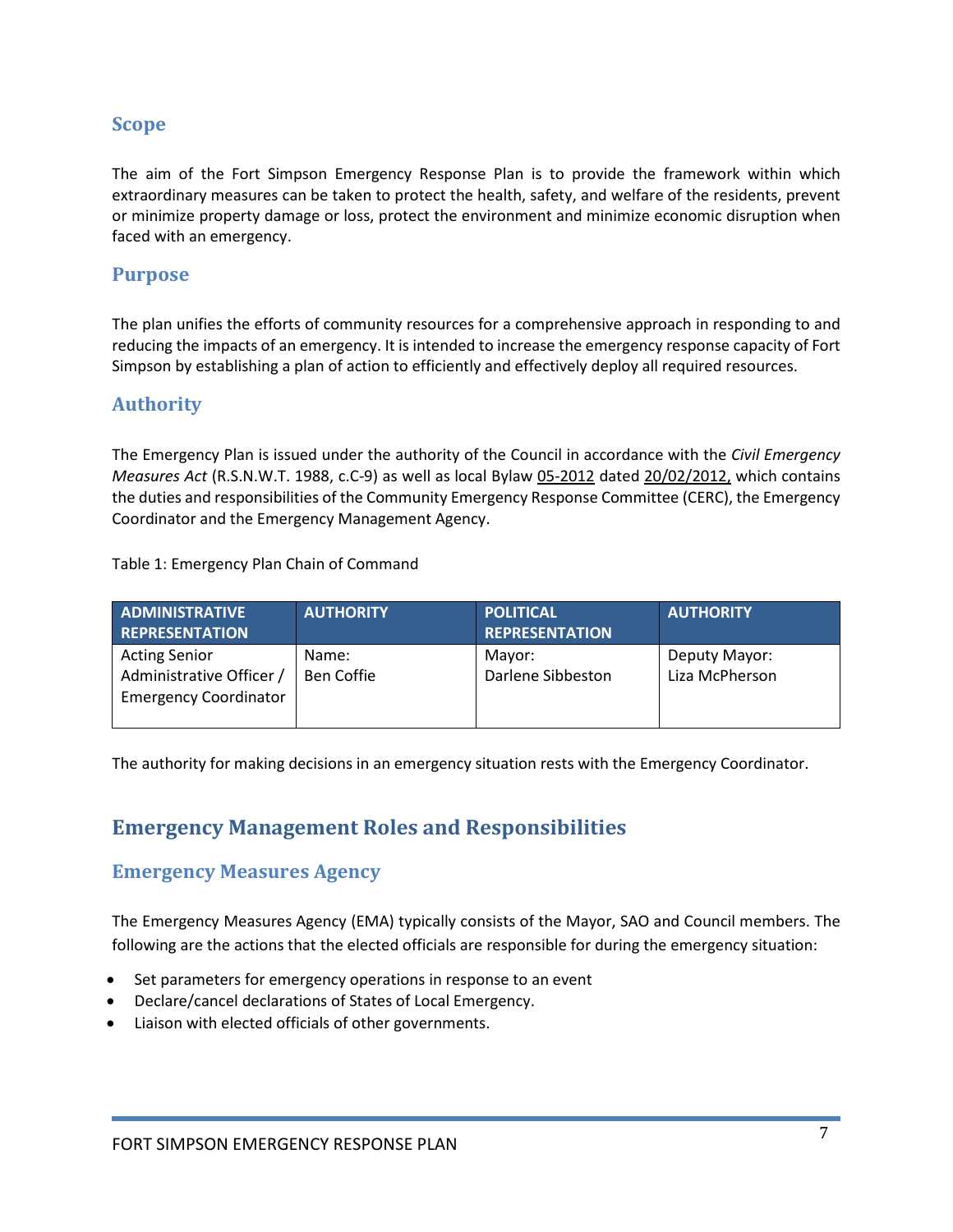# <span id="page-8-0"></span>**Community Emergency Response Committee**

The Community Emergency Response Committee is responsible for the development of the Plan and undertaking activities to respond to an emergency event:

- Acting SAO / Finance Manager; Ben Coffie
- Assistant SAO; Kevin Corrigan
- The Public Works Manager; Gabe Buggins
- The Fire Chief; Roger Pilling
- The By-Law Enforcement Officer;
- Fort Simpson Local Housing Authority Manager;
- The Power Plant Manager;
- The Airport Manager; Darrell Reason
- An RCMP Member;
- A NorthwesTel representative;
- A School representative;
- A Liidlii Kue First Nation Representative: Liza McPherson
- A Fort Simpson Metis Nation Representative:
- Dehcho Health and Social Services CEO; and
- Anybody else who might serve a useful purpose in the preparation or implementation of the Emergency Response Plan.

Typical response activities performed by the Community Emergency Response Committee include:

- Emergency Plan Activation;
- Assessing the emergency situation;
- Determining the appropriate response;
- Coordinating community resources;
- Notifying the general public and other departments of the emergency situation;
- Requesting mutual aid; and
- Liaising with other government officials as the situation dictates.

#### <span id="page-8-1"></span>**Emergency Coordinator**

The Emergency Coordinator will be the SAO (the SAO typically takes on the Emergency Coordinator role, however it may be filled by any member of the Community Emergency Response Committee). The following are his/her responsibilities:

- Management of the Community Emergency Response Committee activities in accordance with duties set out in the local Bylaw 05-2012 dated April 16<sup>th</sup> 2012;
- Chairing the planning and operational activities of the Community Emergency Response Committee;
- Coordinating emergency resources used in an emergency;
- Arranging training for the members of the Community Emergency Response Committee;
- Arranging for testing of the plan; and
- Developing and implementing public awareness and education activities.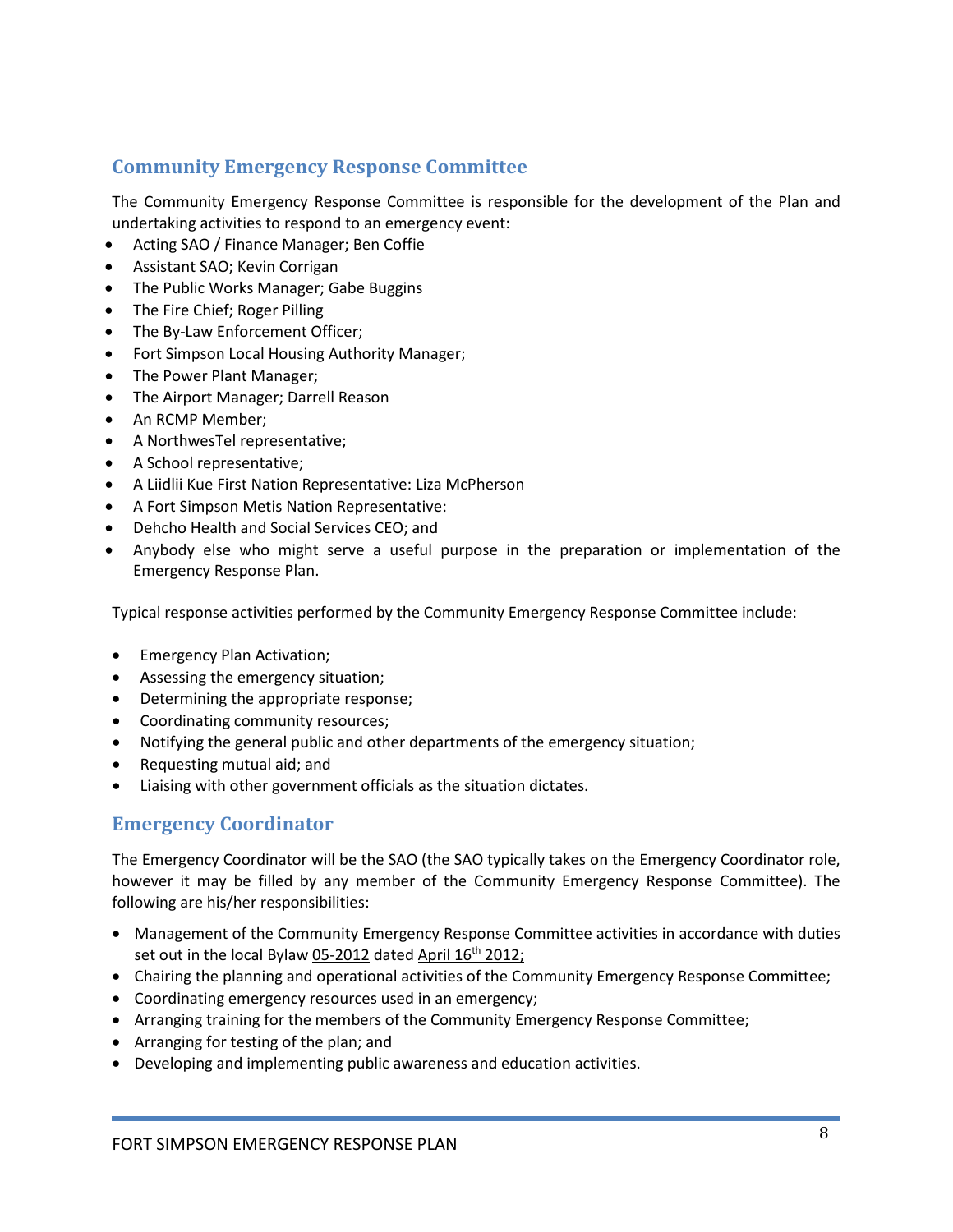# <span id="page-9-0"></span>**Operational Levels**

There are three operational levels of Emergency Management functioning and activity:

- Normal Operations routine daily operations;
- Monitoring –heightened surveillance of potential or developing hazards; or
- Activation –multi agency coordinated response.

# <span id="page-9-1"></span>**Concept of Operations**

As the magnitude of an emergency increases, so will the need for multi-agency support from within the community. In the event that the community resources and capabilities are overwhelmed, the community may contact the MACA Regional Superintendent to provide or acquire additional resources necessary. Each committee member is responsible for their identified roles and responsibilities throughout the emergency response.

## <span id="page-9-2"></span>**Implementation Sequence**

The following are the typical steps taken to implement an emergency response:

- Coordinator contacted regarding the incident;
- Coordinator resolves the problem alone or calls in appropriate Community Emergency Response Committee members and subject matter experts to assist;
- Coordinator notifies MACA Regional Superintendent to alert of situation (ongoing contact with Superintendent is required);
- Gather committee and formulate a response plan;
- Committee and Coordinator may appoint an emergency site manager to liaise from the incident site;
- Coordinator and Committee to advise Council on declaring a State of Local Emergency; and
- Coordinator to notify MACA Regional Superintendent and community residents if a State of Local Emergency is declared.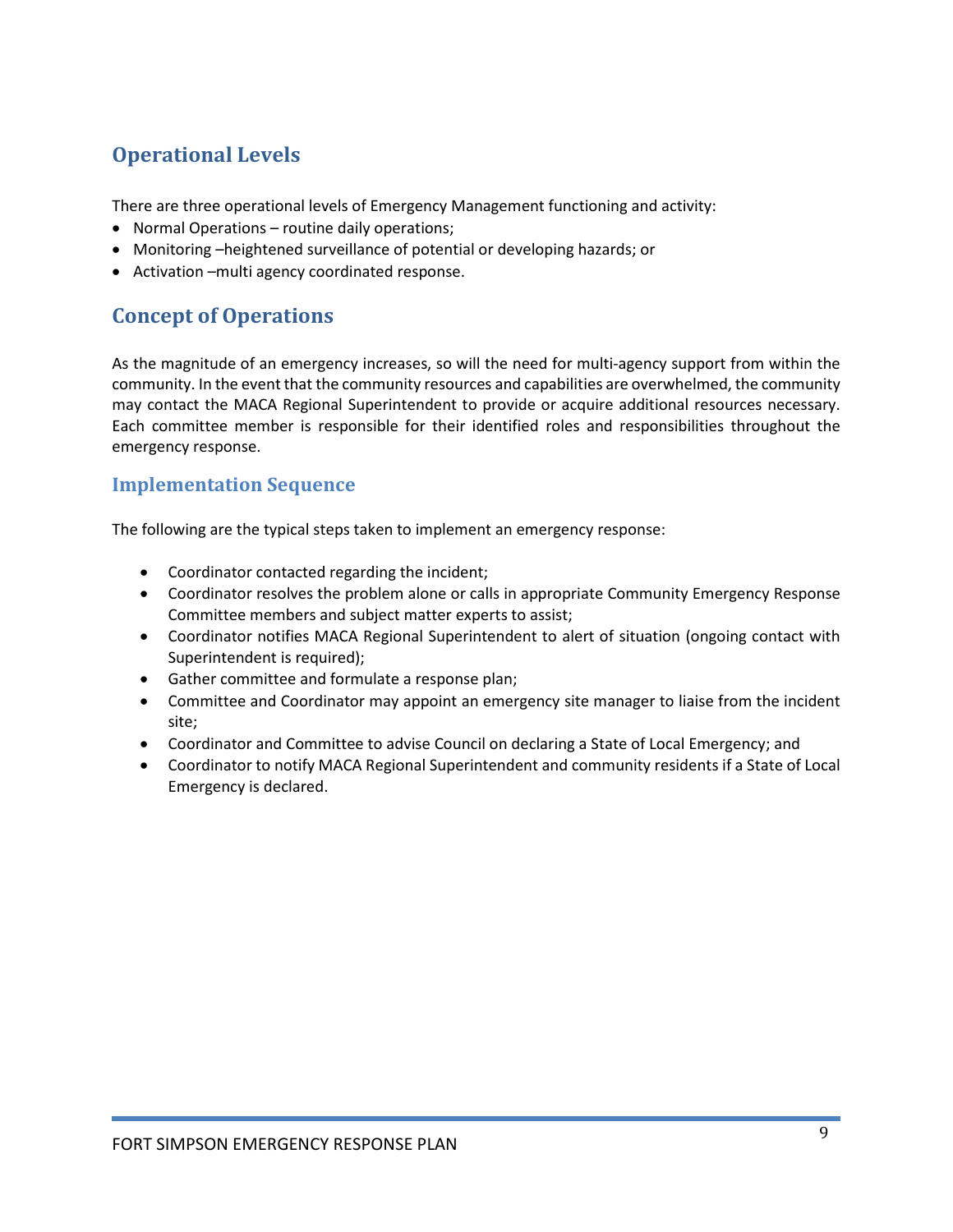## <span id="page-10-0"></span>**Escalation**

The following depicts how assistance during emergency events flows from the GNWT to communities.



## <span id="page-10-1"></span>**Warning and Notification Procedures**

Upon notification of an imminent or actual emergency, the Senior Administrative Officer will initiate the notification of key personnel and agencies. Based on the type and seriousness of the event, appropriate personnel are notified of the current or imminent situation. Community Emergency Response Committee members will be notified of the incident and be required to convene at the Emergency Operations Centre depending on the nature and severity of the emergency.

The public in the community will be warned by:

- First responders advising those at risk in the immediate proximity of the emergency;
- The recreation centre public notice board;
- Door to door alerting;
- Social Media (Community Facebook page);
- <span id="page-10-2"></span>• Sounding of the community siren.

## **Declarations of Local Emergency**

The following table provides information on declaring a state of local emergency.

| <b>DECLARING A STATE OF LOCAL EMERGENCY</b>                                     |  |  |  |  |
|---------------------------------------------------------------------------------|--|--|--|--|
| Who can declare?<br>The Mayor and Council.                                      |  |  |  |  |
| When/Why declare?<br>  To gain special powers outlined in the Civil             |  |  |  |  |
| <b>Emergency Measures Act.</b>                                                  |  |  |  |  |
| The nature and area of the event.<br>What does the declaration need to contain? |  |  |  |  |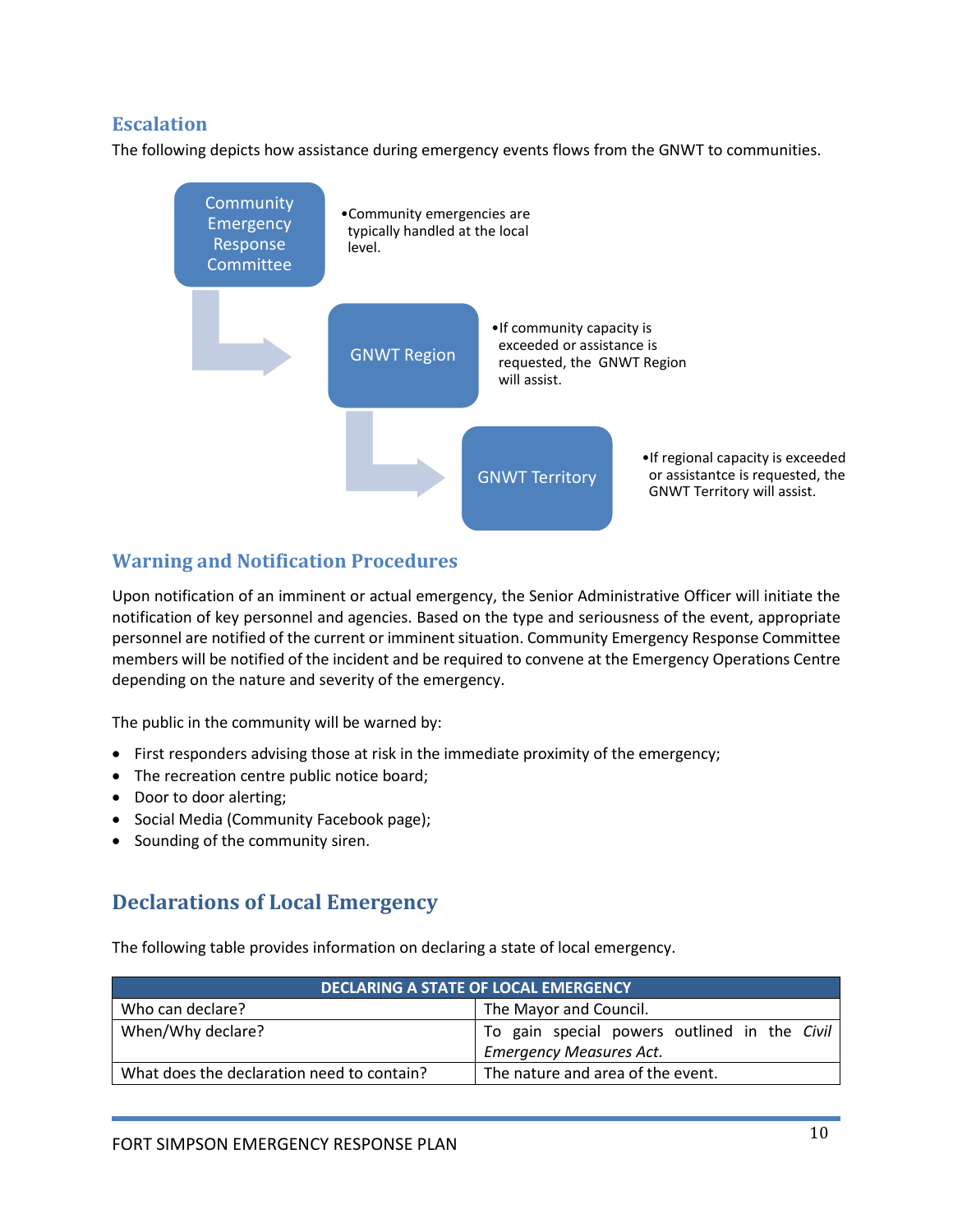| Who must be notified? | The affected population and the Minister of MACA |
|-----------------------|--------------------------------------------------|
|                       | I via the Deh Cho Regional Superintendent.       |

A format for Declaration of a State of Local Emergency is in Appendix K. A copy of the declaration must immediately be sent to the Minister via the MACA Superintendent and the MACA Emergency Management Office Fax # (867) 873-0309.

# <span id="page-11-0"></span>**Communications**

Depending on the circumstances, communications for an emergency response may include one or a combination of the following:

- Telephone;
- HF Radios;
- Satellite Phones;
- Satellite Internet;
- More.

The Communications Coordinator is responsible for maintaining an inventory of communications tools and ensuring that all Community Emergency Response Committee members are aware of the appropriate communications methods to use in the event of an emergency. The Communications Coordinator is **Kevin Corrigan** refer to Appendix L: "Agency Responsibilities"

# <span id="page-11-1"></span>**Emergency Operations Centres**

The Community Emergency Operations Centre is the gathering point where the Community Emergency Response Committee can activate the emergency plan, staff the Emergency Operations Centre and manage emergency operations. For an example of a typical daily agenda for an EOC view Appendix P: EOC Agenda Template.

The primary Emergency Operations Centre location is the Village of Fort Simpson's Council Chamber.

The alternate Emergency Operations Centre location is the Village of Fort Simpson Shop.

A mobile EOC box will be kept at the Council Chambers, for information on what should be kept in the mobile EOC refer to Appendix O: Mobile EOC List.

#### <span id="page-11-2"></span>**Emergency Site Management**

The Emergency Coordinator may appoint an Incident Commander (IC) to manage the emergency site if one is not in place. The IC may be from the first response agency having the predominant role or may be an individual particularly suited to coordinate the diverse activities being undertaken. The role of the IC is to:

- Establish a site command post;
- Establish overall priorities for the on-site response;
- Establish the site perimeter and arrange for security;
- Provide situational updates to the EOC;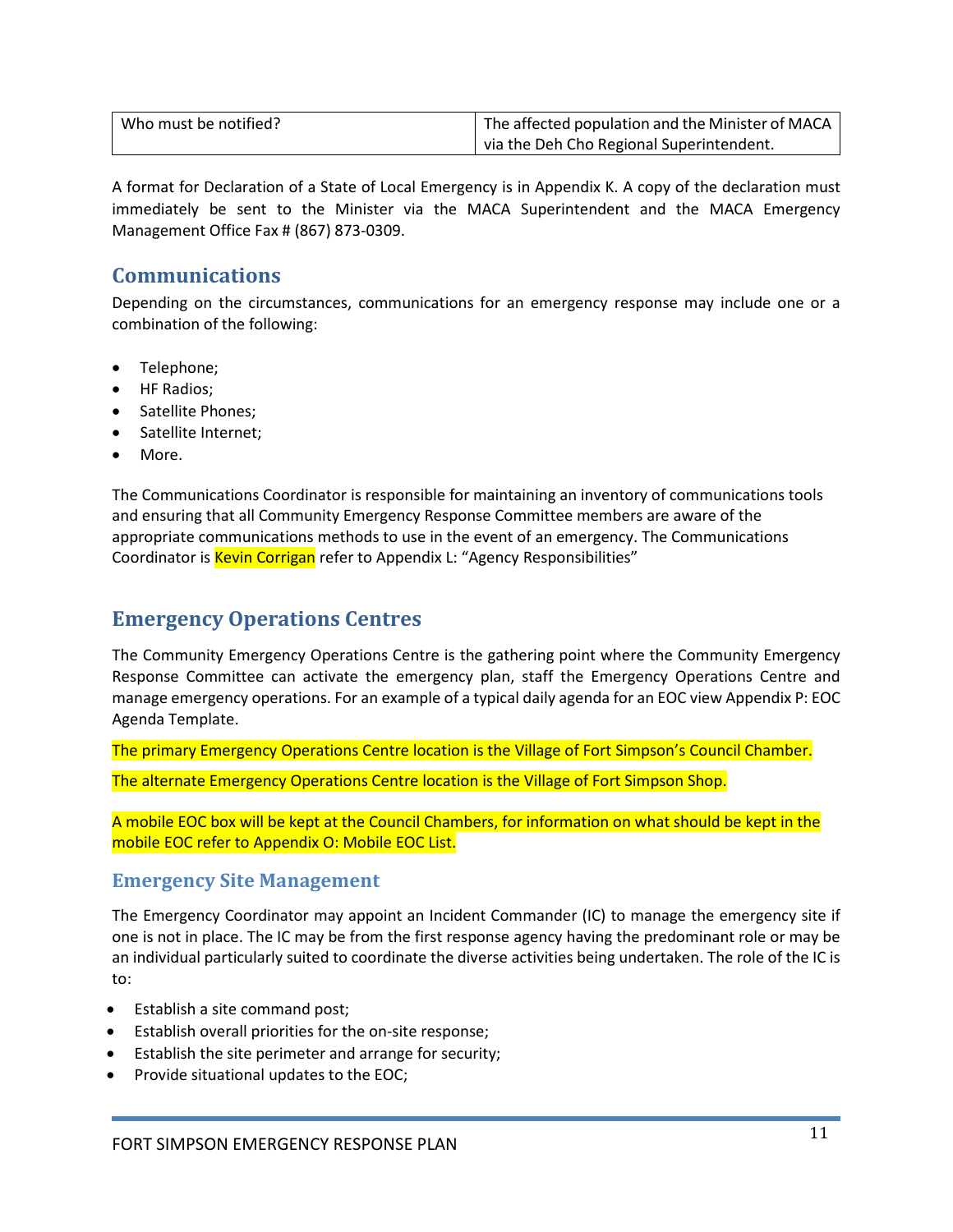- Assign emergent tasks to response agencies at the emergency site;
- Provide media information; and
- Coordinate support to the responders.

Responding agencies on-site will:

- Cooperate with the IC;
- Provide information on response activities, damage and casualties, and resource needs to the IC; and
- Continue to receive functional direction from their parent organization.

# <span id="page-12-0"></span>**Evacuation and Reception**

Guidelines for evacuation and reception activities can be found in Appendix C and D. Templates for an Evacuation Notice, Alert and Order have been provided as Appendices E, F and G.

## <span id="page-12-1"></span>**Volunteers**

A CERC member or community resident shall be appointed as Volunteer Coordinator by the Emergency Coordinator.

The Volunteer Coordinator assists the CERC in the management of volunteers during an event. A form for Volunteer registration can be found in Appendix J. It is important that this form is used whenever there are volunteers during emergency situations as it aids in keeping track of where volunteers are needed and for liability purposes.

# <span id="page-12-2"></span>**Specific Hazard Management**

The hazards identified in the Hazard Identification Risk Assessment as having the greatest potential for disrupting the community are rated as follows:

| <b>Hazards</b>                        | <b>Probability of Occurrence</b> | <b>Severity of Impacts</b> | <b>Ranking</b> |
|---------------------------------------|----------------------------------|----------------------------|----------------|
| Wildfire                              | 5                                | 5                          | 25             |
| Flood (River)                         | 3                                | 5                          | 15             |
| Critical Infrastructure Failure-Power | 3                                | 3                          | 9              |
| Critical Infrastructure Failure-Water | 2                                | 4                          | 8              |
| Transportation Incident - isolation   | 3                                |                            | 6              |
| Epidemic                              | $\overline{2}$                   | 3                          | 6              |
| Flooding-Water Table                  | 3                                | 2                          | 6              |
| Industrial Emergency-                 | 3                                | 2                          | 6              |
| <b>Environmental Spill</b>            |                                  |                            |                |
| Earthquake                            | 2                                | 3                          | 6              |
| Critical Infrastructure- Sewer        | $\overline{2}$                   | 3                          | 6              |
| Pipeline Break Under River            |                                  | 5                          | 5              |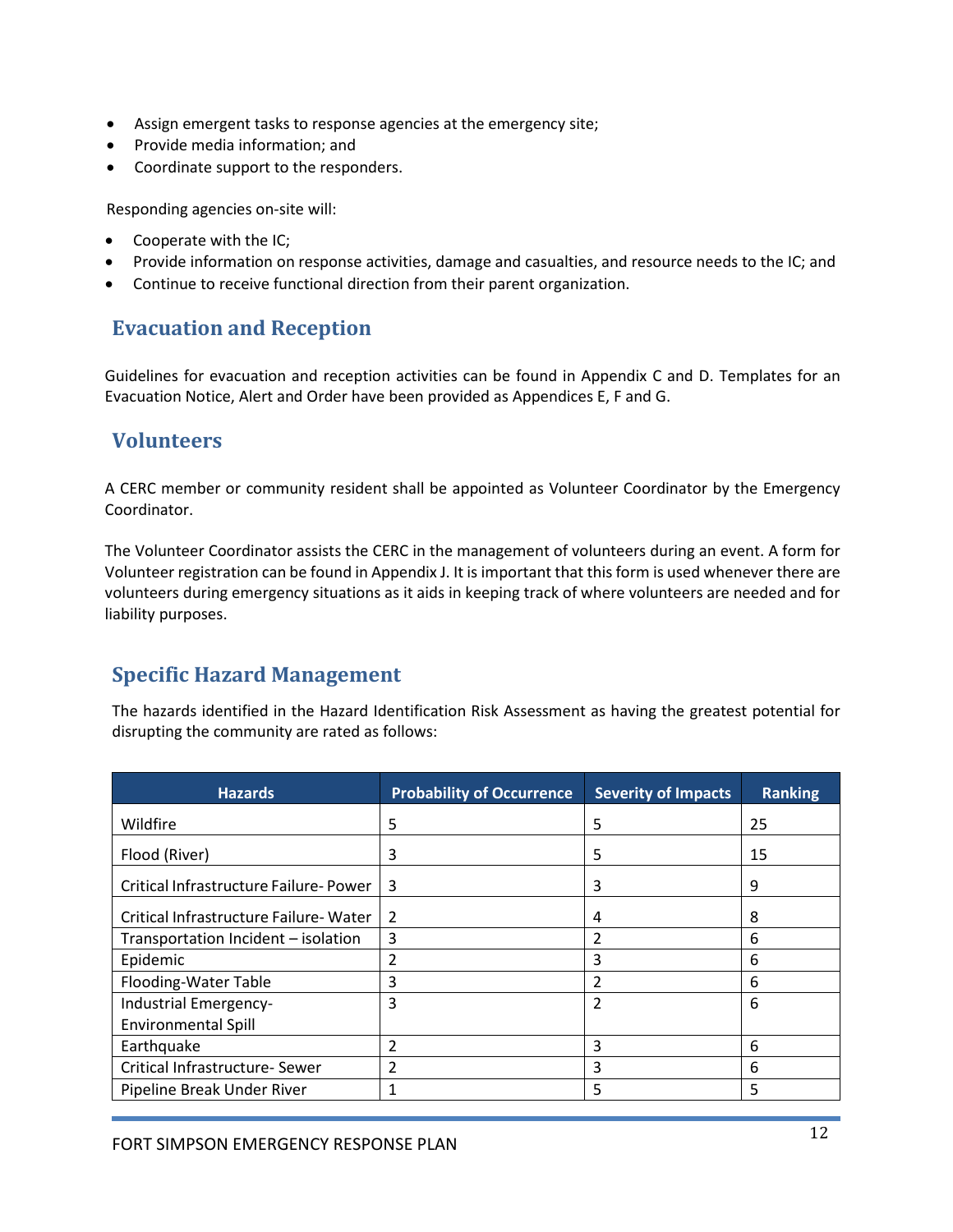| . |  |  |  |
|---|--|--|--|
|---|--|--|--|

Appendix B "Hazard Specific Plans" includes basic action plans for specific hazards identified as well as an all hazards plan that may be considered for all other emergencies.

## <span id="page-13-0"></span>**Recovery**

Disaster recovery refers to actions taken to repair or restore conditions to an acceptable level through measures taken after a disaster impacts a community. This includes short term and long term measures such as the return of evacuees, trauma counselling, clean-up, reconstruction, economic impact studies and emergency financial assistance. Recovery efforts should be conducted with a view towards disaster risk reduction and forward looking recovery measures allow communities not only to recover from recent disaster events, but also to build back better in order to help overcome past vulnerabilities.

## <span id="page-13-1"></span>**Plan Maintenance**

- The Emergency Response Plan will be updated annually and tested every two years.
- After any emergency in which the plan is implemented, the CERC will meet for an operational debrief and plan review shortly thereafter.
- The human, facilities, physical and other potential community resources inventories will be updated annually or as needed (these inventories are provided in Appendix Q: Resources Inventory).
- Each agency, (for example, RCMP and Fire), will participate in the development of plans and procedures, training opportunities, and exercises in order to achieve and maintain a high state of readiness.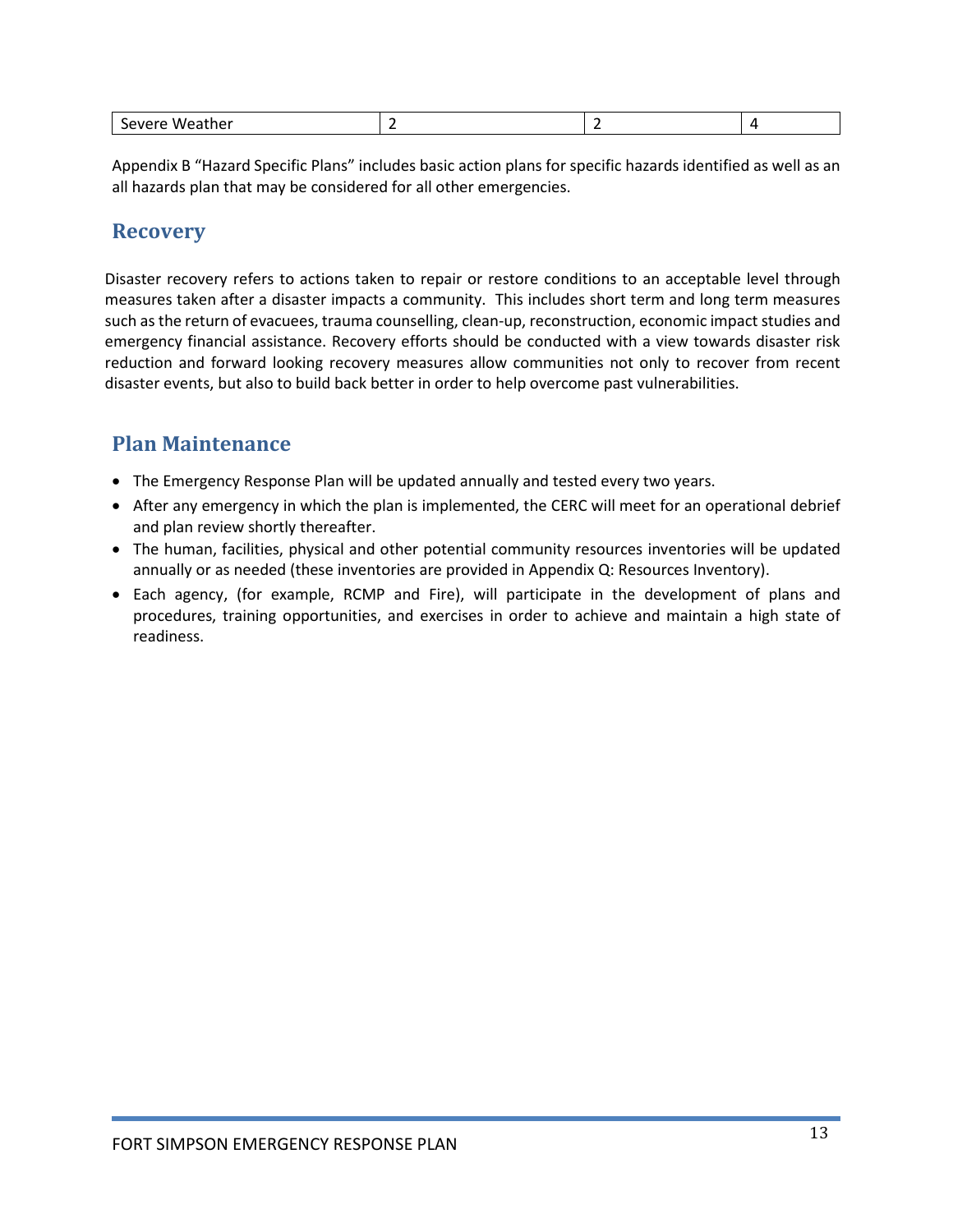<span id="page-14-0"></span>**Appendix A: Community Contact Sheet**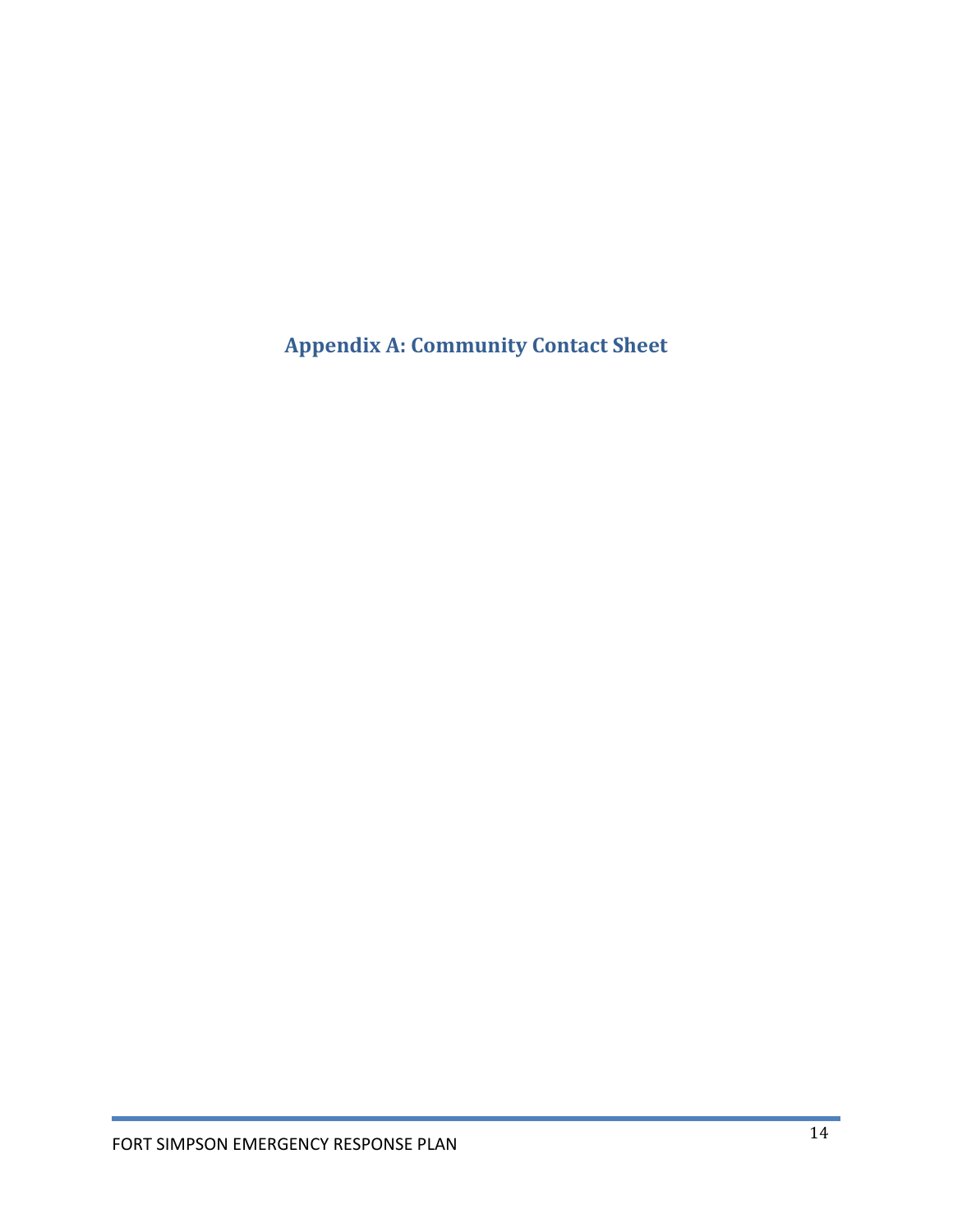Emergency Measures Agency

| <b>NAME AND POSITION</b>  | <b>CONTACT INFORMATION</b>               |                    |
|---------------------------|------------------------------------------|--------------------|
| <b>ACTING SAO</b>         | Work: 867-695-2253                       | Cell: 867-695-6398 |
| <b>Ben Coffie</b>         | Email: finmgr@vofs.ca                    |                    |
| <b>Assistant SAO</b>      | Work: 867-695-2253                       | Cell: 867-447-0121 |
| Kevin Corrigan            | Email: adminasst@vofs.ca                 |                    |
| Mayor                     | Work: 867-695-3555                       | Cell: 867-445-4180 |
| Sean Whelly               | Email: swhelly@northwestel.ca            |                    |
| Deputy Mayor              | Work: 867-695-7270                       | Cell: 867-447-2728 |
| <b>Celine Antoine</b>     | Email: celinea007@yahoo.ca               |                    |
| Councillor                | Work: 867-695-3131                       | Cell: 867-695-6737 |
| Liza McPherson            | Email: exdir@liidliikue.com              |                    |
| Councillor                | Work:                                    | Cell: 867-695-6561 |
| <b>Troy Bellafontaine</b> | Email:troykennethbellafontaine@gmail.com |                    |
| Councillor                | Work:                                    | Cell: 780-910-9026 |
| <b>Kirby Groat</b>        | Email: kirby@northwestel.net             |                    |
| Councillor                | Work: 867-695-3108                       | Cell: 780-303-0123 |
| Muaz Hassan               | Email: muaz93@gmail.com                  |                    |
| Councillor                | Home: 867-695-2343                       | Cell:              |
| Marie Lafferty            | Email:                                   |                    |
| Councillor                | Work: 867-695-2601                       | Cell: 403-660-7264 |
| <b>Michael Rowe</b>       | Email: michael.rowe@hotmail.com          |                    |
| Councillor                | Work:                                    | Cell: 867-446-4985 |
| Clayton Moreau            | Email: claymore.1979@gmail.com           |                    |

# **Emergency Coordinator**

| NAME AND POSITION | <b>CONTACT INFORMATION</b> |                    |  |
|-------------------|----------------------------|--------------------|--|
| SAO               | Work: 867-695-2253         | Cell: 867-695-6398 |  |
| Darrell White     | Email: sao@vofs.ca         |                    |  |

# **Community Emergency Response Committee**

| NAME AND POSITION                   | <b>CONTACT INFORMATION</b>    |                    |
|-------------------------------------|-------------------------------|--------------------|
| <b>SAO</b>                          | Work: 867-695-2253            | Cell: 867-695-6398 |
| Darrell White                       | Email: sao@vofs.ca            |                    |
| <b>Assistant SAO</b>                | Work: 867-695-2253            | Cell: 867-447-0121 |
| Kevin Corrigan                      | Email: adminasst@vofs.ca      |                    |
| Mayor                               | Work: 867-695-3555            | Cell: 867-445-4180 |
| Sean Whelly                         | Email: swhelly@northwestel.ca |                    |
| <b>RCMP</b>                         | Work: 867-695-2222            |                    |
| <b>Byron Donovan</b>                | Email:                        |                    |
| Fire Chief                          | Work:                         | Cell: 867-688-1565 |
| <b>Roger Pilling</b>                | Email:                        |                    |
| <b>Health &amp; Social Services</b> | Work: 867-695-3815            | Cell: 867-695-6596 |
| Donna Allen                         | Email:                        |                    |
| Education                           | Work: 867-695-7308            | Cell: 867-446-5753 |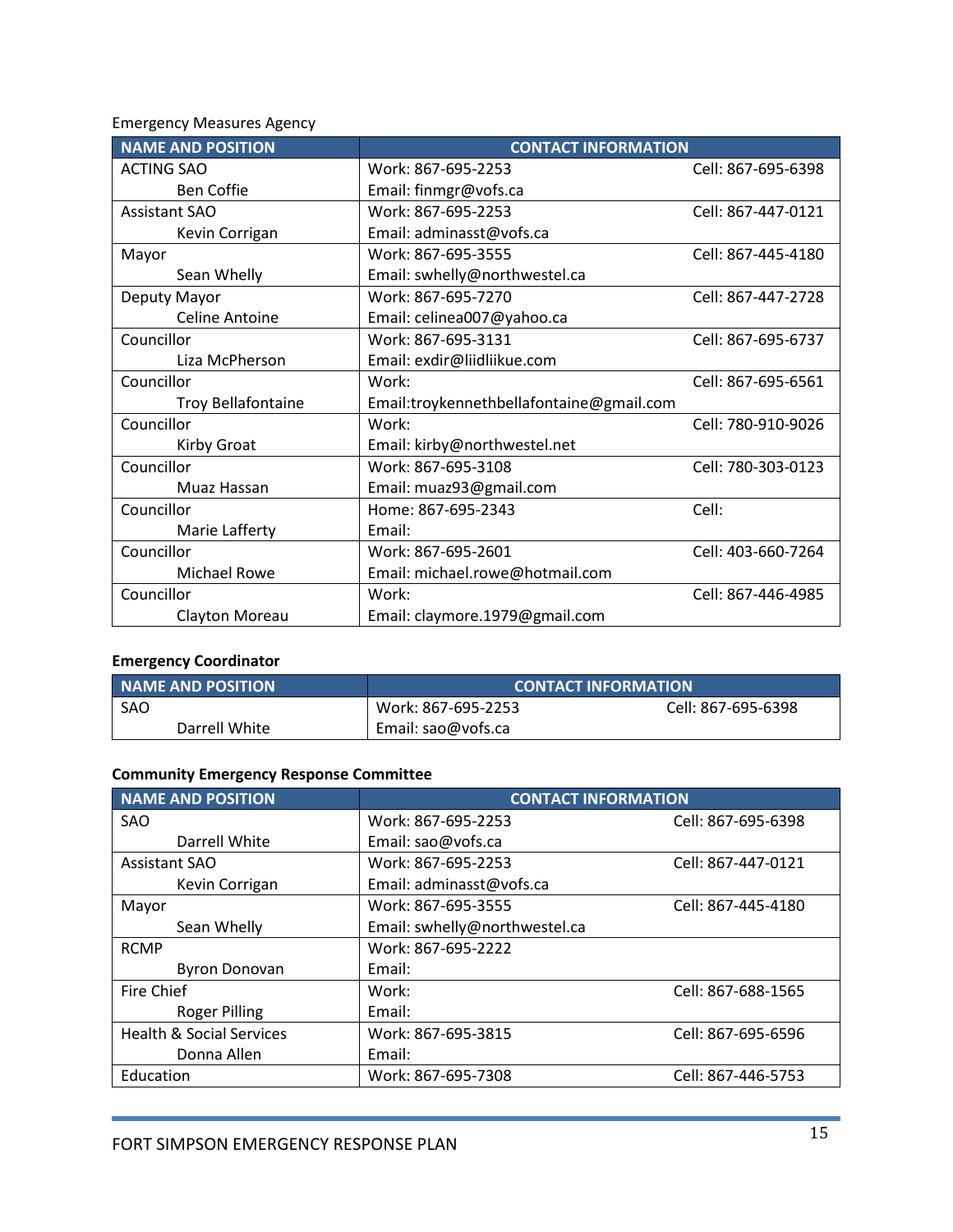|                     | Email:                |                    |
|---------------------|-----------------------|--------------------|
| NT Power Corp       | Work: 1-855-575-6872  | Cell:              |
|                     | Email:                |                    |
| <b>Public Works</b> | Work: 867-695-2477    | Cell: 867-695-6306 |
| <b>Gabe Buggins</b> | Email: pwshop@vofs.ca |                    |
|                     | Work:                 | Cell:              |
|                     | Email:                |                    |
|                     | Work:                 | Cell:              |
|                     | Email:                |                    |
|                     | Work:                 | Cell:              |
|                     | Email:                |                    |
|                     | Work:                 | Cell:              |
|                     | Email:                |                    |
|                     | Work:                 | Cell:              |
|                     | Email:                |                    |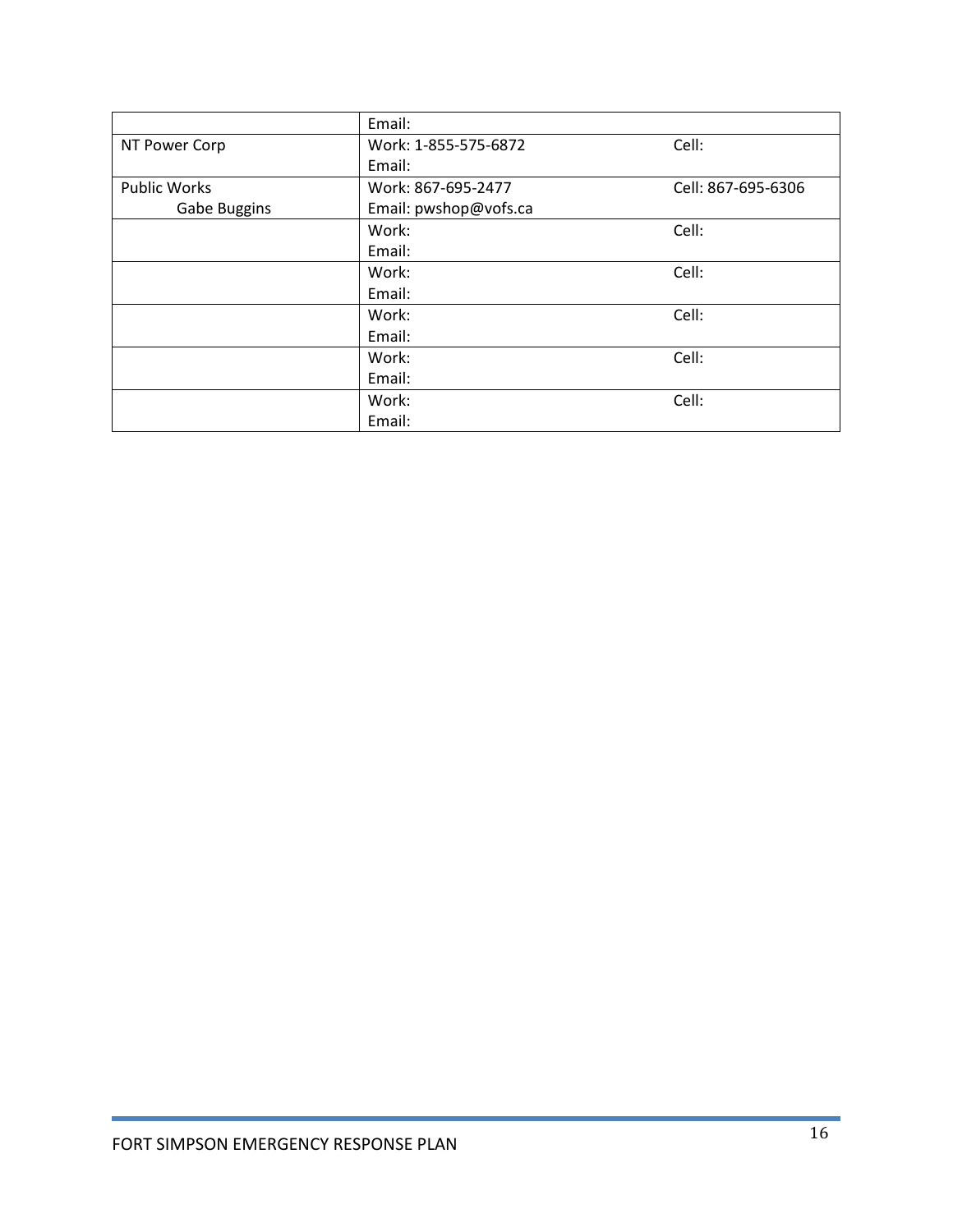<span id="page-17-0"></span>**Appendix B: Hazard Specific Plans**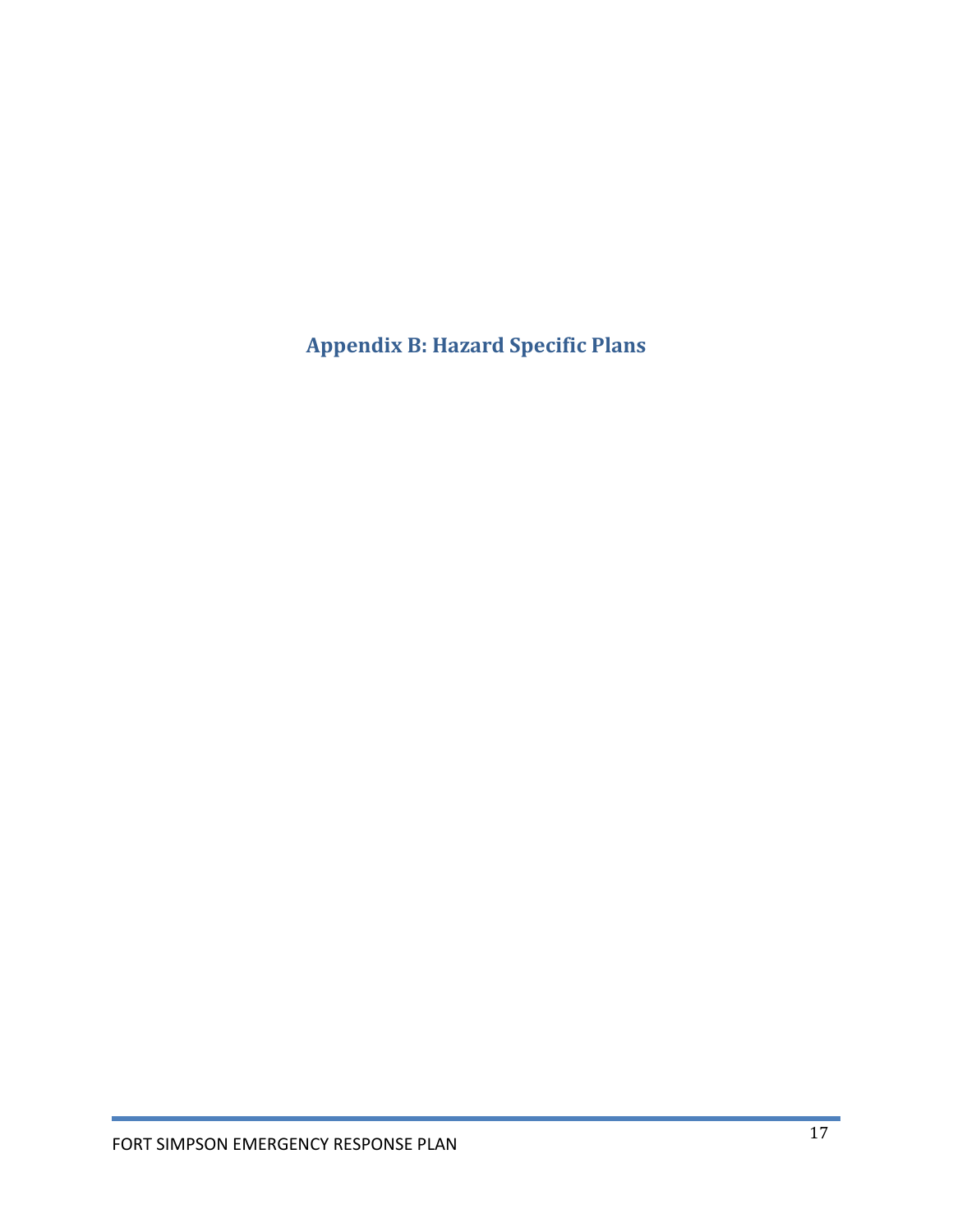The following chart outlines actions that may be taken to mitigate, prevent and respond to emergencies. Refer to this All Hazards Response chart in the event that an emergency exists that does not correspond to any of the following Specific Hazards Plans.

#### <span id="page-18-0"></span>**ALL HAZARDS RESPONSE**

MAJOR CONCERNS: Safety and Comfort of Residents, Property Damage or Loss, Environmental Impacts, Infrastructure Protection, Disruption of normal services, Media/Public Information.

| <b>MITIGATION/PREVENTION</b>                                                                                                                      | <b>RATIONALE</b>                                                                                                                                                                                                                                                                                               | <b>ACTION BY</b>              |
|---------------------------------------------------------------------------------------------------------------------------------------------------|----------------------------------------------------------------------------------------------------------------------------------------------------------------------------------------------------------------------------------------------------------------------------------------------------------------|-------------------------------|
| Community land use plans                                                                                                                          | • Incorporate risk reduction measures<br>(ie flood risk mapping, community<br>wildfire protection plan).                                                                                                                                                                                                       | Council                       |
| Emergency back-up power for<br>critical infrastructure                                                                                            | • Ensure emergency operations centres,<br>community evacuation centres, power<br>generating stations,<br>telecommunications satellite uplinks,<br>water treatment plants, sewage lift<br>stations, and any mechanical sewage<br>treatment plants are protected during<br>interruptions in the supply of power. | Facility owner(s) and Council |
| <b>PREPAREDNESS</b>                                                                                                                               | <b>RATIONALE</b>                                                                                                                                                                                                                                                                                               | <b>ACTION BY</b>              |
| <b>Community Emergency</b><br>Response Plan                                                                                                       | • Ensure all agencies and individual<br>emergency responders, officials and<br>volunteers are familiar with local<br>emergency arrangements and<br>procedures and are aware of their role<br>and responsibilities.                                                                                             | <b>CERC</b>                   |
| Public information/awareness<br>program to inform residents of<br>the need to take proactive<br>measures before, during and<br>after an emergency | • To reduce individuals' exposure to risk<br>before an emergency strikes and ensure<br>timely recovery after a disaster impacts<br>the community.                                                                                                                                                              | <b>CERC</b>                   |
| Community emergency training<br>program                                                                                                           | • Ensure emergency responders,<br>officials and volunteers are prepared<br>to fulfill their emergency role or<br>function.                                                                                                                                                                                     | <b>CERC</b>                   |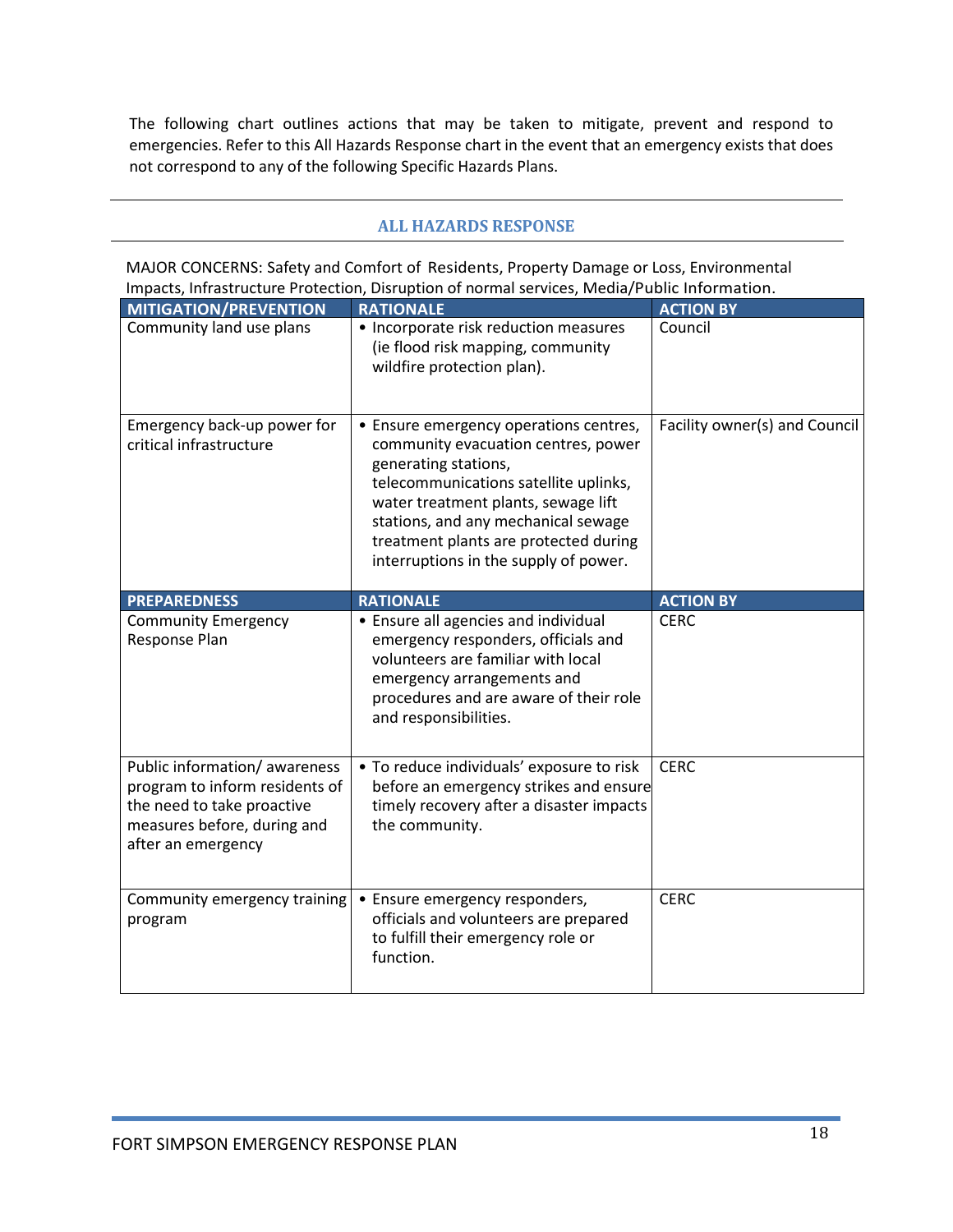| <b>Emergency communications</b><br>system(s) for first responders<br>and local emergency officials | • Ensure efficient and coordinated<br>operational response through<br>effective communications among all<br>response agencies.                                                                                                                                                                                                                                                                                             | Various member agencies of<br>the CERC              |
|----------------------------------------------------------------------------------------------------|----------------------------------------------------------------------------------------------------------------------------------------------------------------------------------------------------------------------------------------------------------------------------------------------------------------------------------------------------------------------------------------------------------------------------|-----------------------------------------------------|
| <b>RESPONSE</b>                                                                                    | <b>RATIONALE</b>                                                                                                                                                                                                                                                                                                                                                                                                           | <b>ACTION BY</b>                                    |
| Activate Emergency Plan                                                                            | • Coordinate all resources;<br>• Engage response agencies; and<br>• Inform Region through the MACA<br>Regional Superintendent.                                                                                                                                                                                                                                                                                             | Emergency Coordinator/<br>Mayor                     |
| <b>Assessment of Situation</b>                                                                     | • Assess incident reports and/or<br>forecasts to determine appropriate<br>response to the threat;<br>• Determine if additional resources are<br>needed;<br>• Determine potential risk of secondary<br>hazards (such as utilities failure,<br>interruptions in communications links<br>to the outside, risk to residents'<br>personal safety or comfort); and<br>• Determine need to declare a state of<br>local emergency. | <b>CERC</b>                                         |
| Secure the incident scene                                                                          | • Keep onlookers and traffic away from<br>the emergency site and out of danger;<br>and<br>• Use barricades, signs and media to<br>restrict access.                                                                                                                                                                                                                                                                         | Public Works Manager,<br><b>Volunteers and RCMP</b> |
| Conduct emergency<br>operations                                                                    | Arrange for:<br>• Contain spills of hazardous substances;<br>• Respond to issues of contamination of<br>ground, water or air;<br>• Rescue or recovery;<br>• Demolition or removal of dangerous<br>structures, equipment or vegetation;<br>and<br>• Undertake emergency repairs of<br>critical infrastructure.                                                                                                              | CERC, ENR, DOT, RCMP and<br>Volunteers              |
| Relocation/Evacuation                                                                              | • Determine need to evacuate; and<br>• Refer to Evacuation Plan - Appendix<br>C.                                                                                                                                                                                                                                                                                                                                           | CERC, MACA Regional<br>Superintendent               |
| Injuries                                                                                           | • Conduct triage at the emergency site<br>to determine medical priorities;<br>• Evacuate for medical treatment; and<br>• Provide comfort and shelter for<br>injured as required.                                                                                                                                                                                                                                           | Medical Services, Ambulance<br>and Fire Rescue Team |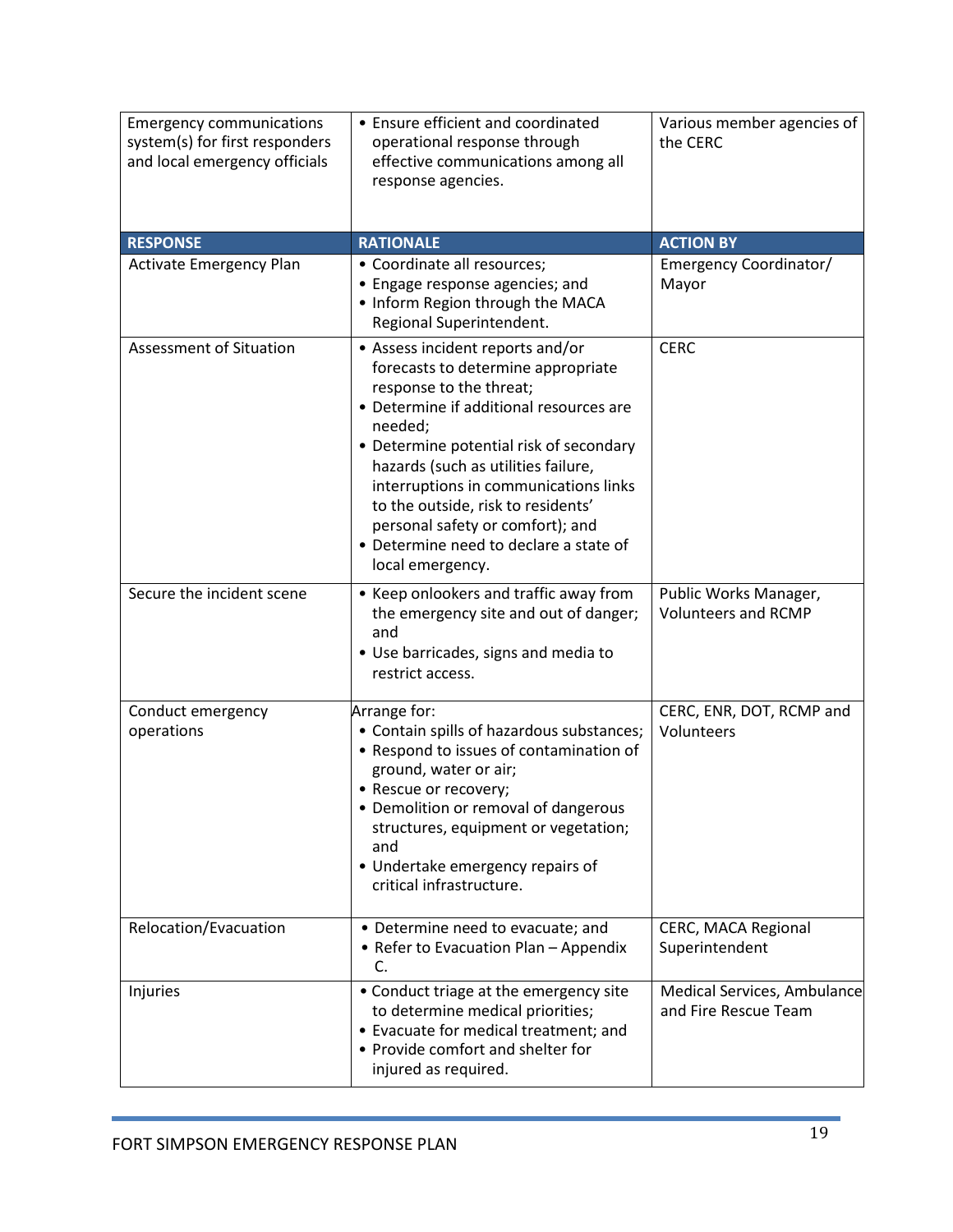| <b>Inform Residents</b>                                                                                                                                     | • Inform residents of the hazard or<br>threat;<br>• Ensure consistent and up-to-date<br>messages to residents and other<br>involved parties;<br>• Inform residents of measures they can<br>take to avoid risk or remove themselves<br>from risk;<br>• Provide instructions to residents<br>regarding evacuation procedures or<br>their requirement to prepare or act in<br>the face of the threat; and<br>• Keep residents advised of the<br>hazardous situation as it develops. | <b>CERC and Communications</b><br>Coordinator, in support of<br>the Emergency<br>Coordinator/Mayor |
|-------------------------------------------------------------------------------------------------------------------------------------------------------------|----------------------------------------------------------------------------------------------------------------------------------------------------------------------------------------------------------------------------------------------------------------------------------------------------------------------------------------------------------------------------------------------------------------------------------------------------------------------------------|----------------------------------------------------------------------------------------------------|
| Coordinate Access and<br>Information to the Media                                                                                                           | • Identify approved spokespersons.<br>• Ensure only approved messaging is<br>provided to the media.                                                                                                                                                                                                                                                                                                                                                                              | Communications<br>Coordinator, in<br>support of the Emergency<br>Coordinator/Mayor                 |
| Rescue of Stranded/injured<br>People (with particular<br>attention to the young, elderly<br>and disabled, as well as others<br>needing additional support). | • Remove people from danger; and<br>• Treat medical or psychological<br>conditions, if required.                                                                                                                                                                                                                                                                                                                                                                                 | Volunteers, RCMP and<br>healthcare workers                                                         |
| Handling the dead                                                                                                                                           | • Confirm death;<br>• Provide for proper care and custody of<br>human remains;<br>• Identify temporary morgue if necessary;<br>• Secure the scene for the Coroner's<br>investigation; and<br>• Record evidence.                                                                                                                                                                                                                                                                  | RCMP, Healthcare Workers<br>and Coroner.                                                           |
| <b>Emergency Response</b><br>Communications                                                                                                                 | • Maintain up to date information<br>flow among parties involved in<br>emergency operations;<br>• Ensure shared situational awareness;<br>and<br>• Establish required local (eg telephone,<br>internet, VHF, UHF) and long range (eg<br>telephone, internet, satellite phone, HF)<br>communications links as circumstances<br>require.                                                                                                                                           | <b>CERC and MACA</b>                                                                               |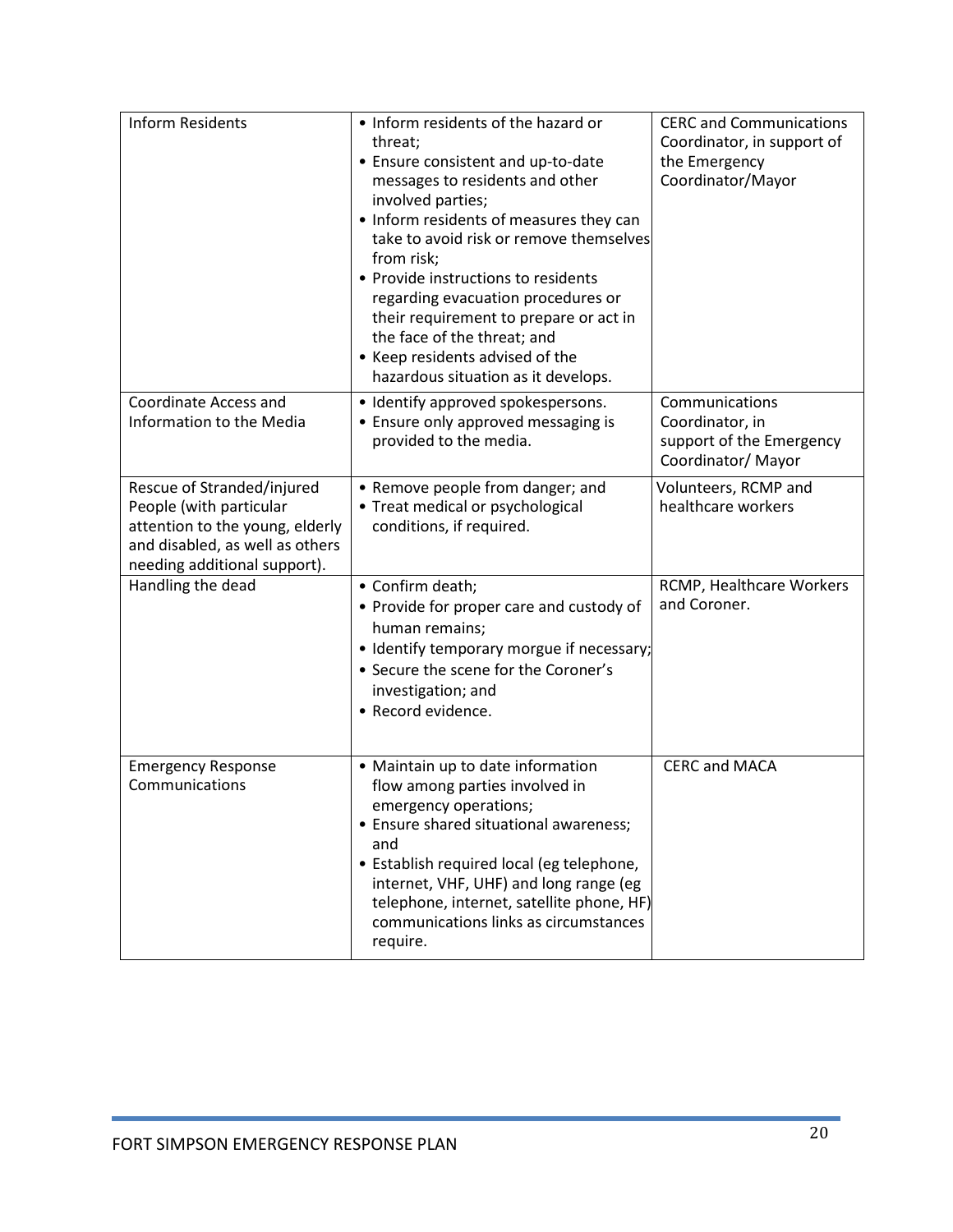| Liaison with other Government<br>officials | • Ensure proper authorities have most<br>current and accurate information on<br>the incident, possible impacts, and the<br>potential for special assistance; and<br>• Consult on new developments and<br>response options related to the<br>emergency as may be required. | <b>MACA Regional</b><br>Superintendent, Emergency<br>Coordinator / Mayor |
|--------------------------------------------|---------------------------------------------------------------------------------------------------------------------------------------------------------------------------------------------------------------------------------------------------------------------------|--------------------------------------------------------------------------|
| <b>Return to Evacuated Area</b>            | • Decision that it is safe for residents to<br>return; and<br>• Arrange for safe return of residents.                                                                                                                                                                     | <b>CERC and MACA Regional</b><br>Superintendent                          |
| Damage Assessment                          | • Determine extent of damage; and<br>• Determine if the Disaster Assistance<br>Program applies.                                                                                                                                                                           | CERC, MACA Regional<br>Superintendent                                    |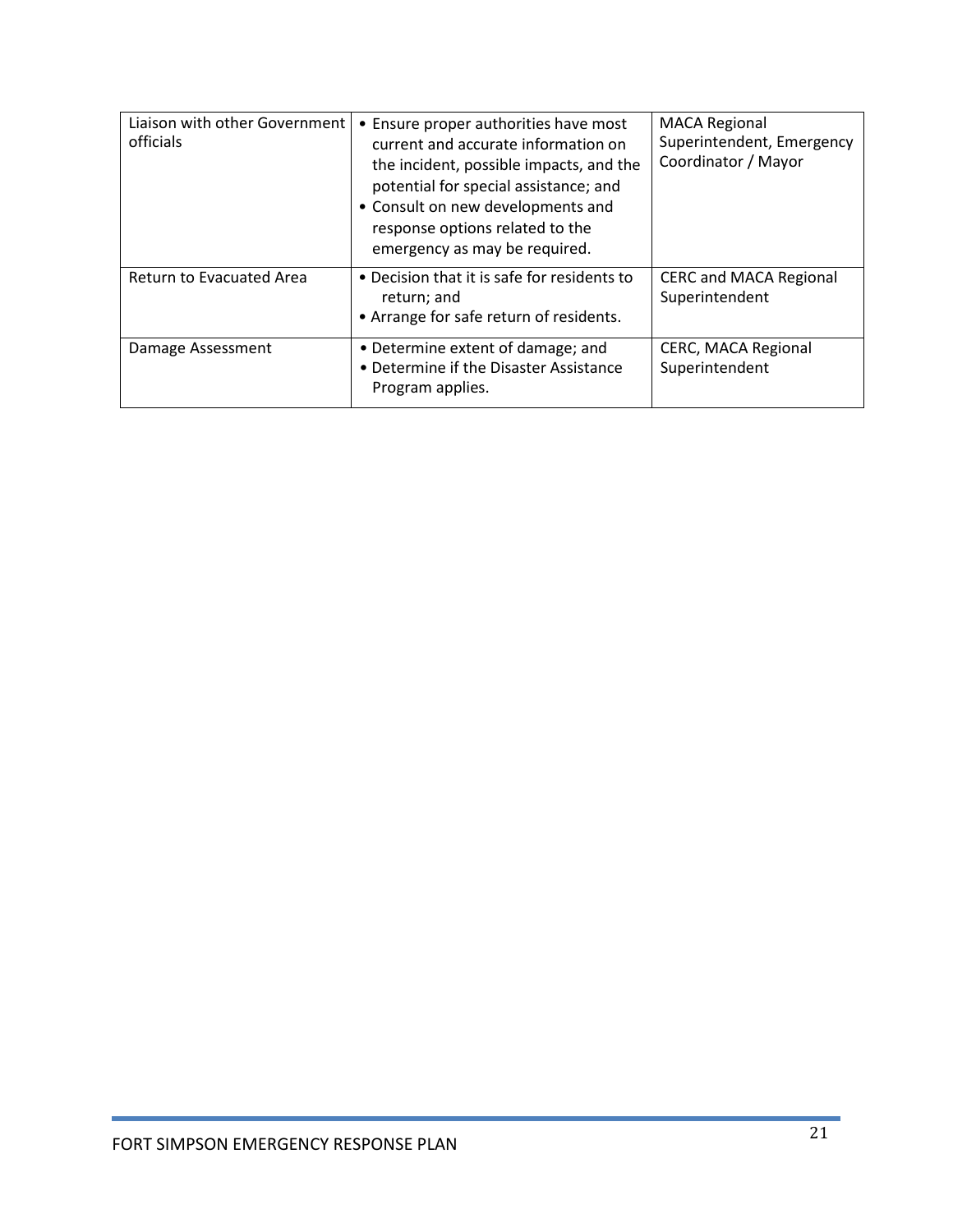The following chart outlines actions that may be taken to mitigate, prevent and respond to a wildfire emergency.

#### <span id="page-22-0"></span>**WILDFIRES**

MAJOR CONCERNS: Safety of Lives and Property, Utilities Failure

| <b>MITIGATION/PREVENTION</b>                                                           | <b>RATIONALE</b>                                                                                                                                                                                                                                                                                                                                                                                                                       | <b>ACTION BY</b>                            |
|----------------------------------------------------------------------------------------|----------------------------------------------------------------------------------------------------------------------------------------------------------------------------------------------------------------------------------------------------------------------------------------------------------------------------------------------------------------------------------------------------------------------------------------|---------------------------------------------|
| Establish land use bylaws                                                              | • Minimize risk by situating higher<br>risk development (eg fuel storage<br>facility) in appropriate locations in<br>the community.                                                                                                                                                                                                                                                                                                    | Council,                                    |
| Regulate dump site burning                                                             | • Ensure that dump site burning is<br>monitored and does not take place<br>during high risk fire season.                                                                                                                                                                                                                                                                                                                               | Council                                     |
| <b>PREPAREDNESS</b>                                                                    | <b>RATIONALE</b>                                                                                                                                                                                                                                                                                                                                                                                                                       | <b>ACTION BY</b>                            |
| Implement Fire Smart guidelines in<br>the community's wildland/urban<br>interface area | • Maintain firebreaks and reduce<br>underbrush in the areas<br>surrounding the community;<br>• Reduce number of evergreen trees<br>in high risk areas within the<br>community;<br>• Advise residents to maintain<br>property that is free of debris, tall<br>grasses, underbrush and more<br>flammable trees in close proximity<br>to buildings; and<br>• Establish a system of permitted<br>fires within the community<br>boundaries. | Council,<br>CERC, Volunteers,<br>Residents. |
| Host a community FireSmart Day                                                         | Community residents and<br>$\bullet$<br>volunteers to clean up brush,<br>grasses and other fuel sources<br>(jerry cans);<br>Inform residents of personal<br>$\bullet$<br>preparedness measures to<br>improve the fire safety of their<br>homes and properties; and<br>Host a community contest for<br>various age groups to promote<br>youth participation.                                                                            | CERC, Fire Department,<br>Volunteers        |
| Educate residents on air quality<br>procedures                                         | Hold information session prior to<br>$\bullet$<br>fire season to educate residents<br>on proper protocol to follow<br>should the air quality be impacted<br>by smoke during wildfire season.                                                                                                                                                                                                                                           | CERC and HSS                                |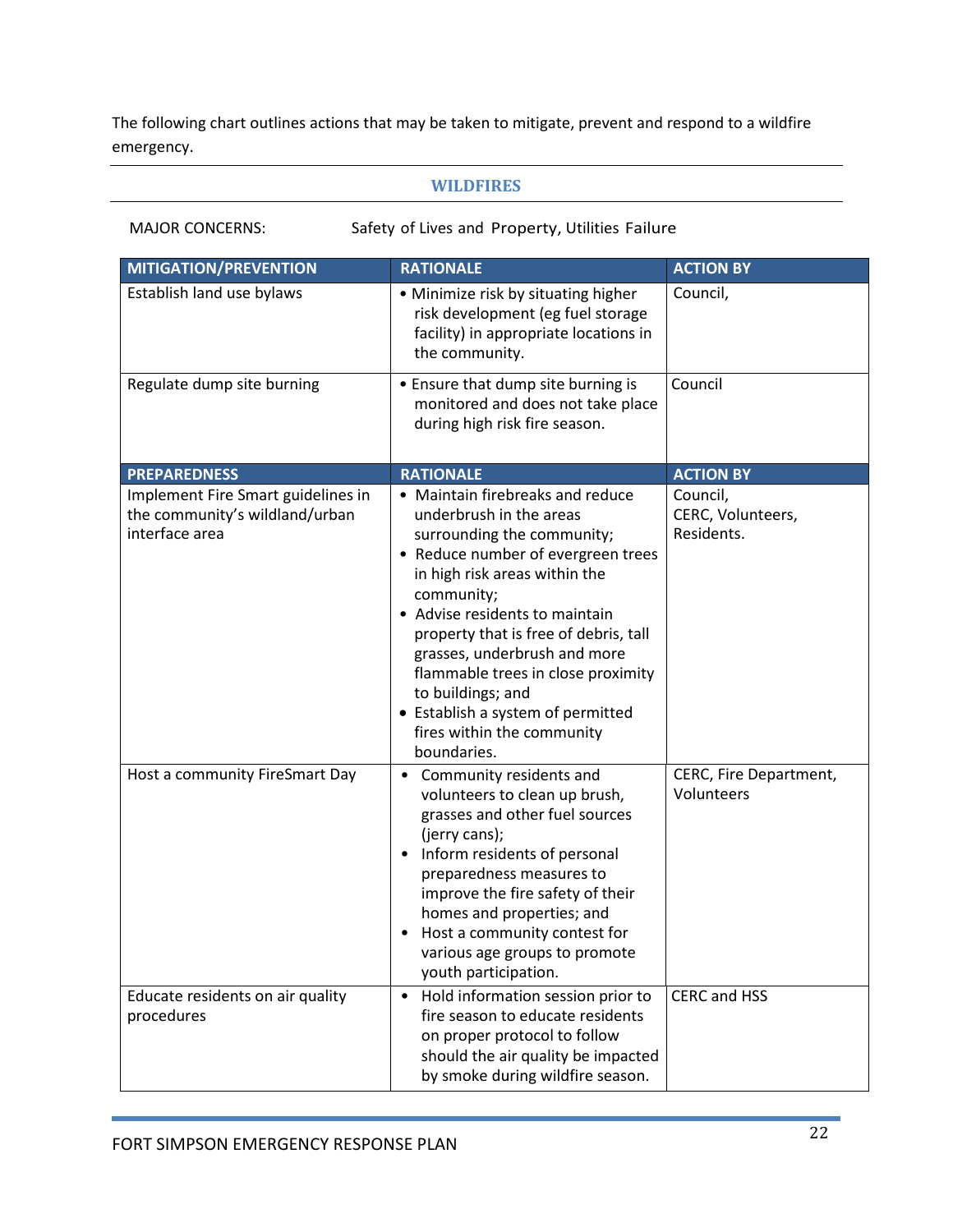| <b>RESPONSE</b>                                                 | <b>RATIONALE</b>                                                                                                                                                                                                                | <b>ACTION BY</b>                                                                             |
|-----------------------------------------------------------------|---------------------------------------------------------------------------------------------------------------------------------------------------------------------------------------------------------------------------------|----------------------------------------------------------------------------------------------|
| <b>Activate Emergency Plan</b>                                  | • Inform MACA Regional<br>Superintendent; and<br>• Call a CERC meeting if required.                                                                                                                                             | <b>Emergency Coordinator</b>                                                                 |
| <b>Assessment of Situation</b>                                  | • Define areas of risk;<br>• Decide if additional resources<br>required;<br>• Determine the potential risk of<br>secondary hazards (i.e. utility<br>failure); and<br>• Determine need to declare a state<br>of local emergency. | CERC, ENR and MACA<br>Regional<br>Superintendent                                             |
| <b>Inform Public</b>                                            | • Notify residents of potential<br>threat.                                                                                                                                                                                      | <b>CERC</b>                                                                                  |
| <b>Fire Fighting</b>                                            | • Coordination at the fire site.                                                                                                                                                                                                | ENR, Fire Department and<br>Volunteers                                                       |
| Relocation/Evacuation                                           | • Determine need to<br>evacuate; and<br>• Refer to Evacuation Action Plan -<br>Appendix C.                                                                                                                                      | CERC, MACA Regional<br>Superintendent and ENR                                                |
| Injuries and Rescue                                             | • Remove casualties from danger;<br>and<br>• Provide medical treatment.                                                                                                                                                         | Medical Services,<br>Ambulance and Fire<br><b>Rescue Team</b>                                |
| Communications                                                  | • Up to date information flow<br>amongst parties involved in<br>Emergency Response.                                                                                                                                             | CERC,<br><b>MACA Regional</b><br>Superintendent, Public<br>Works Vehicles and<br>Volunteers. |
| Public & Media Information,<br><b>Instructions to Residents</b> | • Provision of consistent information.                                                                                                                                                                                          | Communications<br>Coordinator                                                                |
| <b>Security Control</b>                                         | • Provide security of evacuated<br>areas; and<br>• Secure scene for subsequent<br>investigation.                                                                                                                                | CERC, volunteers and<br><b>RCMP</b>                                                          |
| <b>Refreshment Centres</b>                                      | • Provision of food to those<br>engaged in the Emergency<br>Response; and<br>• Provision of shelter and food for<br>those evacuated.                                                                                            | <b>CERC</b>                                                                                  |
| <b>Return to Evacuated Area</b>                                 | • Decision that it is safe for residents<br>to return; and<br>• Ensure safe return of residents.                                                                                                                                | CERC, MACA Regional<br>Superintendent                                                        |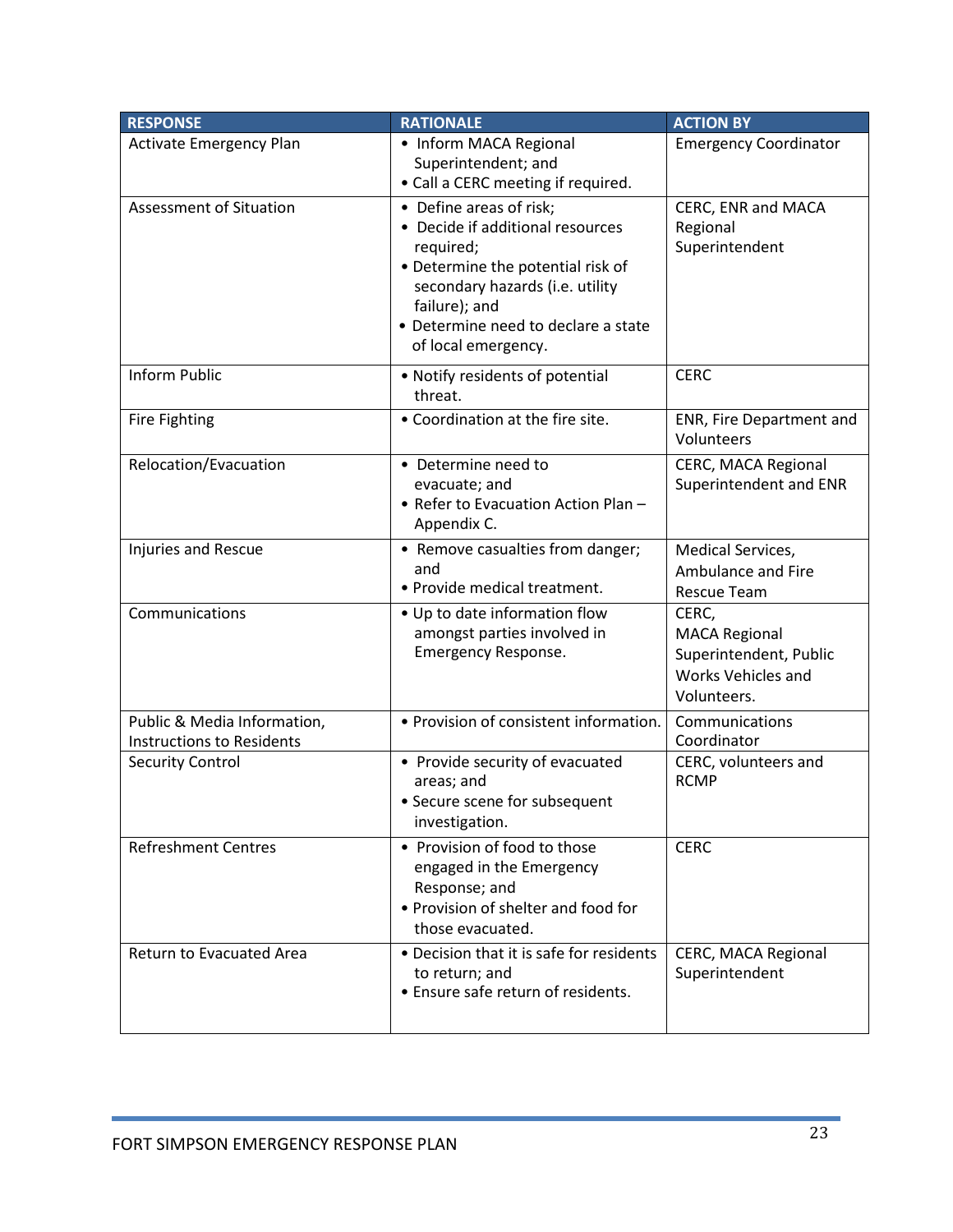| Road Clearance    | • To provide safe access and<br>movement on community<br>roadways.                              | <b>Municipal Works</b>                       |
|-------------------|-------------------------------------------------------------------------------------------------|----------------------------------------------|
| Damage Assessment | • Determine extent of damage; and<br>• Determine if the Disaster Assistance<br>Program applies. | <b>CERC, MACA Regional</b><br>Superintendent |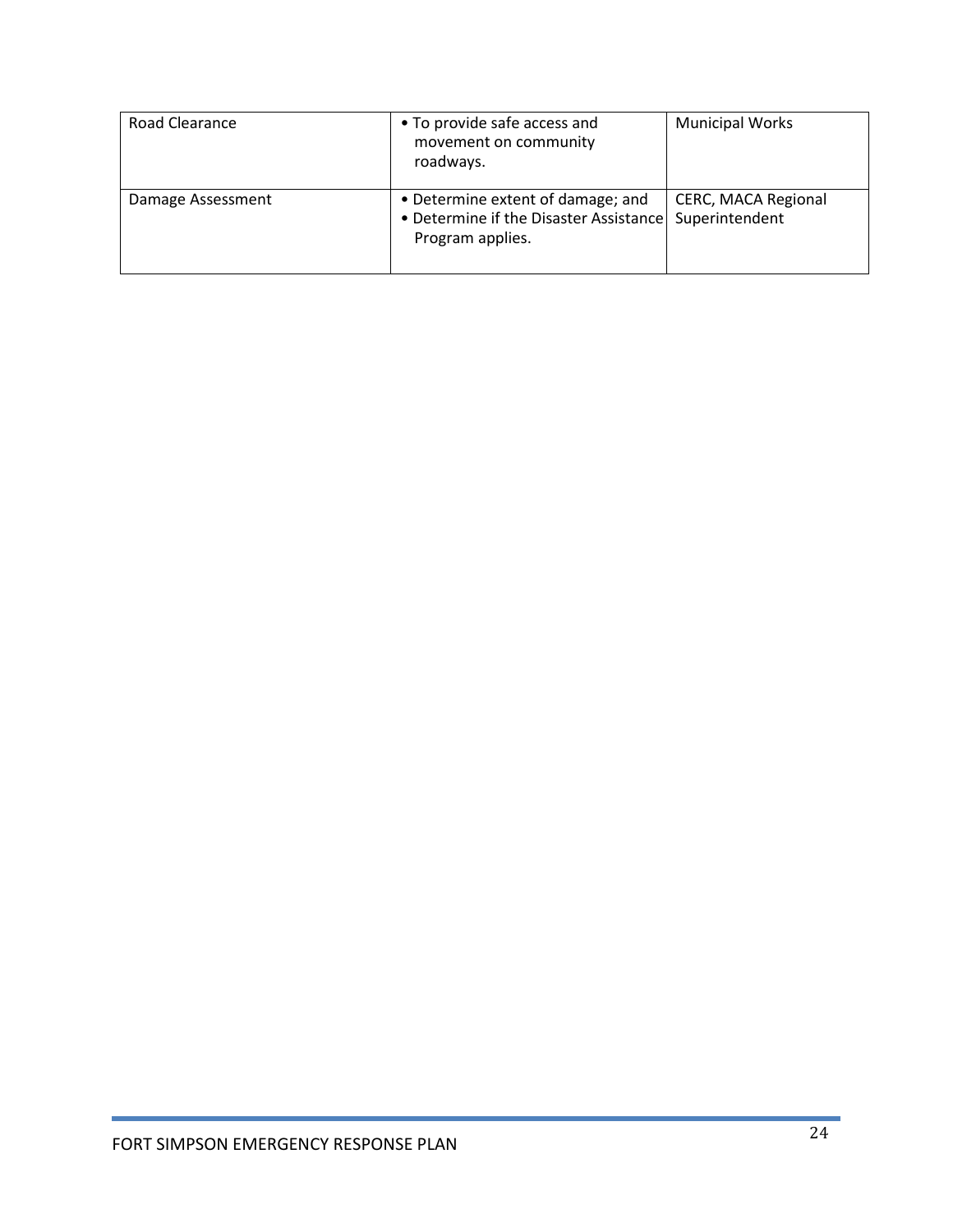The following chart outlines actions that may be taken to mitigate, prevent and respond to a flood emergency.

#### <span id="page-25-0"></span>**FLOODS**

Safety of Lives, Damage to Property, Transportation Problems, Isolation

| <b>MITIGATION/PREVENTION</b>                                                          | <b>RATIONALE</b>                                                                                                                                                                                                                                                                                                                                  | <b>ACTION BY</b>                                                                                                                                         |
|---------------------------------------------------------------------------------------|---------------------------------------------------------------------------------------------------------------------------------------------------------------------------------------------------------------------------------------------------------------------------------------------------------------------------------------------------|----------------------------------------------------------------------------------------------------------------------------------------------------------|
| Land use bylaw                                                                        | • Ensure that new developments are<br>constructed outside of designated<br>flood risk areas;<br>• Restrict development or utilize<br>flood risk areas for non-critical<br>facilities that can sustain flooding<br>(eg playground).                                                                                                                | <b>Community Government</b>                                                                                                                              |
| <b>Building bylaw</b>                                                                 | • Institute CMHC construction<br>standards for flood risk areas to<br>require suitable foundation<br>designs and floor heights to<br>accommodate the 100 year flood<br>specifications.                                                                                                                                                            | <b>Community Government</b>                                                                                                                              |
| Construction of berms to channel<br>flood waters                                      | • Protect private property and<br>critical infrastructure against<br>flooding.                                                                                                                                                                                                                                                                    | Community Government and<br>Property owners                                                                                                              |
| Over design culverts in specified<br>areas to more effectively channel<br>flood water | • Minimize potential flooding of<br>streets and areas within the<br>community.                                                                                                                                                                                                                                                                    | Community Government and<br><b>Works Foreman</b>                                                                                                         |
| <b>PREPAREDNESS</b>                                                                   | <b>RATIONALE</b>                                                                                                                                                                                                                                                                                                                                  | <b>ACTION BY</b>                                                                                                                                         |
| Establish Flood Watch Committee                                                       | • Monitoring of changing breakup or<br>flooding conditions to maintain<br>situational awareness;<br>• Early warning to residents in<br>threatened areas so they can be<br>prepared to respond accordingly;<br>• Recommend threatened private<br>property and critical infrastructure<br>be protected against flooding or<br>remove from the area. | <b>CERC</b><br>Foreman/ Public Works Staff<br>to monitor potential flooding<br>situations.<br>Local volunteers to connect<br>with individuals at cabins. |
| <b>RESPONSE</b>                                                                       | <b>RATIONALE</b>                                                                                                                                                                                                                                                                                                                                  | <b>ACTION BY</b>                                                                                                                                         |
| <b>Activate Emergency Plan</b>                                                        | • Coordinate all resources<br>• Inform and instruct citizens<br>• Call emergency meeting                                                                                                                                                                                                                                                          | <b>Emergency Coordinator</b>                                                                                                                             |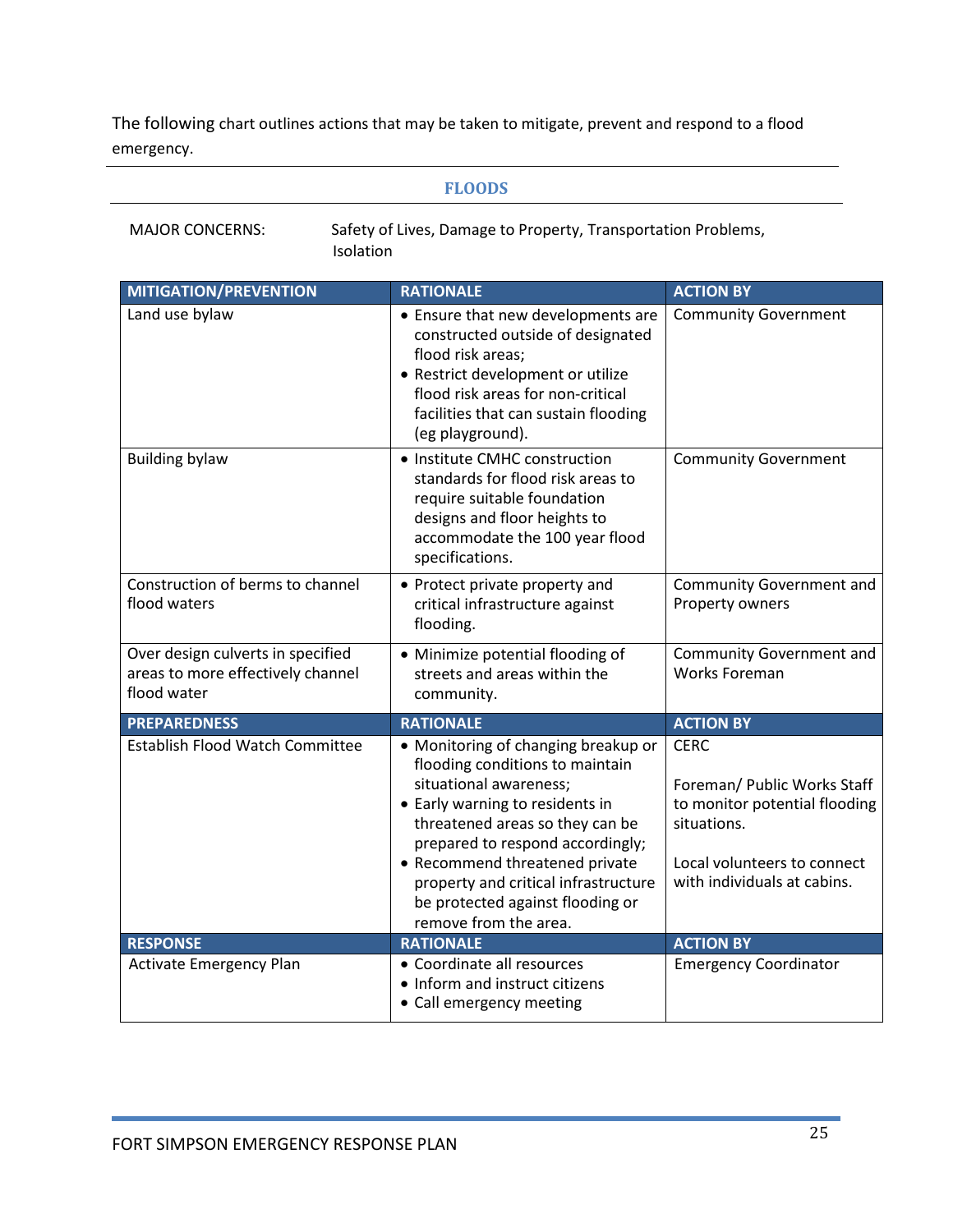| <b>Assessment of Situation</b>                                            | • Consider what mutual aid<br>agreements need to be engaged if<br>any;<br>• Determine potential risk of<br>secondary hazard (utilities failure);<br>and<br>• Refer to Appendix I: Spring<br>Breakup Information Sheet for<br>details on flood activities and<br>communications with Fort Simpson<br>Residents. | <b>CERC and Regional</b><br>Superintendent.                                                                                              |
|---------------------------------------------------------------------------|----------------------------------------------------------------------------------------------------------------------------------------------------------------------------------------------------------------------------------------------------------------------------------------------------------------|------------------------------------------------------------------------------------------------------------------------------------------|
| Injuries                                                                  | • Treat injured; or<br>• Evacuate for medical treatment.                                                                                                                                                                                                                                                       | Nurse In Charge,<br>Volunteers                                                                                                           |
| <b>Water and Sewer Services</b>                                           | • Determine the need to issue a<br>water conservation notice to<br>residents: water use limited to<br>essential washing and<br>eating/drinking needs; and<br>• Keep water and sewer pumping<br>running as long as possible when<br>flooding has begun.                                                         | CERC to issue water<br>conservation request to<br>residents.<br><b>Residents and Water Delivery</b><br>and Sewer Pumpout<br>Contractors. |
| Declaration of a State of Local<br>Emergency                              | If a declaration of a state of local<br>emergency is declared the<br>community must:<br>• Inform community; and<br>• Inform MACA Regional<br>Superintendent.                                                                                                                                                   | <b>CERC</b>                                                                                                                              |
| <b>Evacuation Decisions</b>                                               | • Determine if residents need to be<br>relocated;<br>• Open evacuation centre; and<br>• Refer to Evacuation Plan-Appendix<br>$\mathsf{C}$                                                                                                                                                                      | <b>CERC and MACA Regional</b><br>Superintendent.                                                                                         |
| <b>Ground Transportation</b>                                              | • Contact local busses, taxis and<br>volunteers with vehicles to<br>transport residents to non-flooded<br>areas of town.                                                                                                                                                                                       | <b>CERC and Mayor</b>                                                                                                                    |
| <b>Rescue of Stranded People</b><br>(particular attention to the elderly) | • Remove people from danger                                                                                                                                                                                                                                                                                    | <b>CERC and Volunteers</b>                                                                                                               |
| Security/ Traffic Control                                                 | • Secure incident site                                                                                                                                                                                                                                                                                         | RCMP, Volunteers                                                                                                                         |
| Communications                                                            | • Up to date information flow<br>amongst parties involved in<br>emergency response                                                                                                                                                                                                                             | CERC, MACA, RCMP, Fire<br>Department, Municipal<br>Works Vehicles.                                                                       |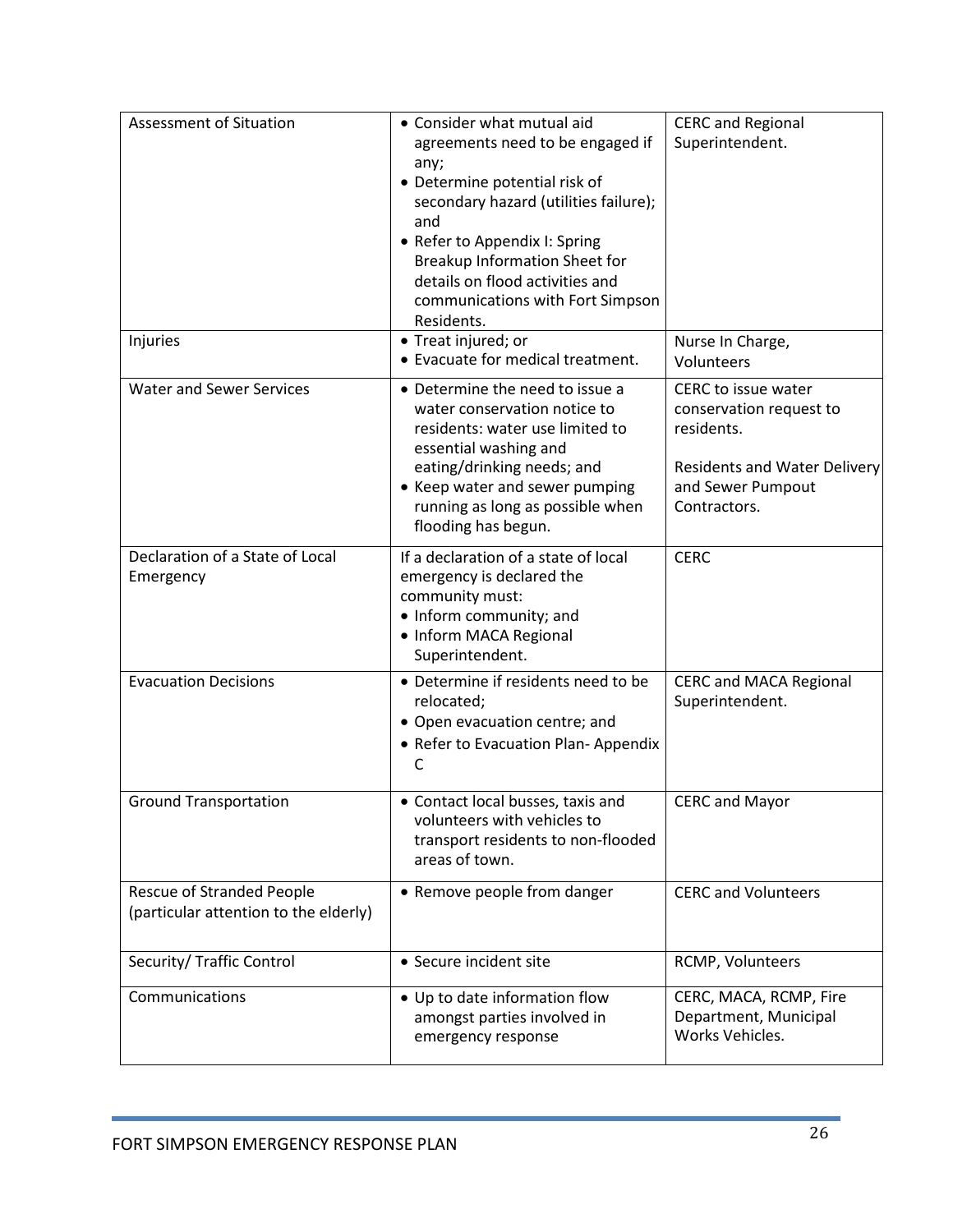| <b>Refreshment Centres</b>                               | • Provision of food for those in<br>evacuation centre; for those<br>engaged in Emergency Response                                                 | <b>CERC</b>                                  |
|----------------------------------------------------------|---------------------------------------------------------------------------------------------------------------------------------------------------|----------------------------------------------|
| Barricades, Signs, etc.                                  | • To isolate areas of danger;<br>• Provide warnings                                                                                               | <b>Public Works Foreman</b>                  |
| Public & Media Information;<br>Instructions to Residents | • Ensure consistent messages to<br>residents and media.                                                                                           | <b>Communications Coordinator</b>            |
| <b>Security Control</b>                                  | • Coordinate the protection of<br>property and relocation of<br>resources where necessary; and<br>• Secure scene for subsequent<br>investigation. | <b>RCMP</b> and Volunteers.                  |
| Return to Evacuated Area                                 | • Decision that it is safe for<br>residents to return; and<br>• Ensure safe return of<br>residents.                                               | <b>CERC</b>                                  |
| Damage Assessment                                        | • Determine extent of damage; and<br>• Determine if DAP applies.                                                                                  | <b>CERC, MACA Regional</b><br>Superintendent |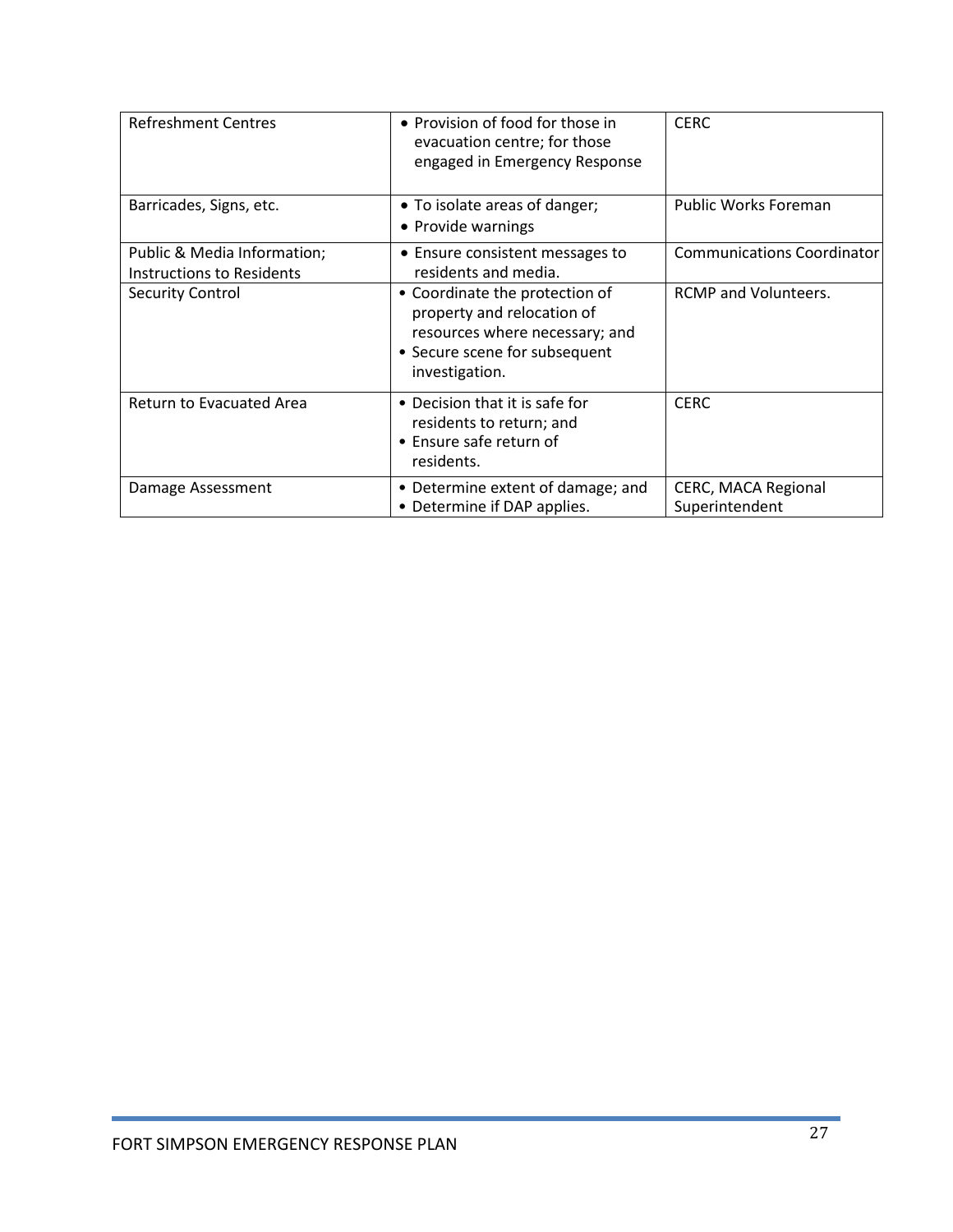The following chart outlines actions that may be taken to mitigate, prevent and respond to loss of critical infrastructure.

#### <span id="page-28-0"></span>**CRITICAL INFRASTRUCTURE FAILURE**

Including: Electric, Water and Sewer. MAJOR CONCERNS: Safety of lives and property, water contamination.

| <b>MITIGATION/PREVENTION</b>                        | <b>RATIONALE</b>                                                                                                                                                                                                                                    | <b>ACTION BY</b>                                                                         |
|-----------------------------------------------------|-----------------------------------------------------------------------------------------------------------------------------------------------------------------------------------------------------------------------------------------------------|------------------------------------------------------------------------------------------|
| <b>Personal Preparedness</b>                        | • Residents devise their own plans for<br>alternative housing with family,<br>friends and/or neighbours with wood<br>stoves and plans to conserve water.                                                                                            | <b>Community residents</b>                                                               |
| <b>PREPAREDNESS</b>                                 | <b>RATIONALE</b>                                                                                                                                                                                                                                    | <b>ACTION BY</b>                                                                         |
| Protection of housing                               | • Drain piping systems in homes and<br>tanks to prevent freezing and<br>damage.                                                                                                                                                                     | <b>CERC</b>                                                                              |
| Survey homes with alternate<br>sources of heat      | • Accommodate community residents<br>without alternate sources of heat,<br>water and bathroom facilities.                                                                                                                                           | <b>CERC</b>                                                                              |
| <b>RESPONSE</b>                                     | <b>RATIONALE</b>                                                                                                                                                                                                                                    | <b>ACTION BY</b>                                                                         |
| <b>Gather information from Power</b><br>Corporation | • If power will be out for a long period<br>of time proceed with plan                                                                                                                                                                               | <b>Emergency Coordinator</b>                                                             |
| Activate Emergency Plan                             | • Coordinate all resources;<br>• Select appropriate EOC; and<br>. Inform Region through the MACA<br>Superintendent.                                                                                                                                 | <b>Emergency Coordinator</b>                                                             |
| <b>Assessment of Situation</b>                      | • Determine extent of problem;<br>• Define affected area;<br>• Decide if additional resources<br>required;<br>• Determine the potential risk of<br>secondary hazards (i.e. fire); and<br>• Determine need to declare a<br>state of local emergency. | CERC, RCMP, facility<br>owners/ operators and<br><b>MACA Regional</b><br>Superintendent. |
| <b>Inform Residents</b>                             | • Coordinate door-to-door resident<br>notification;<br>• Mitigate by draining water from<br>houses without power; and<br>• Mitigate by informing residents to<br>conserve water should water and<br>sewer services be interrupted.                  | CERC, Volunteer<br>Coordinator, Volunteers                                               |
| Relocation/Evacuation                               | • Determine if evacuation is required;<br>• Refer to Evacuation Plan-Appendix C                                                                                                                                                                     | <b>CERC and MACA Regional</b><br>Superintendent.                                         |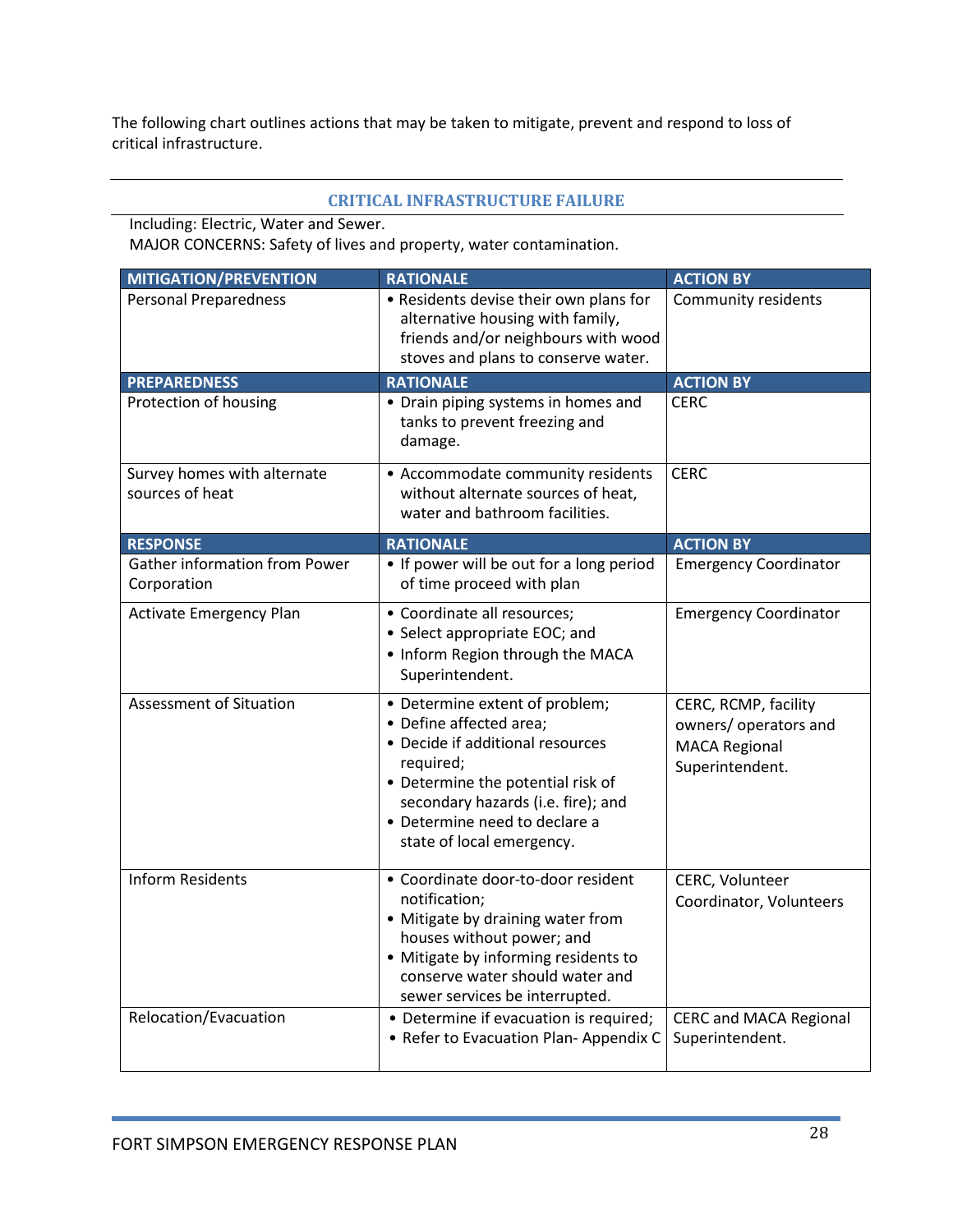| Repairs and Restoration of the<br>Service                | • Contract available equipment as<br>needed; and<br>• Coordinate with utility services<br>restoration of essential services.                      | CERC, facility owners /<br>operators and External<br>Agencies                  |
|----------------------------------------------------------|---------------------------------------------------------------------------------------------------------------------------------------------------|--------------------------------------------------------------------------------|
| Communications                                           | • Provide liaison amongst parties<br>involved in Emergency Response.                                                                              | Facility owners/operators,<br><b>CERC and MACA Regional</b><br>Superintendent. |
| <b>Traffic Control</b>                                   | • Coordinate traffic control and routes<br>for emergency vehicles.                                                                                | <b>RCMP</b> and volunteers.                                                    |
| Public & Media Information,<br>Instructions to Residents | • Ensure consistent messages, including<br>instructions to public.                                                                                | Communications<br>Coordinator                                                  |
| <b>Security Control</b>                                  | • Coordinate the protection of<br>property and relocation of resources<br>where necessary; and<br>• Secure scene for subsequent<br>investigation. | <b>RCMP</b> and Volunteers.                                                    |
| <b>Return to Evacuated Area</b>                          | • Decision that it is safe for<br>residents to return; and<br>• Ensure safe return of<br>residents.                                               | <b>CERC</b>                                                                    |
| Damage Assessment                                        | • Determine extent of damage; and<br>• Determine if DAP applies.                                                                                  | <b>CERC, MACA Regional</b><br>Superintendent                                   |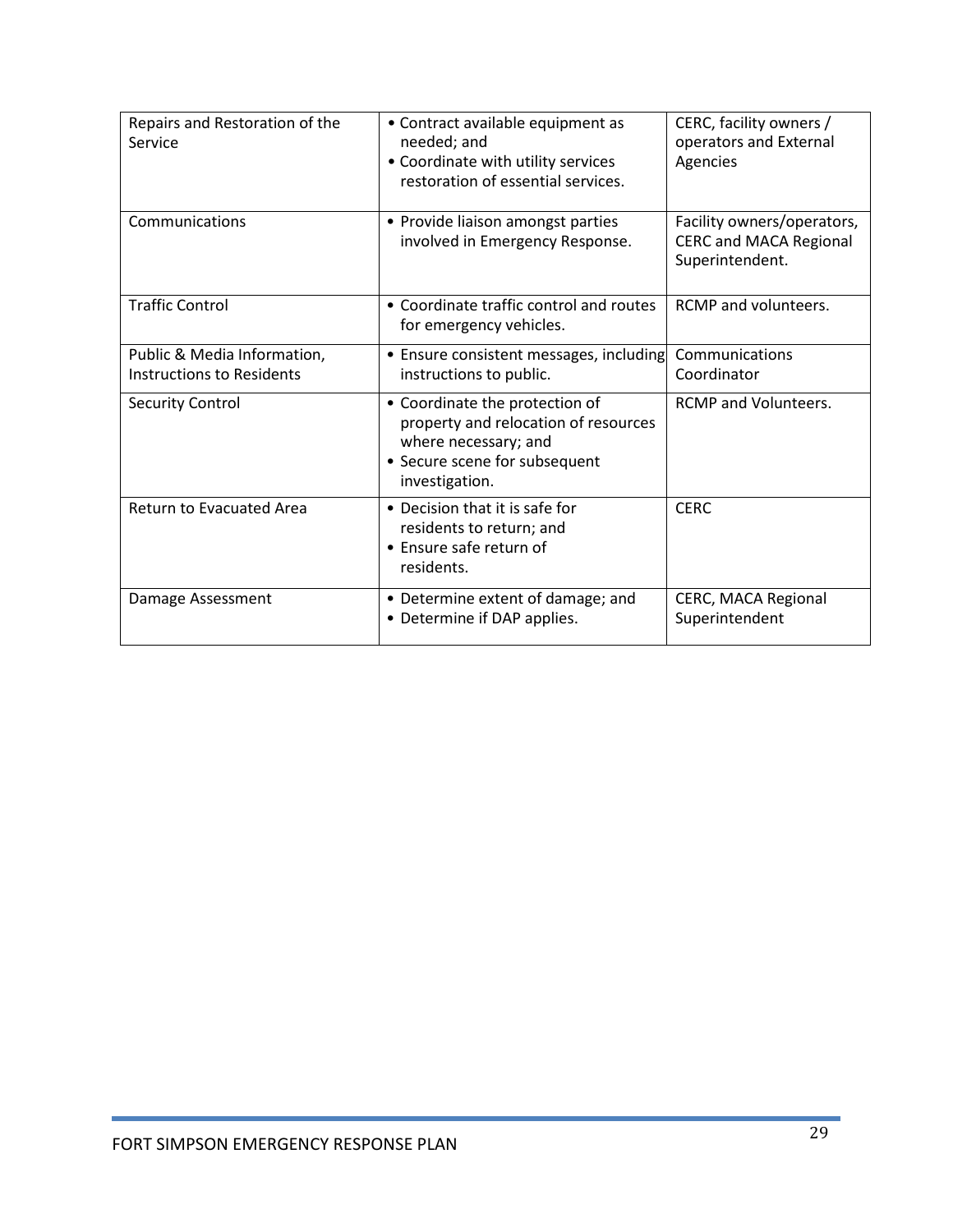The following chart outlines actions that may be taken to mitigate, prevent and respond to a hazardous spill emergency.

#### <span id="page-30-0"></span>**HAZARDOUS SPILL**

MAJOR CONCERNS: Environmental Pollution, Wildlife Harm, Disruption of Traffic, Sudden Health Centre Requirements, Evacuation, Civil Disorder, Illness, Fatalities.

| <b>MITIGATION/PREVENTION</b>                                   | <b>RATIONALE</b>                                                                                                                                                                                  | <b>ACTION BY</b>                                                            |
|----------------------------------------------------------------|---------------------------------------------------------------------------------------------------------------------------------------------------------------------------------------------------|-----------------------------------------------------------------------------|
| Proper care promotion                                          | • Promote the proper handling and<br>storage of toxic materials; and<br>• Promote WHMIS training.                                                                                                 | CERC, Local Employers.                                                      |
| <b>PREPAREDNESS</b>                                            | <b>RATIONALE</b>                                                                                                                                                                                  | <b>ACTION BY</b>                                                            |
| Spill Kit Preparedness                                         | • Maintain sufficient supplies (spill<br>kits, etc) for managing spills.                                                                                                                          | Facility owners/operators<br>and ENR                                        |
| <b>Gather Information</b>                                      | • Consult with ENR personnel and<br>facility owners/operators.                                                                                                                                    | <b>Emergency Coordinator</b>                                                |
| <b>RESPONSE</b>                                                | <b>RATIONALE</b>                                                                                                                                                                                  | <b>ACTION BY</b>                                                            |
| <b>Activate Emergency Plan</b>                                 | • Coordinate all resources; and<br>• Select appropriate EOC; and<br>. Inform Region through the MACA<br>Superintendent.                                                                           | <b>Emergency Coordinator</b>                                                |
| <b>Assessment of Situation</b>                                 | • Decide if additional resources<br>Required;<br>• Determine potential risk of<br>secondary hazard (i.e. fire, health<br>risk); and<br>• Determine need to declare a<br>state of local emergency. | CERC, ENR, Fire<br>Department, RCMP and<br><b>Health Authorities.</b>       |
| Relocation/Evacuation                                          | • Determine if evacuation is required;<br>• Refer to Evacuation Plan-Appendix<br>$\mathsf{C}$                                                                                                     | <b>CERC and MACA Regional</b><br>Superintendent                             |
| <b>Instructions to Residents</b>                               | • Issue instructions to public and<br>advise on protective measures.                                                                                                                              | Designated by ENR and<br>CERC.                                              |
| Preventing Spread of Fuel                                      | • Assist in identification of fuel and its<br>vector; and<br>· Isolate immediate area.                                                                                                            | ENR, RCMP, CERC and<br>owners/operators.                                    |
| Communications                                                 | • Up to date information flow<br>among parties involved in<br>Emergency Response.                                                                                                                 | CERC, RCMP, ENR,<br>MACA, Local Health<br>Facility and<br>owners/operators. |
| <b>Traffic Control &amp; Securing</b><br><b>Emergency Site</b> | • Coordinate traffic control and<br>routes for emergency vehicles.                                                                                                                                | <b>RCMP</b>                                                                 |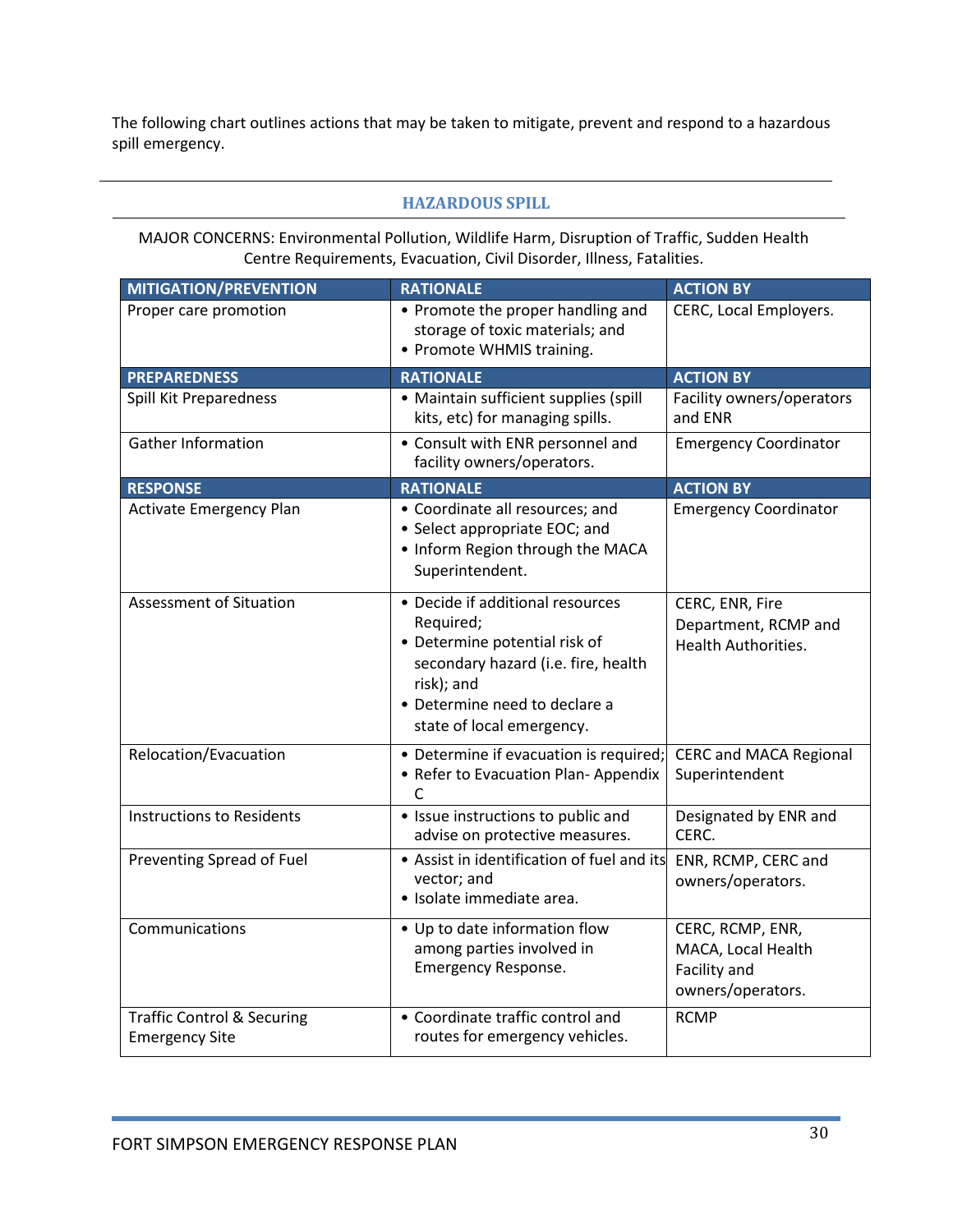| Public & Media Information,<br><b>Instructions to Residents</b> | • Establish news release system; and<br>• Establish public inquiry system.                          | Communications<br>Coordinator                                                |
|-----------------------------------------------------------------|-----------------------------------------------------------------------------------------------------|------------------------------------------------------------------------------|
| Preliminary Clean Up                                            | • If determined safe deploy the spill<br>kit; and<br>• Plan for ongoing clean-up plan.              | ENR, CERC,<br>owners/operators and<br><b>MACA Regional</b><br>Superintendent |
| Return to Evacuated Area                                        | • Decision that it is safe for<br>residents to return; and<br>• Ensure safe return of<br>residents. | <b>CERC</b>                                                                  |
| Damage Assessment                                               | • Determine extent of damage; and<br>• Determine if DAP applies.                                    | CERC, MACA Regional<br>Superintendent                                        |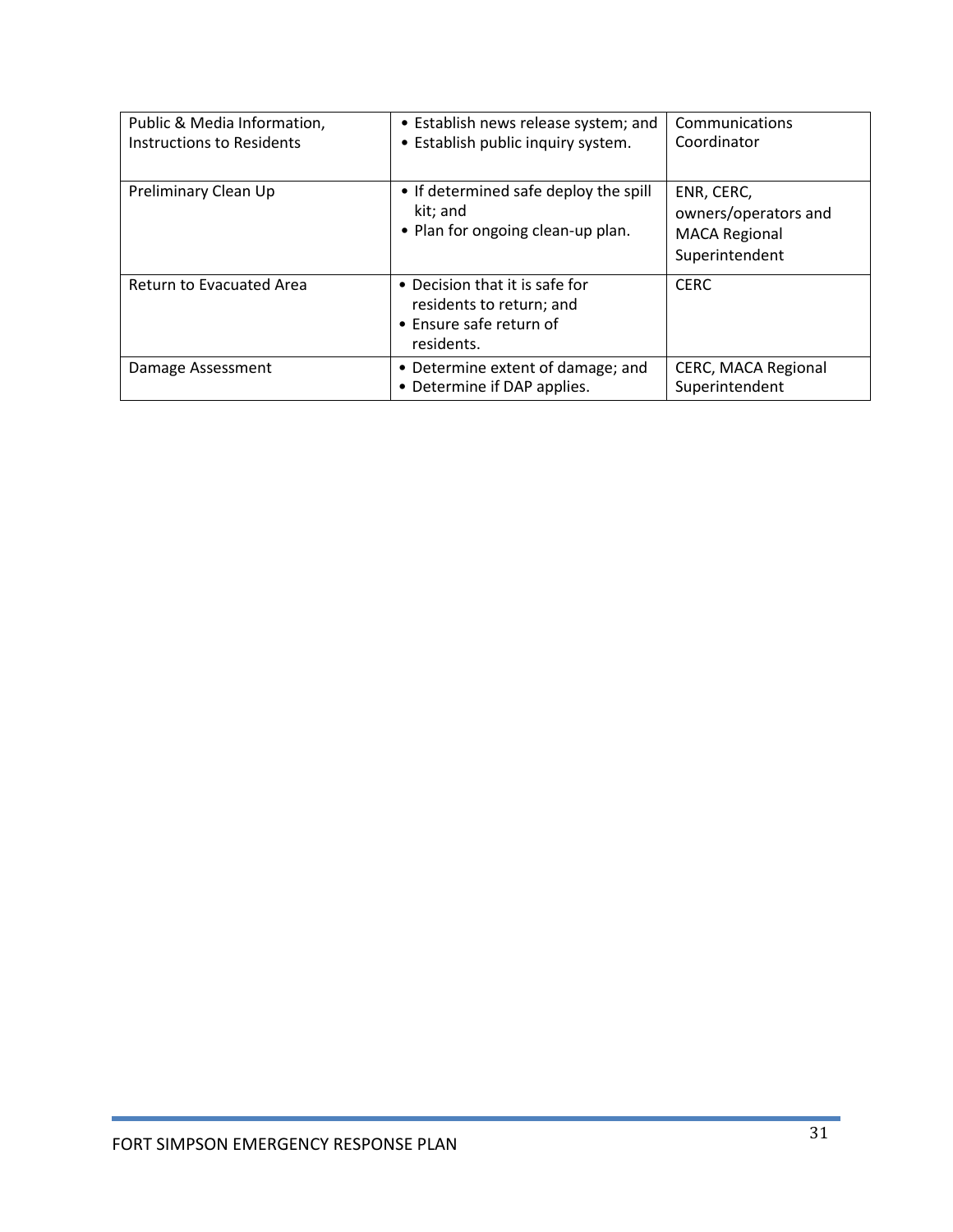<span id="page-32-0"></span>**Appendix C: Evacuation Action Plan**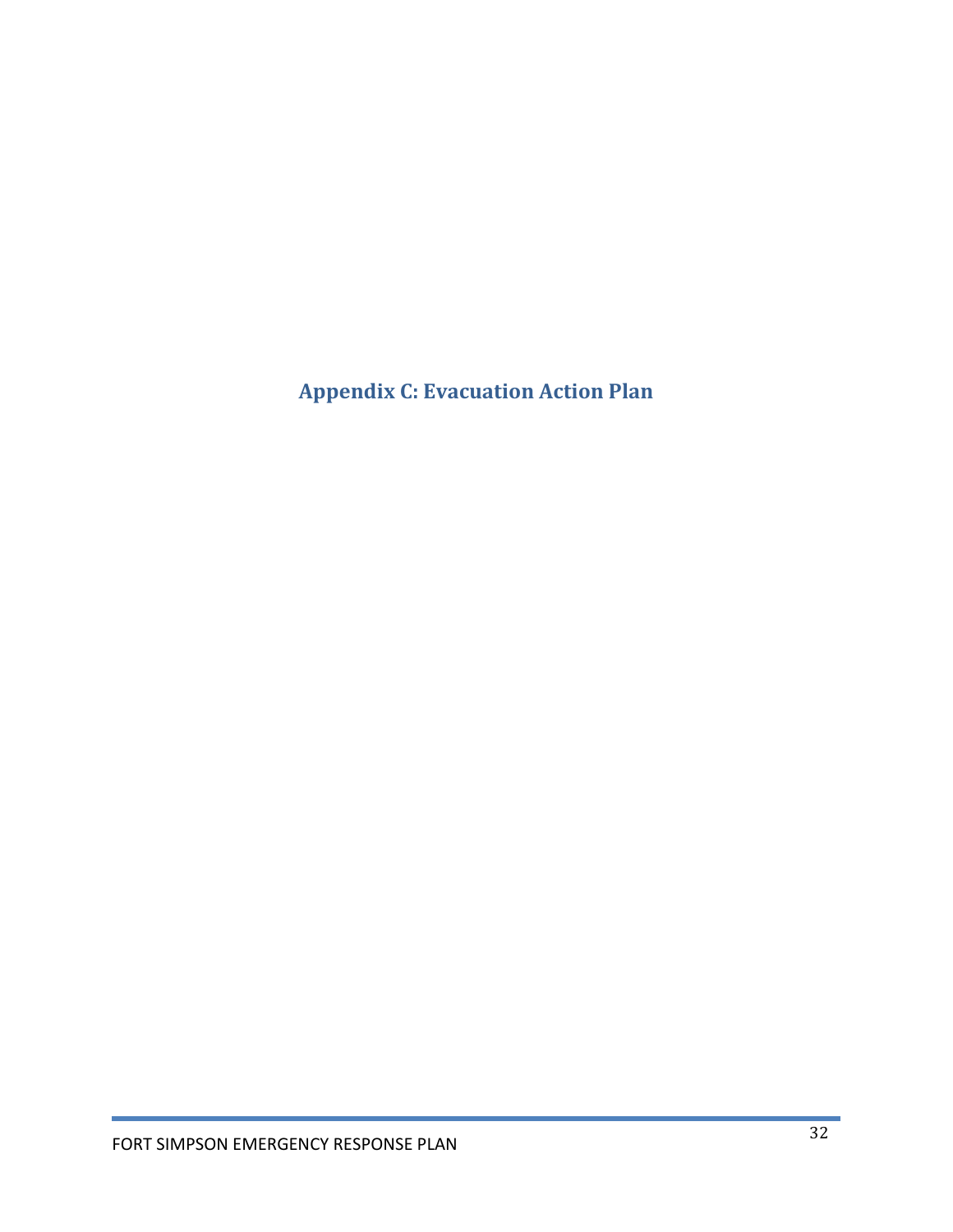The following chart outlines actions that may be taken to facilitate an evacuation of.

#### EVACUATION

#### MAJOR CONCERNS: Movement, care and safety of displaced residents.

| <b>PREPAREDNESS</b>                                                        | <b>RATIONALE</b>                                                                                                                                                                                                                                                                                                                                                                                                                                                                                               | <b>ACTION BY</b>                                |
|----------------------------------------------------------------------------|----------------------------------------------------------------------------------------------------------------------------------------------------------------------------------------------------------------------------------------------------------------------------------------------------------------------------------------------------------------------------------------------------------------------------------------------------------------------------------------------------------------|-------------------------------------------------|
| Personal<br>Preparedness                                                   | • CERC to distribute evacuation/ reception forms; and<br>Residents to prepare emergency kits and prepare in<br>case of evacuations.                                                                                                                                                                                                                                                                                                                                                                            | CERC and residents.                             |
| <b>RESPONSE</b>                                                            | <b>RATIONALE</b>                                                                                                                                                                                                                                                                                                                                                                                                                                                                                               | <b>ACTION BY</b>                                |
| Activate<br><b>Emergency Plan</b>                                          | Call CERC meeting if required;<br>٠<br>Notify MACA Regional Superintendent of necessity<br>to evacuate;<br>Make a declaration of a state of local emergency if<br>there is time; and<br>If a declaration is made forward the declaration to<br>MACA Regional Superintendent.                                                                                                                                                                                                                                   | <b>Emergency Coordinator</b><br>and CERC        |
| Assessment of<br>Situation                                                 | Define areas to be evacuated;<br>$\bullet$<br>Determine evacuation method;<br>$\bullet$<br>Determine evacuation timeline;<br>$\bullet$<br>Determine a need for sheltering in place-See<br>Appendix S for guidelines;<br>Coordinate all resources;<br>Decide if other support is required;<br>Determine priority evacuee groups; and<br>Determine the need to instruct residents<br>regarding power/water shut offs, luggage<br>restrictions, pet care and evacuee registration.                                | CERC, MACA Regional<br>Superintendent           |
| <b>Inform Public</b><br>and Put<br>Residents on<br><b>Evacuation Alert</b> | Notify residents of evacuation timeline,<br>$\bullet$<br>evacuation method, priority evacuee groups,<br>any luggage restrictions and the need to<br>register at the muster point or the evacuation<br>center: the School (or the alternate evacuation<br>centre: the arena)- See Appendix F: Evacuation<br>Notice.<br>Registration forms should be made available<br>and/or distributed - see Appendix H.<br>Should the evacuees be hosted in the<br>community, activate Reception Action Plan-<br>Appendix D. | Communications<br>Coordinator                   |
| <b>MACA Regional</b><br>Office<br>notification                             | Confirm MACA Regional Superintendent of<br>$\bullet$<br>evacuation timeline, method and priority<br>groups.<br>MACA Regional Superintendent to identify host<br>٠<br>community and arrange for evacuation<br>transportation as requested by the community.                                                                                                                                                                                                                                                     | <b>CERC and MACA Regional</b><br>Superintendent |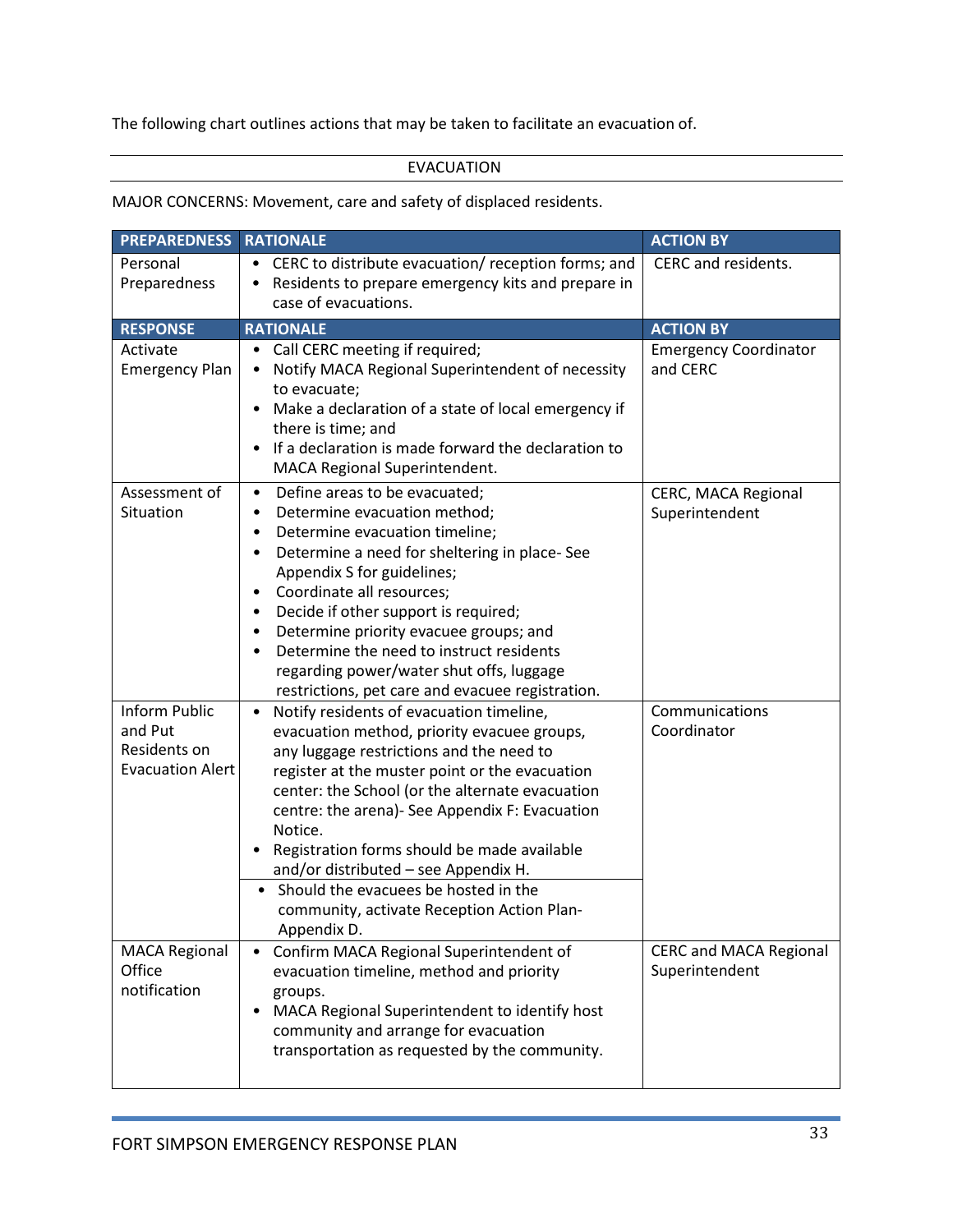| Communications                                                 | Up to date information flow amongst parties<br>involved in the evacuation.                                                                                                                                                                                                                                 | CERC,<br><b>MACA Regional</b><br>Superintendent,<br>Communications<br>Coordinator, Public<br>Works Foreman,<br>Volunteers |
|----------------------------------------------------------------|------------------------------------------------------------------------------------------------------------------------------------------------------------------------------------------------------------------------------------------------------------------------------------------------------------|---------------------------------------------------------------------------------------------------------------------------|
| Evacuation<br>Order                                            | Notify residents of evacuation order and<br>instructions- See Appendix G: Evacuation Order;<br>Assist with evacuation as required; and<br>Coordinate with MACA Regional Superintendent on<br>method and reception community.                                                                               | <b>CERC and MACA Regional</b><br>Superintendent.                                                                          |
| Public & Media<br>Information,<br>Instructions to<br>Residents | Provision of consistent information; and<br>$\bullet$<br>Maintain ongoing sessions with displaced residents<br>to keep them informed.                                                                                                                                                                      | Communications<br>Coordinator                                                                                             |
| <b>Security Control</b>                                        | Coordinate the protection of property and<br>$\bullet$<br>relocation of resources where necessary; and<br>Make arrangements for security of community when<br>fully evacuated.                                                                                                                             | <b>CERC and RCMP</b>                                                                                                      |
| Documentation/<br>Registration                                 | A record of all decisions, financial and evacuation<br>$\bullet$<br>details should be kept; and<br>All evacuees should be registered prior to<br>evacuation and yet again with the reception<br>community once they arrive in the host<br>community. Provide list to MACA Regional<br>Superintendent.      | A designated CERC<br>member, volunteer, Host<br>community, Volunteers.                                                    |
| Care for the<br>ill/infirm                                     | Those residents requiring special consideration<br>$\bullet$<br>for evacuating must be considered; and<br>A escort may be required to accompany priority<br>residents or priority groups to offer care and to<br>bring prescription drugs, medical supplies or<br>information for evacuees as appropriate. | <b>Medical Services and</b><br>Volunteers                                                                                 |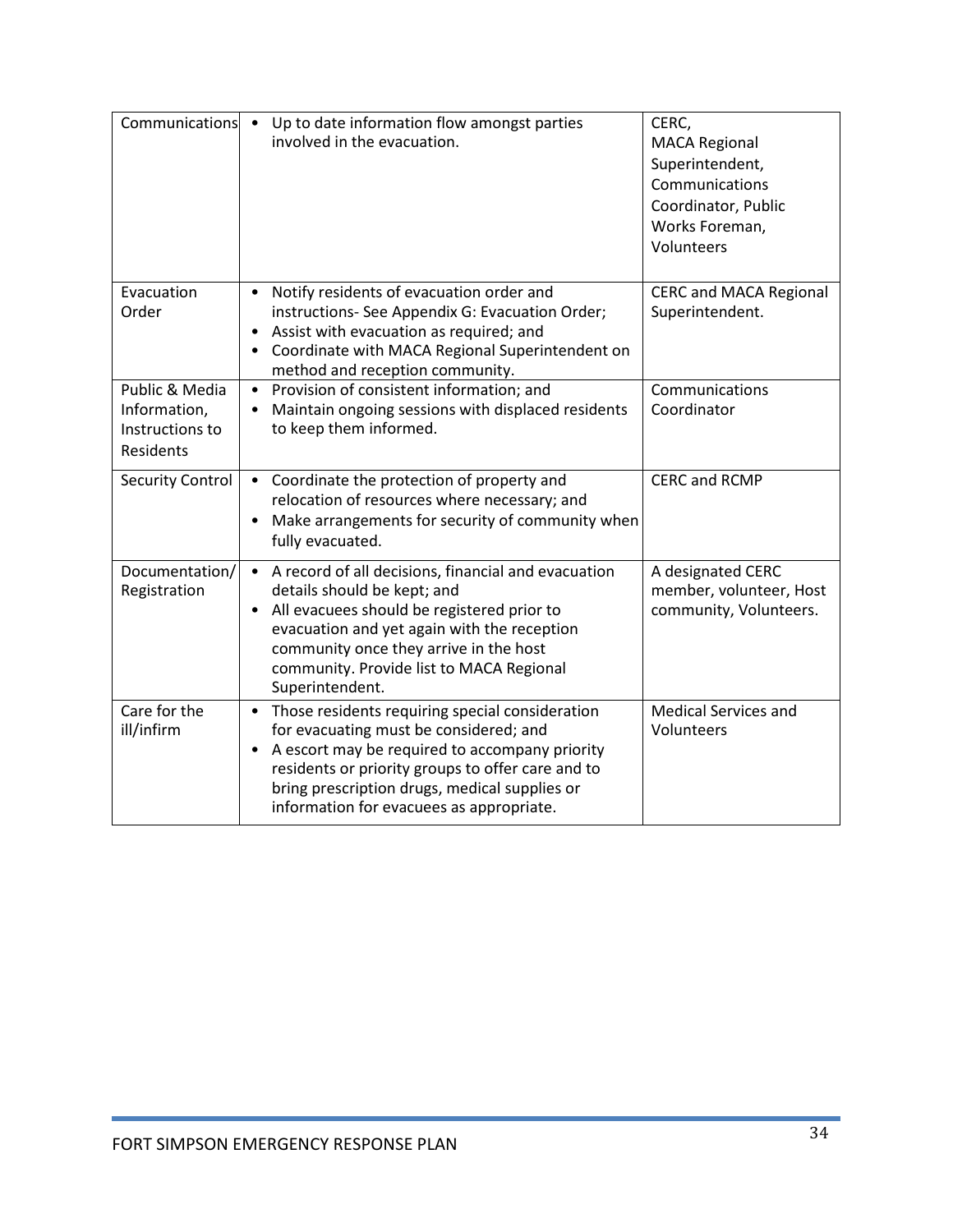<span id="page-35-0"></span>**Appendix D: Reception Action Plan**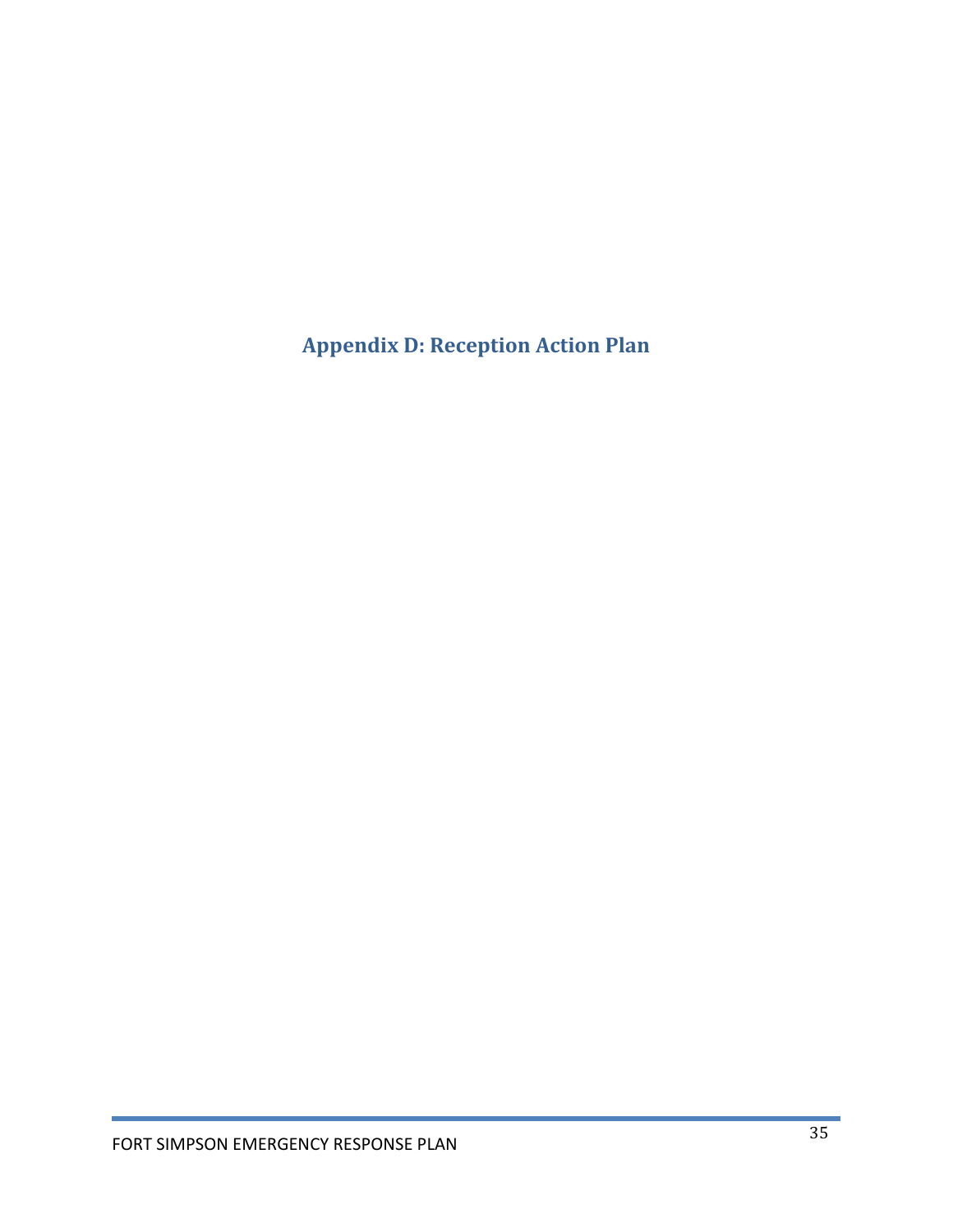The following chart outlines actions that may be taken to facilitate the reception of evacuees within the community.

## RECEPTION

MAJOR CONCERNS: Care and safety of displaced residents.

| <b>RESPONSE</b>                  | <b>RATIONALE</b>                                                                                                                                                                                                                                                                                                                                                                                                                                                                                           | <b>ACTION BY</b>                                                        |
|----------------------------------|------------------------------------------------------------------------------------------------------------------------------------------------------------------------------------------------------------------------------------------------------------------------------------------------------------------------------------------------------------------------------------------------------------------------------------------------------------------------------------------------------------|-------------------------------------------------------------------------|
| Assessment of Situation          | • Determine how many residents are<br>being displaced;<br>• Determine mode of transportation;<br>• Determine expected time of arrival; and<br>• Determine special needs of evacuees.                                                                                                                                                                                                                                                                                                                       | <b>Emergency Coordinator,</b><br><b>MACA Regional</b><br>Superintendent |
| Activation of Emergency Plan     | • Determine the need to activate the<br>Emergency Plan.                                                                                                                                                                                                                                                                                                                                                                                                                                                    | <b>CERC</b>                                                             |
| <b>Reassessment of Situation</b> | • Determine need to open reception<br>center;<br>• Determine need for lodging;<br>• Determine need for food, blankets and<br>other supplies; and<br>• Assign an individual to arrange for each<br>of the above mentioned tasks.                                                                                                                                                                                                                                                                            | CERC, Assigned<br>Coordinators                                          |
| <b>Call for Volunteers</b>       | • Notify residents of situation;<br>• Request volunteers as needed to<br>register evacuees, lodging, cook or<br>bring supplies; and<br>• Register volunteers when they are<br>assigned to duties.                                                                                                                                                                                                                                                                                                          | CERC, Volunteers                                                        |
| <b>Evacuee Registration</b>      | • Register evacuees upon their arrival at<br>the reception center (all evacuees must<br>check in at the reception center before<br>going to their lodging location);<br>• Data required includes names, ages, any<br>special needs, lodging assignments,<br>dates of arrival and departure, telephone<br>number of lodging location (See<br>Appendix H: Evacuation and Registration<br>Form); and<br>• Once registration is complete the<br>information must be sent to MACA's<br>Regional Superintendent. | CERC, Volunteers.                                                       |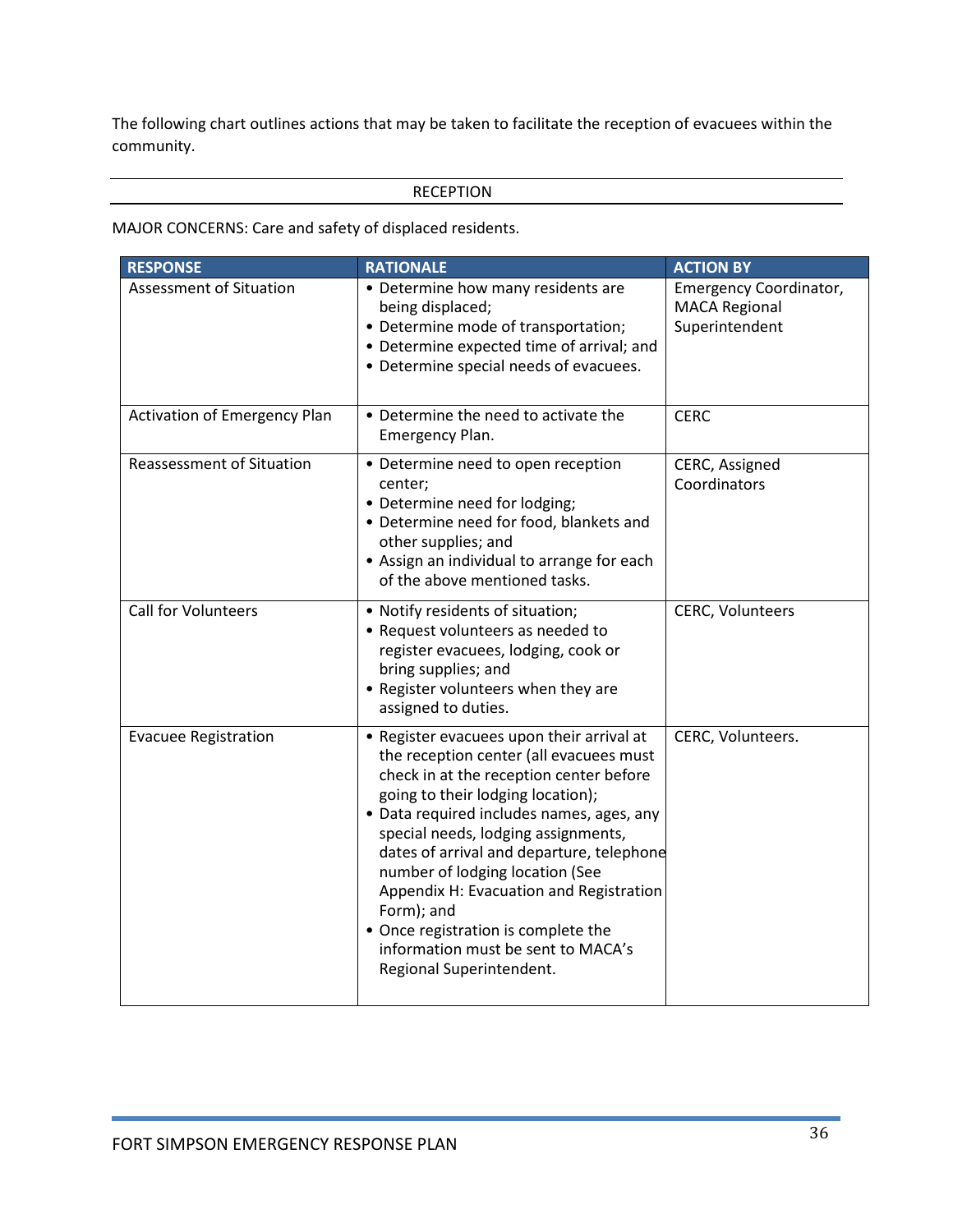| Communications                                           | Up to date information flow amongst<br>parties involved in reception efforts;<br>and<br>Establish contact with community<br>spokesperson (Mayor or SAO). | CERC,<br><b>MACA Regional</b><br>Superintendent,<br>Communications<br>Coordinator, Public Works<br>Foreman, Volunteers, Fire<br>Department, RCMP |
|----------------------------------------------------------|----------------------------------------------------------------------------------------------------------------------------------------------------------|--------------------------------------------------------------------------------------------------------------------------------------------------|
| Public & Media Information,<br>Instructions to Residents | Provision of consistent information.                                                                                                                     | Communications<br>Coordinator                                                                                                                    |
| <b>Security Control</b>                                  | Coordinate the safety of people<br>hosted and the protection of<br>property in the reception center.                                                     | CERC, RCMP and upon<br>arrival if required.                                                                                                      |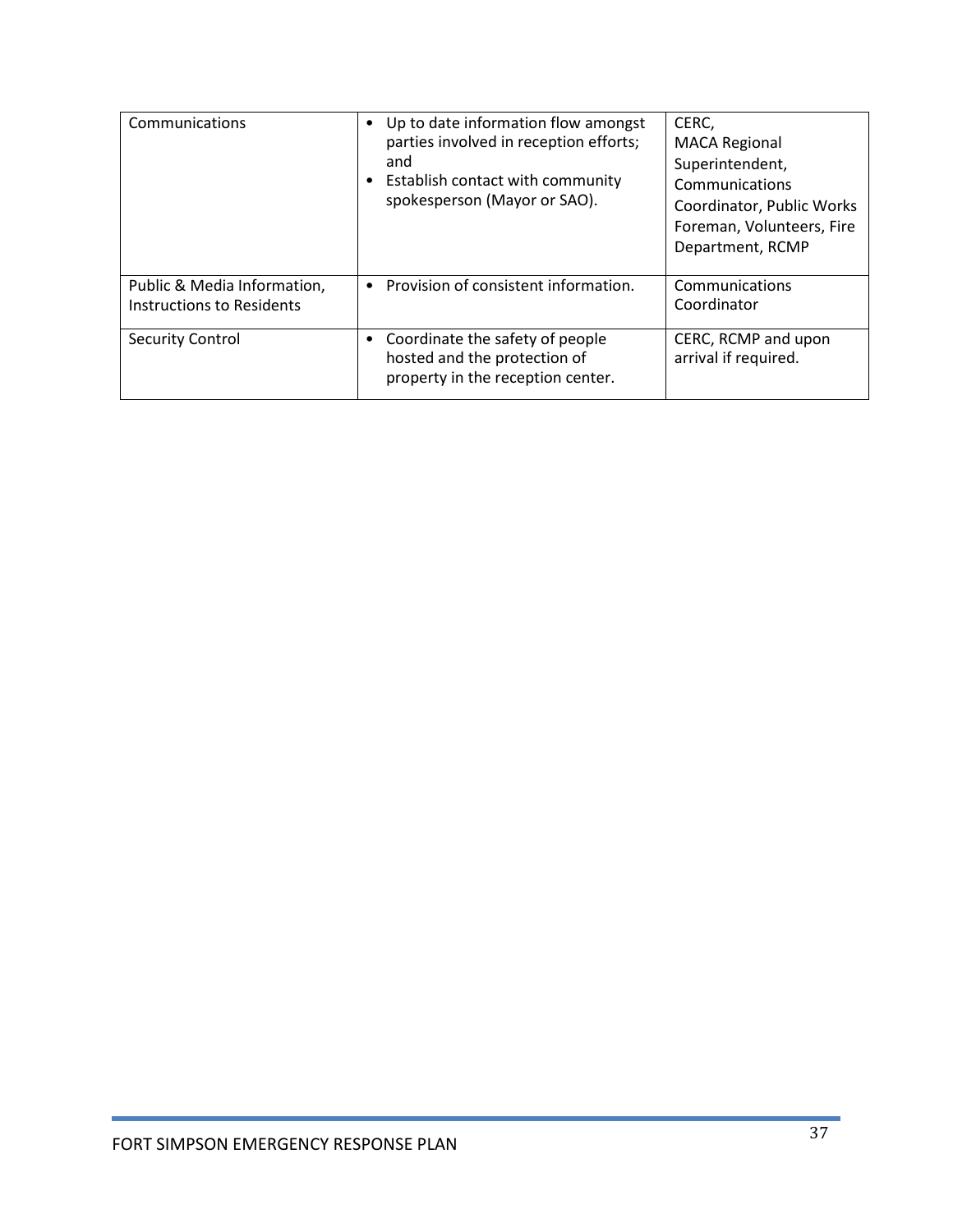**Appendix E: Evacuation Notice**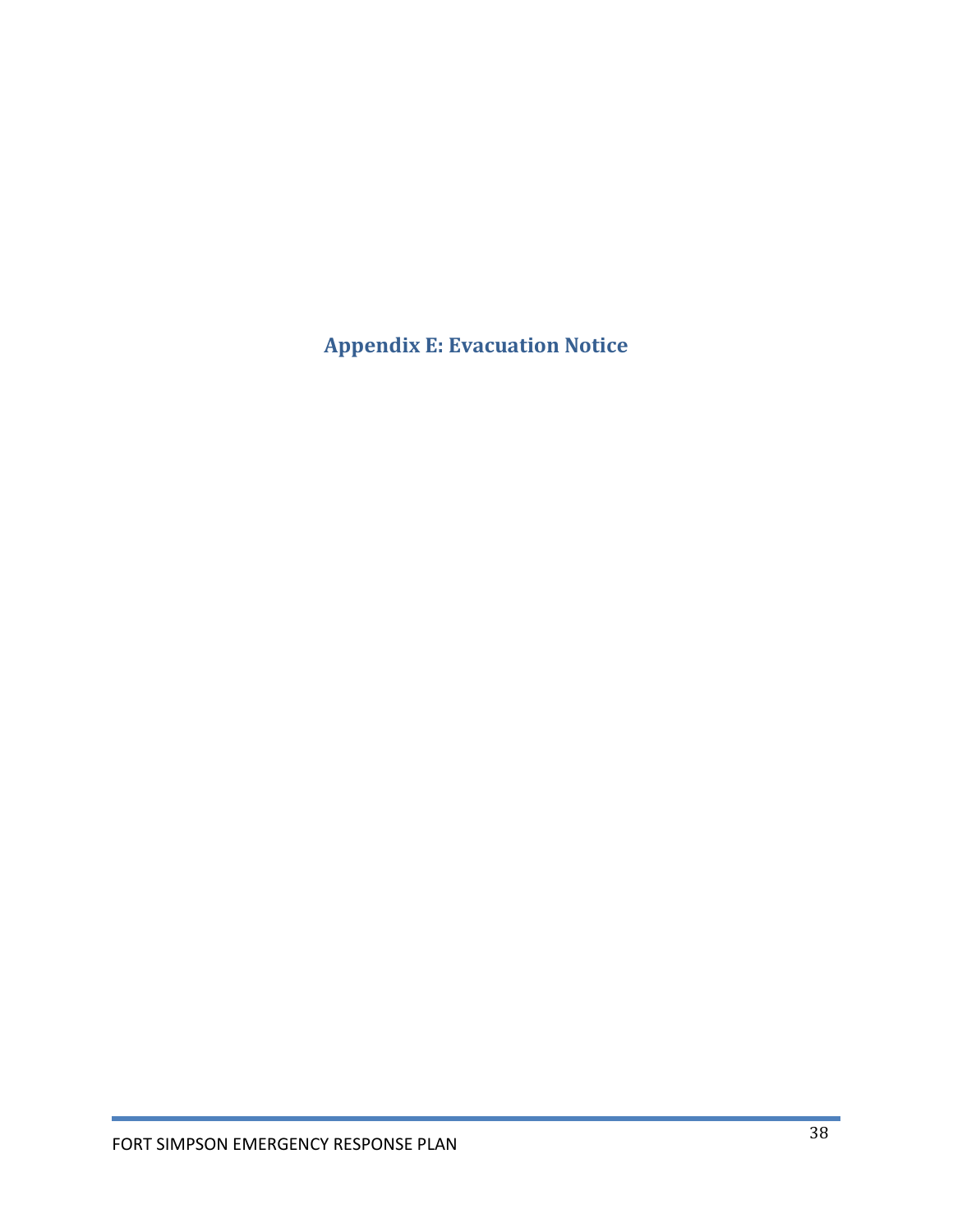#### *Evacuation Notice:*

An Evacuation Notice is for information only and is an advisory that an emergency event, such as a wildfire, is currently in an area and may present an increased risk to a community or a remote area endangering life and/or property. Evacuation Notices:

- Can be issued by the Local Authority or MACA; and
- Describes the risk situation and encourages residents to prepare for the emergency and/or selfevacuate.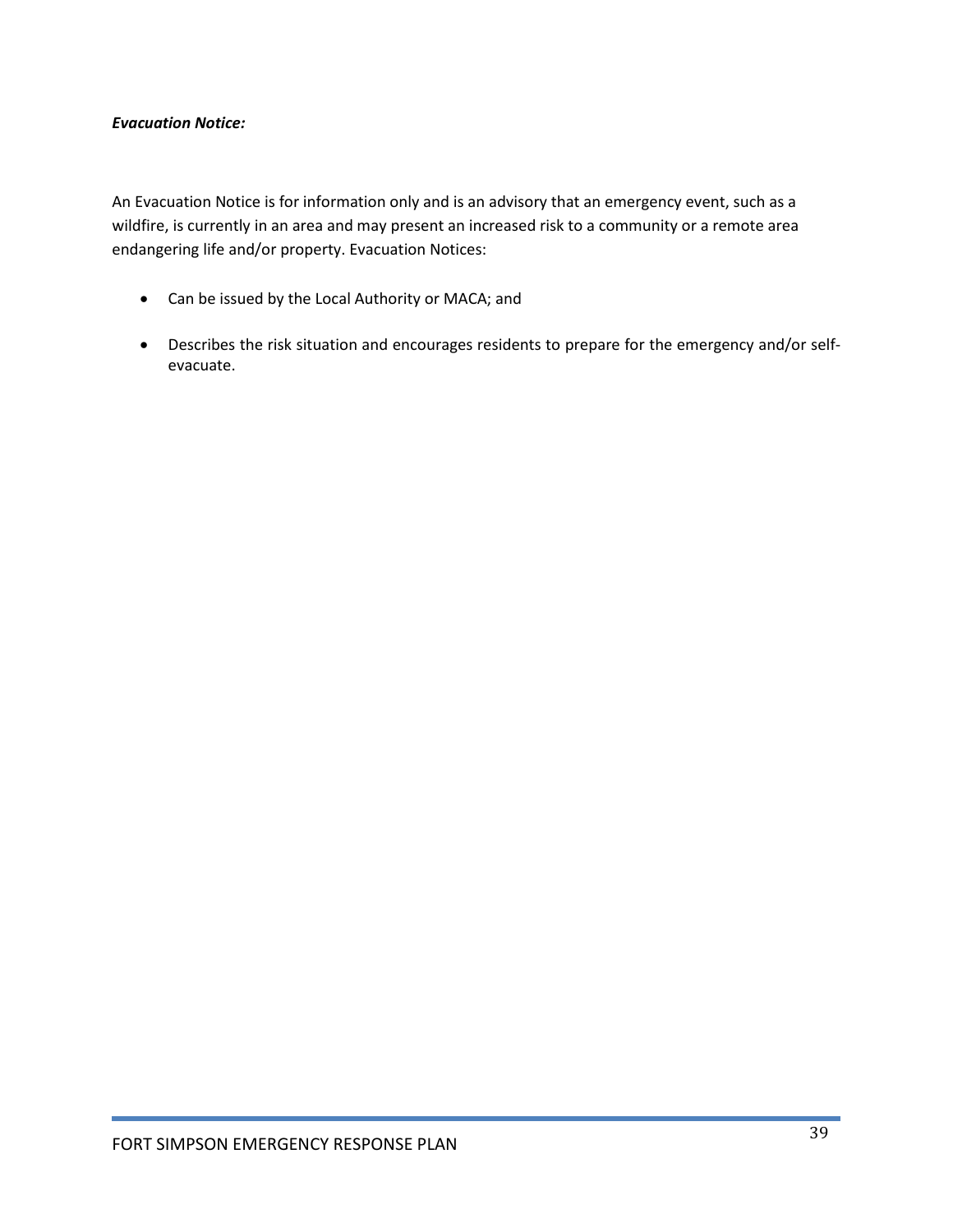## **Evacuation Notice Template**

**Please be advised due to \_\_\_\_\_\_\_\_\_\_ (***wildfire threat, lack of power, etc.)* **the \_\_\_\_\_\_\_\_ (community name) Emergency Response Committee is asking residents to be prepared to evacuate on short notice.** 

## **FAQ**

## **How will I know when I need to evacuate?**

The Fort Simpson Emergency Response Committee will issue an Evacuation Order to advise residents when it is time to evacuate. This Order will be issued via \_\_\_\_\_\_\_\_( *door-to-door, Radio, website, etc*.).

## **Where can I get more information?**

For more information please go to/visit/call \_\_\_\_\_\_\_\_\_\_\_\_\_\_\_\_\_(*website, community hall, community notice board, call in line*).

## **What should I pack?**

The following is a list of items that community residents should remember to pack when evacuating. If evacuating by plane there will be baggage restrictions, typically baggage is limited to one bag per person.

- Climate appropriate clothing;
- Extra keys (for home and vehicles);
- Cash;
- Special items like prescription medications and infant care products;
- Important documents like prescriptions, insurance documents, etc. ; and
- A copy of your household emergency plan and important contact information.

If evacuating by road, it is suggested that residents pack the following items in addition to the ones listed below:

- Water (at least 2 litres per person);
- Non-perishable food (canned goods, energy bars, dried fruit);
- Crank or battery powered flashlight (and extra batteries);
- Crank or battery powered radio;
- First-Aid kit;
- Blankets;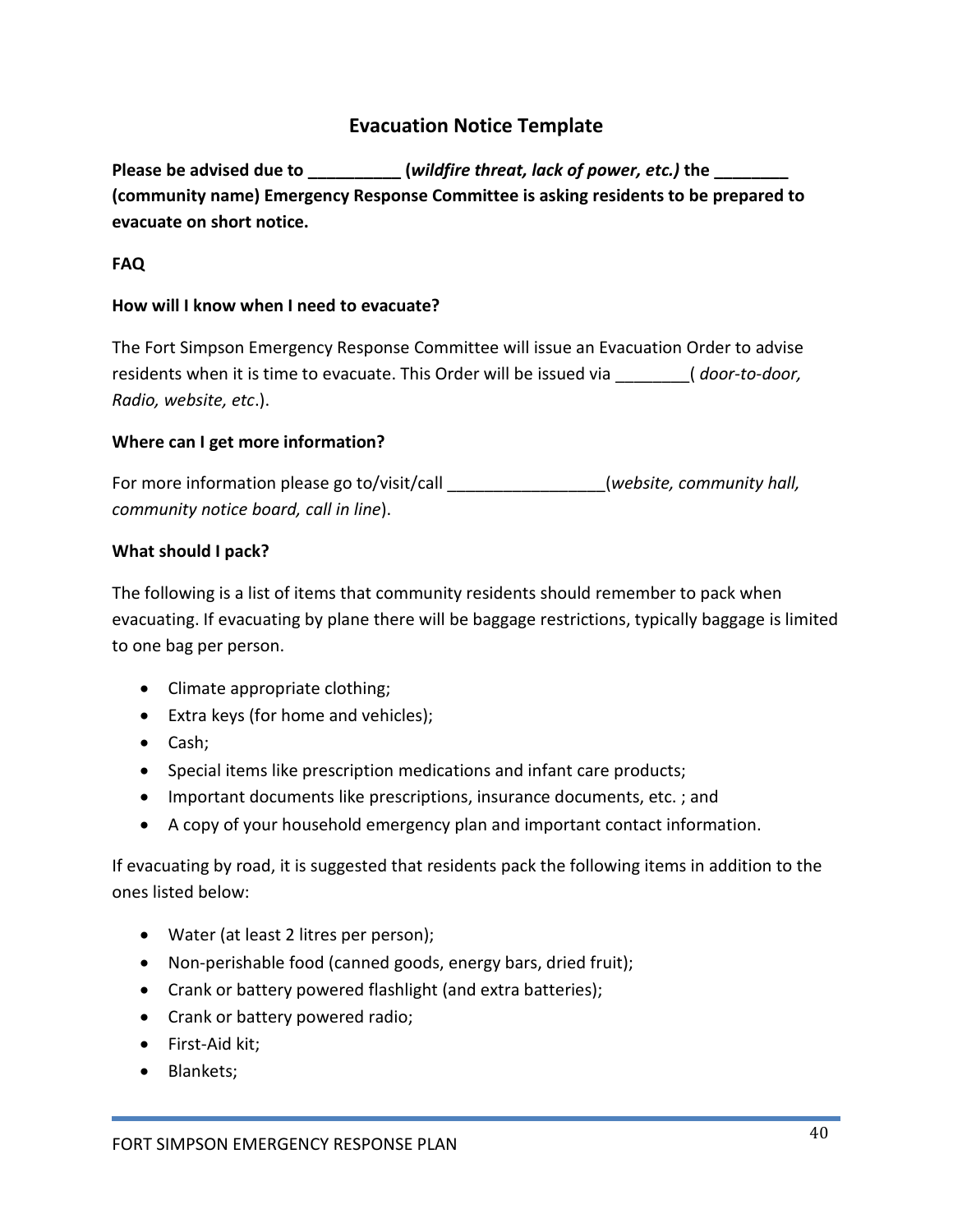- Basic tools (handsaw, hatchet or axe);
- Waterproof matches;
- Candles; and
- A full tank of gas (maybe a jerry can of gas depending on the distance to the destination).

## **Where will I be staying?**

Reception centers provide basic care for residents who are displaced from their homes. Typically they are set up in schools or community facilities and provide very basic group lodging and meal services. You will be provided with a specific destination when told to evacuate.

## **What about my pets?**

As we will be evacuating by plane, residents will not be permitted to bring their pets. Please \_\_\_\_\_\_\_\_\_\_\_\_\_\_\_\_\_\_\_\_\_(*leave your pets in your home and leave a note on your front door indicating how many, what kind of animal, a brief description and the names of your animals inside OR set your pets free outside, do not tie them up OR other*). Emergency officials may remain behind to provide security in the community and they may be able to check on animals that are left behind.

## **OR**

If you are self-evacuating and have found accommodations that will accept your pets, feel free to bring them with you. However, animals will not be permitted at the reception center.

## **OR**

If you are self-evacuating and have found accommodations that will accept your pets, feel free to bring them with you. Animals will not be permitted at the reception center, however, there may be pet services nearby that can board your pets temporarily. If you require assistance in making boarding arrangements for your pets please identify yourself upon registration.

Livestock arrangements are your responsibility.

## **How can I help protect my home?**

For wildfire: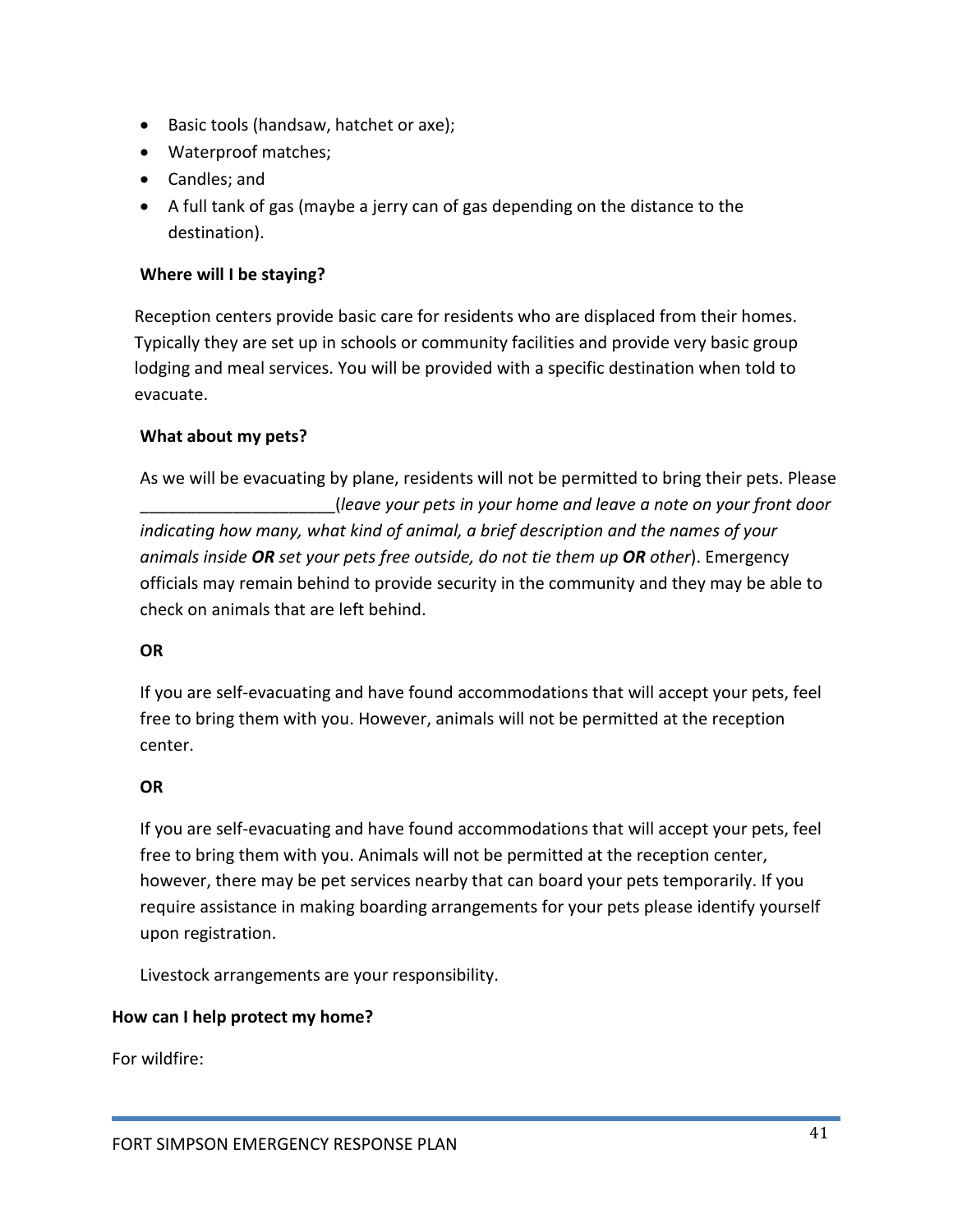Implementing FireSmart techniques around your property can reduce your home's risk to wildfire. Listed below are a few steps you can take to FireSmart your property, for more information visit [www.nwtfire.com.](http://www.nwtfire.com/)

- Clean your roof and gutters regularly;
- Trim back trees from house;
- Ensure combustible materials are properly stored; and
- Prune up trees up and trim back grass and shrubs.

## For flood:

The first step in being prepared is taking necessary precautions to minimize damage that may be caused during a flood. Listed below are a few steps you can take to prepare your property and belongings for a flood:

- Ensure that fuel tanks, water tanks and sewage tanks are secured so that they don't float away or get damaged;
- Shut off all power to your home;
- Unplug your electrical appliances; and
- Secure belongings stored in and around the house on your property out of harm's way.

## **What do I need to do with my gun?**

All guns must be properly stored at all times, please ensure that all guns are properly stored before evacuating.

During an evacuation **During an evacuation**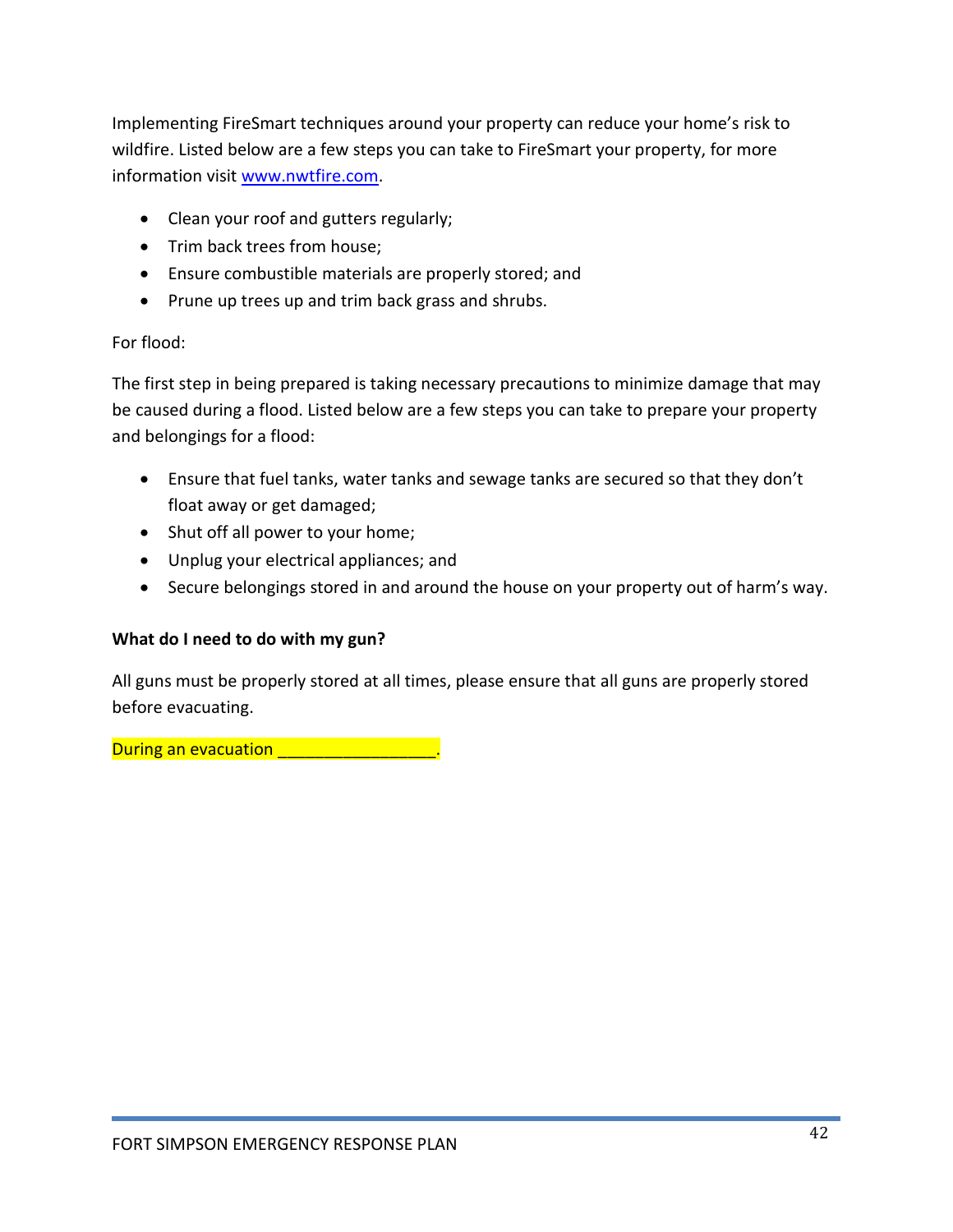**Appendix F: Evacuation Alert**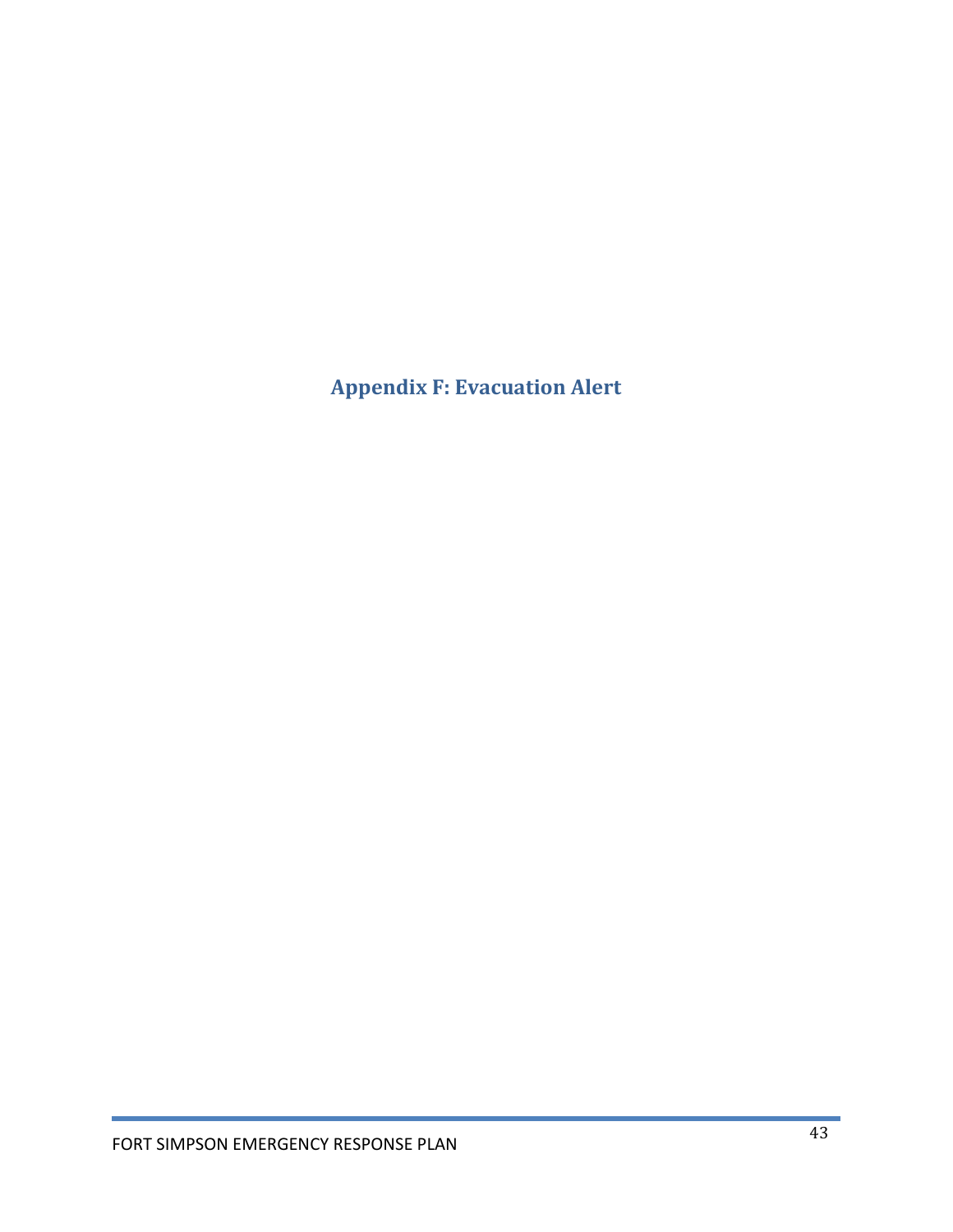#### *Evacuation Alert:*

An Evacuation Alert is issued to advise residents of the potential for loss of life or property from an emergency event and to be prepared to evacuate on short notice. Government officials shall make every attempt to provide as much advance notice as possible.

- Evacuation Alerts are normally issued by the Local Authority and MACA would only issue an Alert for a community if for some reason the Local Authority was unable.
- Residents shall be advised to prepare for worsening conditions and potential evacuation;
- People may be required to leave their homes with minimal notification of an evacuation order being issued;
- Residents shall be asked to monitor news sources and keep aware of the threatening situation; and
- Residents would also be advised to consider voluntarily evacuating the area when on Alert, although such requests are not enforceable.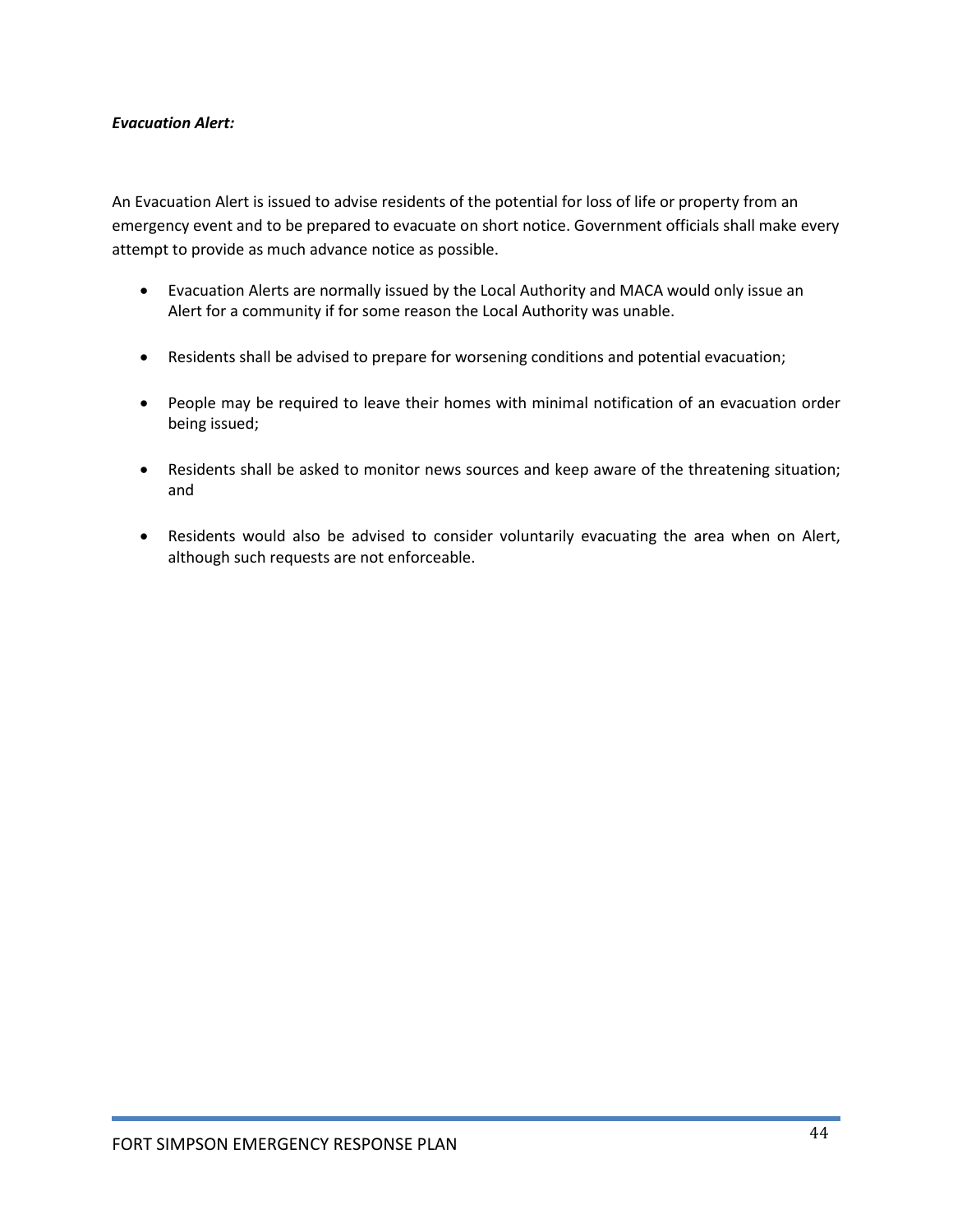## **Evacuation Alert Template**

Please be advised the risk to \_\_\_\_\_\_\_\_\_\_\_\_\_\_\_\_(community) has increased due to \_\_\_\_\_\_\_\_\_\_\_ **(***wildfire threat, lack of power, etc.)* **the \_\_\_\_\_\_\_\_ (community name) Emergency Response Committee is asking residents to be prepared to evacuate on short notice. Residents who have the means are encouraged to self -evacuate at this time.**

## **FAQ**

## **How will I know when I need to evacuate?**

The \_\_\_\_\_\_\_\_\_(*community name*) Emergency Response Committee will issue an Evacuation Order to advise residents when it is time to evacuate. This Order will be issued via \_\_\_\_\_\_\_\_(*insert notification method: door-to-door, Radio, website, etc*.).

## **Where can I get more information?**

For more information please go to/visit/call \_\_\_\_\_\_\_\_\_\_\_\_\_\_\_\_\_(*website, community hall, community notice board, call in line*).

## **What should I pack?**

The following is a list of items that community residents should remember to pack when evacuating. If evacuating by plane there will be baggage restrictions, typically baggage is limited to one bag per person.

- Climate appropriate clothing;
- Extra keys (for home and vehicles);
- Cash;
- Special items like prescription medications and infant care products;
- Important documents like prescriptions, insurance documents, etc. ; and
- A copy of your household emergency plan and important contact information.

If evacuating by road, it is suggested that residents pack the following items in addition to the ones listed below:

- Water (at least 2 litres per person);
- Non-perishable food (canned goods, energy bars, dried fruit);
- Crank or battery powered flashlight (and extra batteries);
- Crank or battery powered radio;
- First-Aid kit;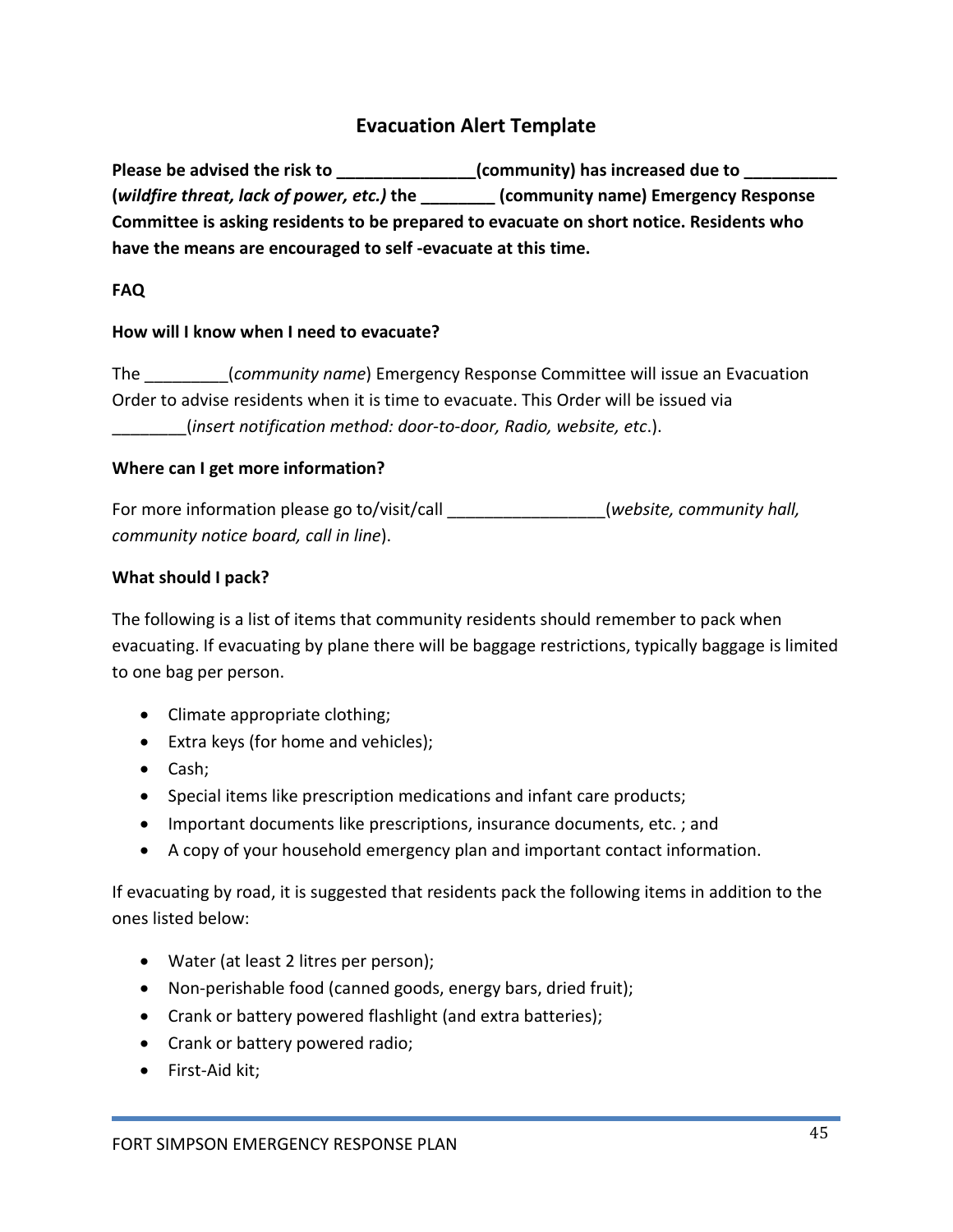- Blankets;
- Basic tools (handsaw, hatchet or axe);
- Waterproof matches;
- Candles; and
- A full tank of gas (maybe a jerry can of gas depending on the distance to the destination).

## **Where will I be staying?**

When an Evacuation Order is given a reception center will be set up in The at the \_\_\_\_\_\_\_\_\_*.* There will be temporary group lodging set up and basic meal services will be provided. Group lodging does not allow for much privacy or comfort as it is an emergency situation. If you wish to find alternative accommodations for yourself please make sure you let us know when you register.

## **What about my pets?**

As we will be evacuating by plane, residents will not be permitted to bring their pets. Please \_\_\_\_\_\_\_\_\_\_\_\_\_\_\_\_\_\_\_\_\_(*leave your pets in your home and leave a note on your front door indicating how many, what kind of animal, a brief description and the names of your animals inside OR set your pets free outside, do not tie them up OR other*). Emergency officials may remain behind to provide security in the community and they may be able to check on animals that are left behind.

## **OR**

If you are self-evacuating and have found accommodations that will accept your pets, feel free to bring them with you. However, animals will not be permitted at the reception center.

## **OR**

If you are self-evacuating and have found accommodations that will accept your pets, feel free to bring them with you. Animals will not be permitted at the reception center, however, there may be pet services nearby that can board your pets temporarily. If you require assistance in making boarding arrangements for your pets please identify yourself upon registration.

Livestock arrangements are your responsibility.

## **How can I help protect my home?**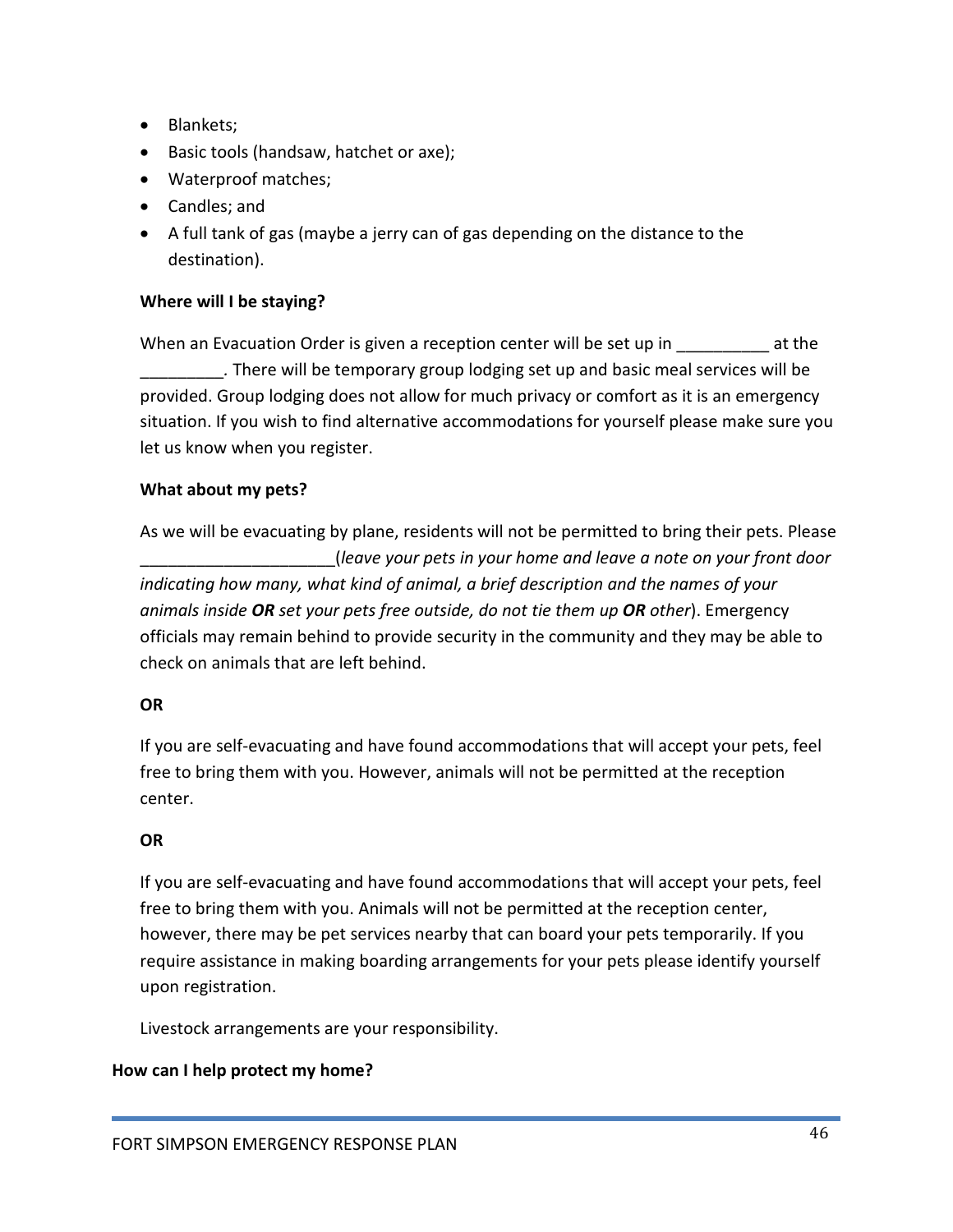For wildfire:

Implementing FireSmart techniques around your property can reduce your home's risk to wildfire. Listed below are a few steps you can take to FireSmart your property, for more information visit [www.nwtfire.com.](http://www.nwtfire.com/)

- Clean your roof and gutters regularly;
- Trim back trees from house;
- Ensure combustible materials are properly stored; and
- Prune up trees up and trim back grass and shrubs.

For flood:

The first step in being prepared is taking necessary precautions to minimize damage that may be caused during a flood. Listed below are a few steps you can take to prepare your property and belongings for a flood:

- Ensure that fuel tanks, water tanks and sewage tanks are secured so that they don't float away or get damaged;
- Shut off all power to your home;
- Unplug your electrical appliances; and
- Secure belongings stored in and around the house on your property out of harm's way.

## **What do I need to do with my gun?**

All guns must be properly stored at all times, please ensure that all guns are properly stored before evacuating.

During an evacuation **During an evacuation**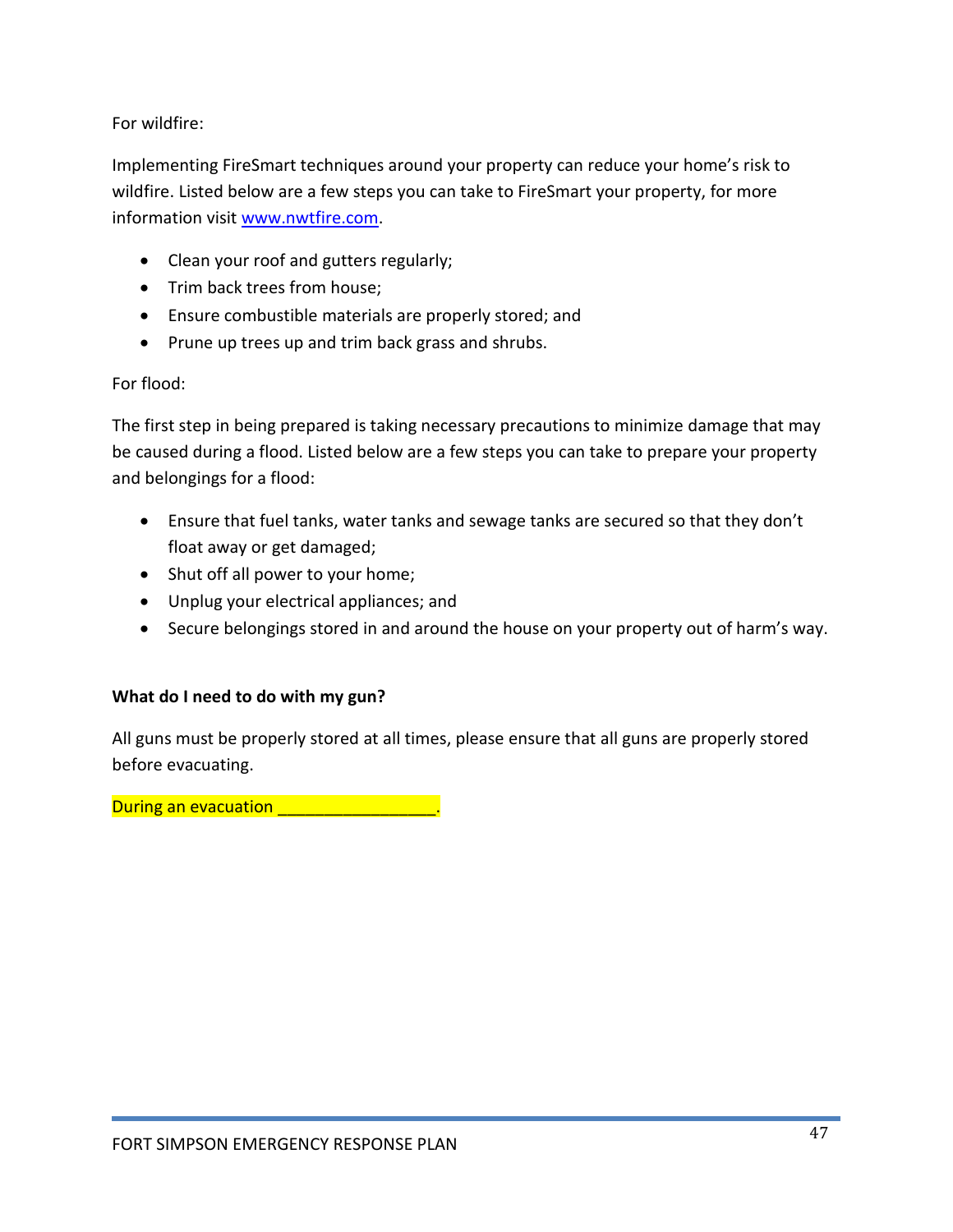**Appendix G: Evacuation Order**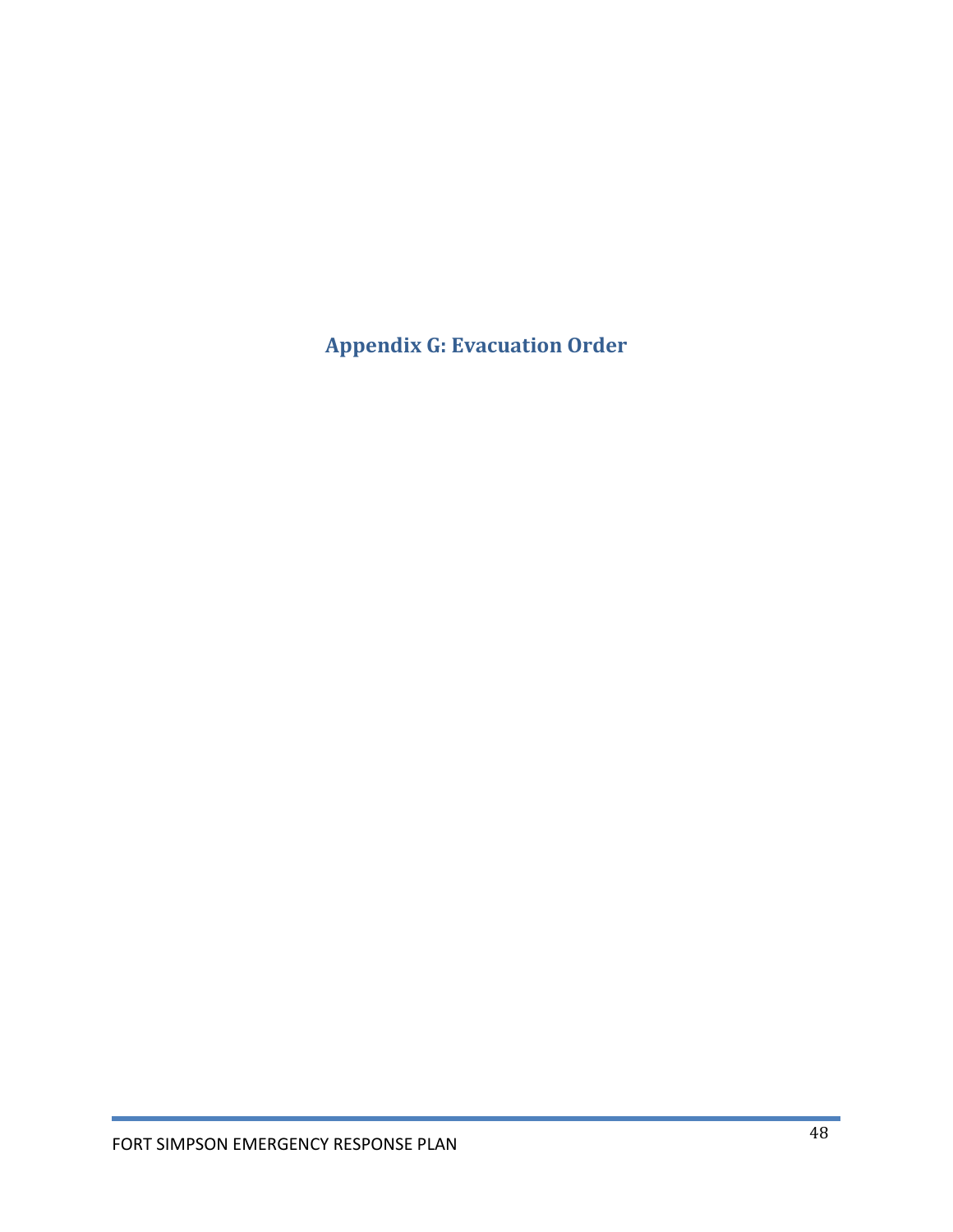### *Evacuation Order:*

An Evacuation Order is issued by authorities having jurisdiction in response to imminent danger to the involved area. It can be issued by the Local Authority or MACA. An Evacuation Order can be issued with or without declaring a state of emergency, however can only be enforced if a "state of emergency" or "state of local emergency is pre-declared by the Local Authority or Minister.

- Evacuation Orders are normally issued by the Local Authority and MACA would only issue an Order for a community if for some reason the Local Authority was unable.
- Evacuation Orders for remote areas are normally issued by MACA
- Residents will be told to evacuate and given directions.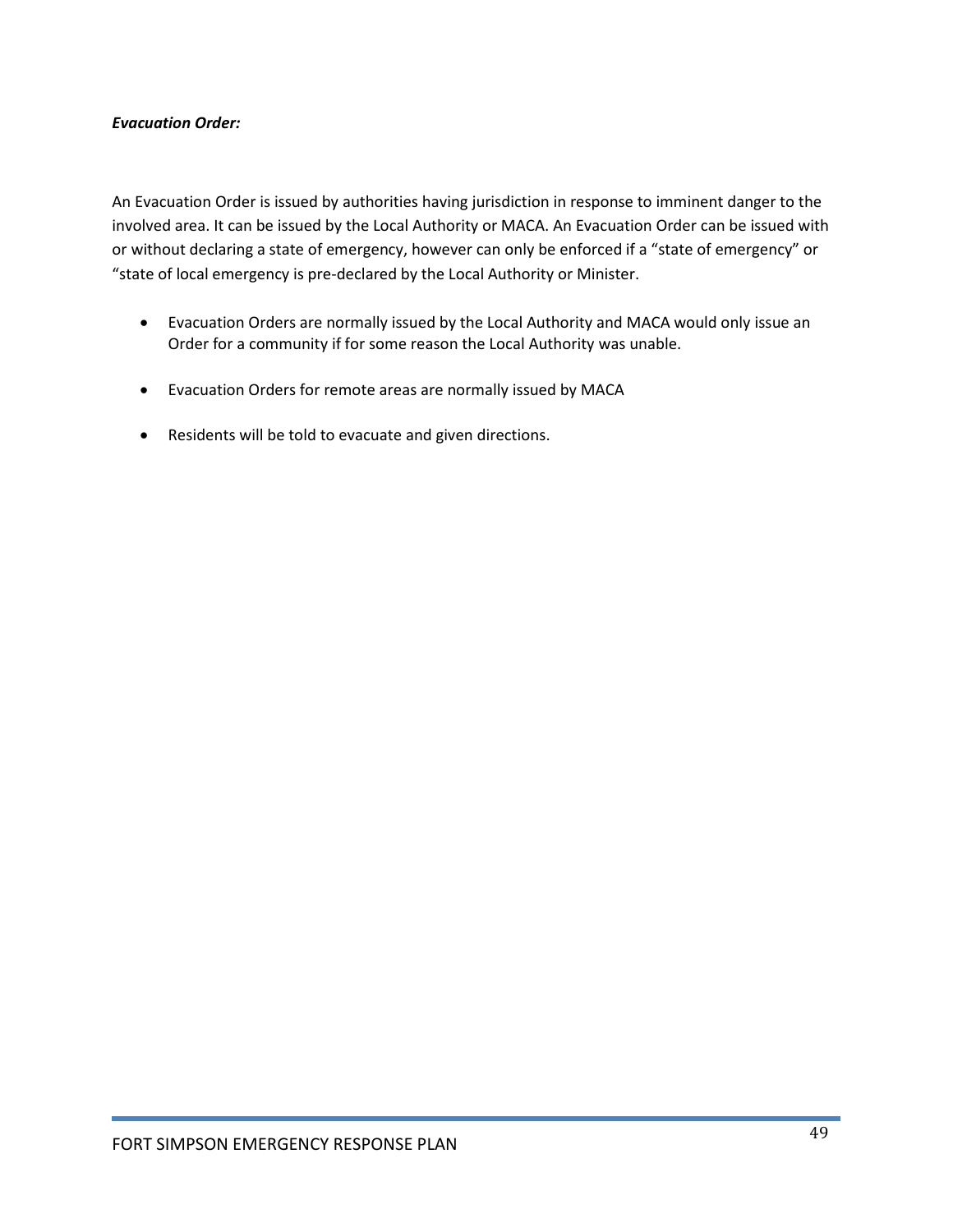## **Evacuation Order Template**

**Please be advised due to \_\_\_\_\_\_\_\_\_\_ (***wildfire threat, lack of power, etc.)* **and Evacuation Order has been issued for \_\_\_\_\_\_\_\_\_\_\_\_\_(community). Residents are required to register at the \_\_\_\_\_\_\_\_\_\_(registration area) before evacuating the community. For those individuals requiring assistance evacuating please proceed to \_\_\_\_\_\_\_\_\_\_\_(evacuation staging point) and transportation will be provided.** 

## **FAQ**

## **Where can I get more information?**

For more information please go to/visit/call *Euchennia (website, community hall, community notice board, call in line*).

## **What if I don't have transportation to the staging point?**

If you do not have a way to get to the staging area for evacuation (*will the community issue a door-to-door search for people who require assistance, will the community have a phone number for people to call and self-identify as requiring transportation to the staging area).* 

## **How will I know what is happening in to community while I'm away?**

While the community is evacuated emergency officials will survey the area. \_\_\_\_\_\_\_\_\_\_\_ (*daily, weekly, etc.)* briefings will be held at the reception centre to inform residents of what is happening in the community.

## **Where will I be staying?**

A reception center will be set up in \_\_\_\_\_\_\_\_\_\_ at the \_\_\_\_\_\_\_\_\_*.* There will be temporary group lodging set up and basic meal services will be provided. If you wish to find alternative accommodations for yourself please make sure you let us know when you register.

## **What do I need to do with my gun?**

All guns must be properly stored at all times, please ensure that all guns are properly stored before evacuating.

## During an evacuation **During an evacuation**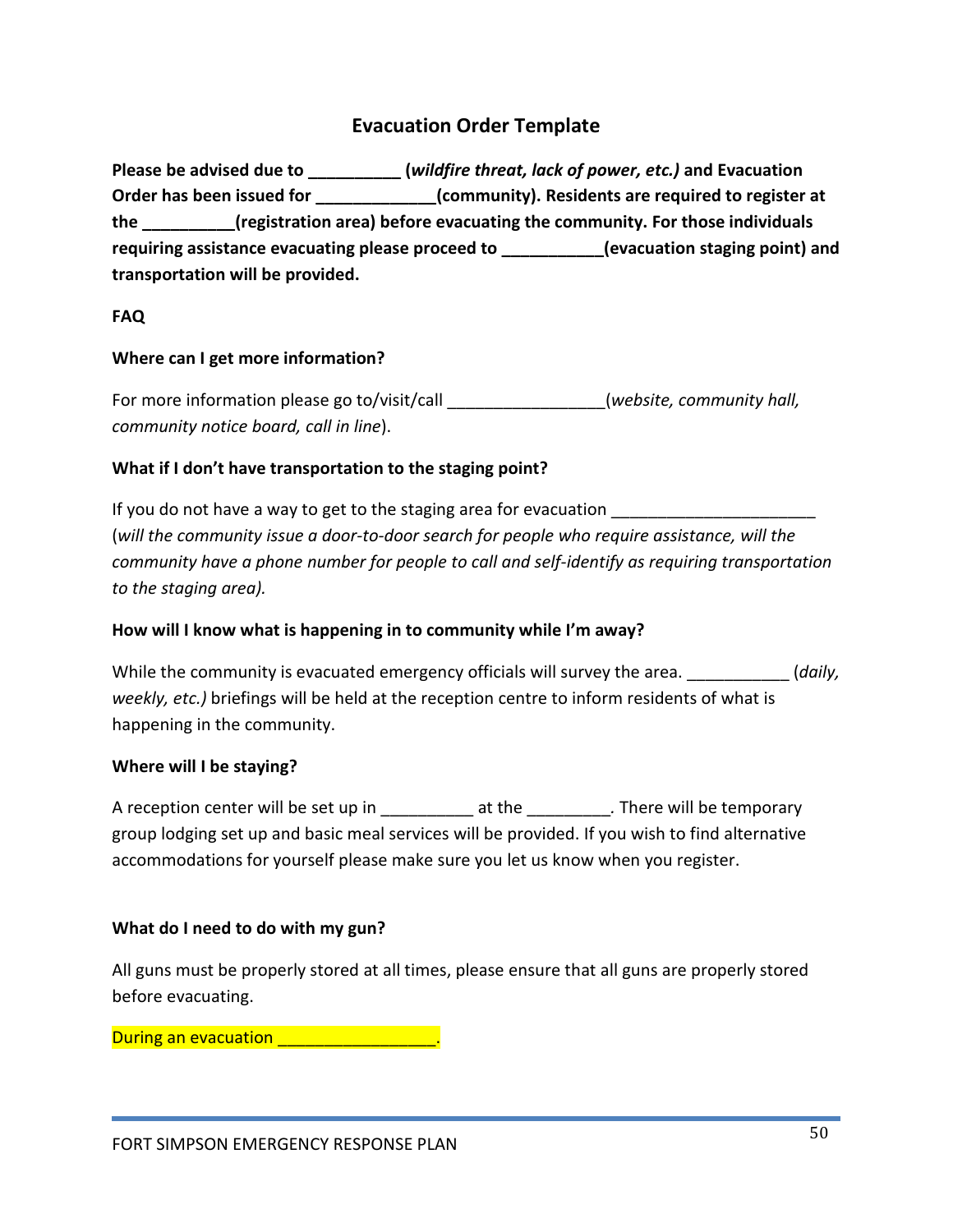**Appendix H: Evacuation and Reception Registration Form**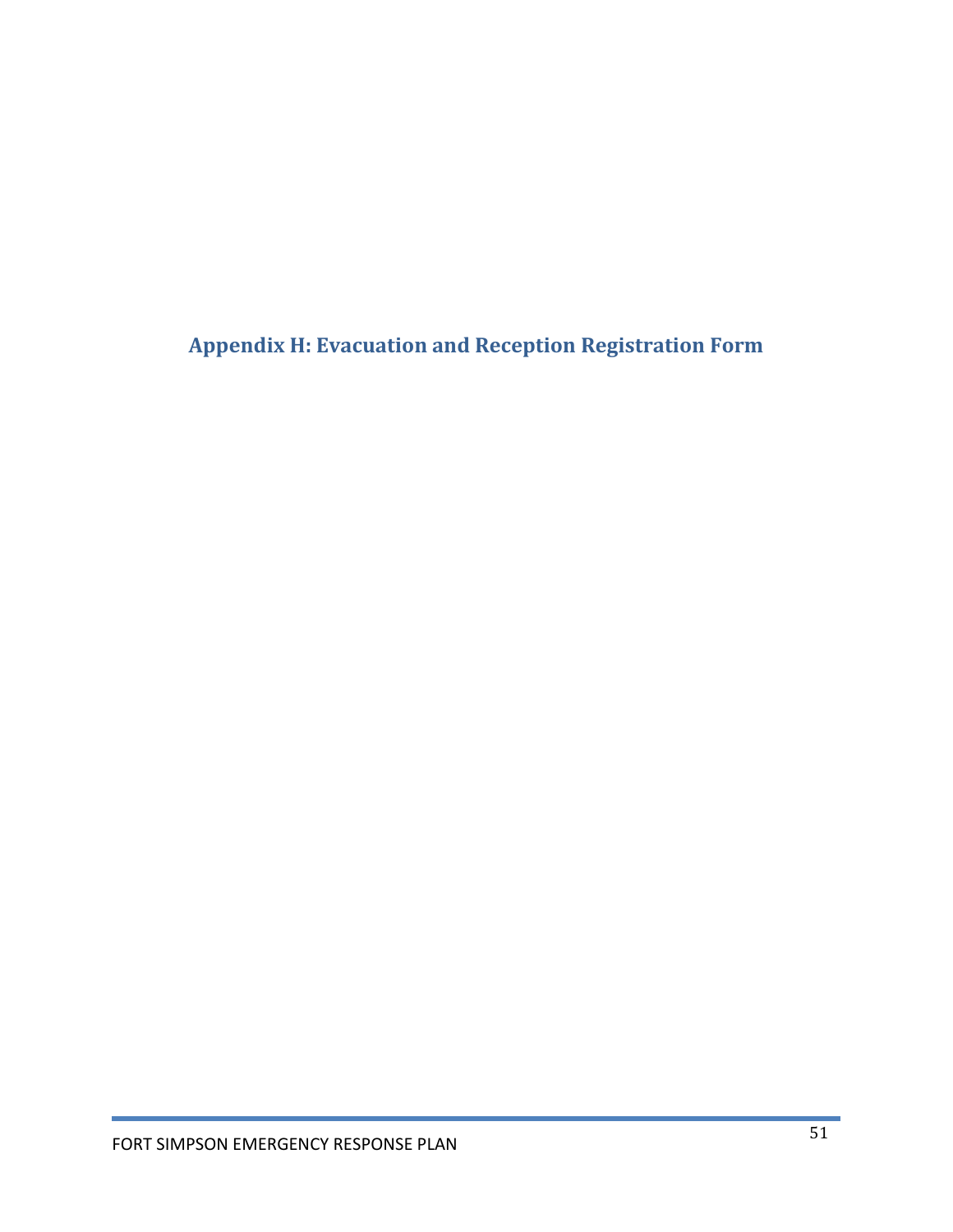| <b>EVACUATION AND RECEPTION REGISTRATION FORM</b> |                 |                   |                                                   |                                                          |
|---------------------------------------------------|-----------------|-------------------|---------------------------------------------------|----------------------------------------------------------|
| <b>DATE</b><br>PREPARED BY                        |                 |                   |                                                   |                                                          |
| Name                                              | Arrival<br>Time | Departure<br>Time | Address of destination and contact<br>information | Comments (please list medical or other special<br>needs) |
|                                                   |                 |                   |                                                   |                                                          |
|                                                   |                 |                   |                                                   |                                                          |
|                                                   |                 |                   |                                                   |                                                          |
|                                                   |                 |                   |                                                   |                                                          |
|                                                   |                 |                   |                                                   |                                                          |
|                                                   |                 |                   |                                                   |                                                          |
|                                                   |                 |                   |                                                   |                                                          |
|                                                   |                 |                   |                                                   |                                                          |
|                                                   |                 |                   |                                                   |                                                          |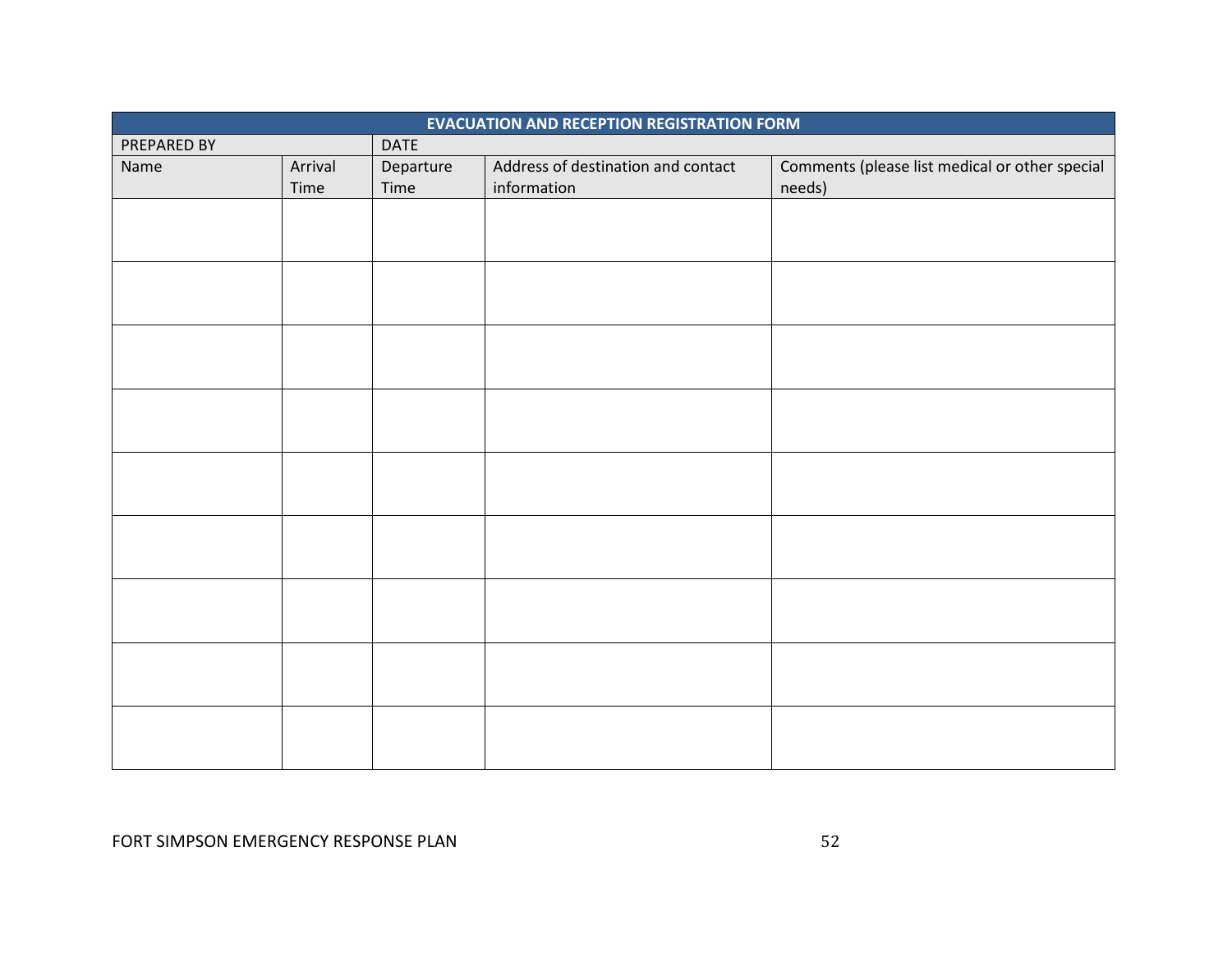**Appendix I: Spring Breakup Information Sheet**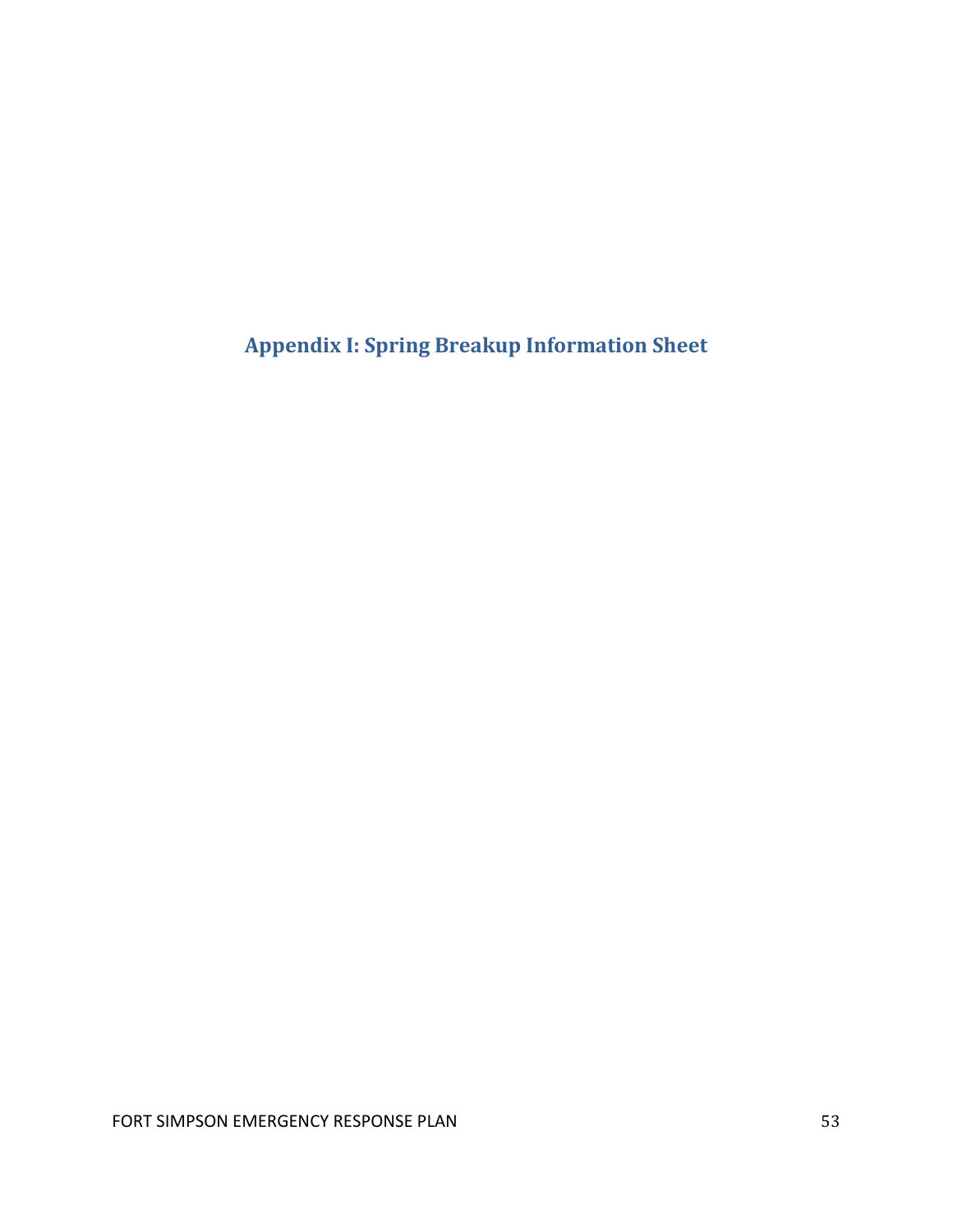

## **SPRING BREAKUP INFORMATION 2019**

The Village of Fort Simpson has staff in position to monitor the ice conditions and water levels of the Liard and Mackenzie Rivers. A Flood Committee consisting of representatives from all support agencies will be meeting on an as-required basis to monitor the ice and flood conditions. Should conditions develop that require the evacuation of some or all residents from the island, the following procedures have been put in place to deal with the emergency. The procedures are based on water levels as determined at the water gauge on the Mackenzie River.

## FOR YOUR BENEFIT, THE FLOOD COMMITTEE STRESSES THE IMPORTANCE OF EVERYONE FOLLOWING THESE INSTRUCTIONS:

- $\triangleright$  Keep all vehicles fully fuelled
- $\triangleright$  Keep food, water, extra clothing, blankets, sleeping bags, tents and any other items you will require packed and ready to go
- $\triangleright$  Dress warmly *If time permits:*
- $\triangleright$  Throw the main breaker switch and shut off all fuel and propane tanks

## FLOOD WATCH PRODEDURE:

- 1. 12.5 Meters FLOOD WATCH COMMENCES
	- $\triangleright$  Residents to be reminded it is their responsibility to move belongings out of harm's way (i.e. snow machines, boats, equipment, etc.).
- 2. 13.0 Meters Threatening water and ice conditions will be broadcast as follows:
	- $\triangleright$  Radio 690 AM Periodic Updates
	- Fort Simpson Bulletin Facebook Page and [www.fortsimpson.com](http://www.fortsimpson.com/) updates
	- $\triangleright$  CKLB Periodic Updates
	- $\triangleright$  TV Channel 17

Information may also be obtained by calling the Village Office at 695-2253

- 3. 13.5 Meters
	- Village emergency measures personnel will establish an Emergency Operations Centre
	- > Notification to Schools, Day Care Centre, Health Centre, Fort Simpson Elders Care Home and Stanley Isaiah Clusters (elders needing assistance) to be on evacuation alert
- 4. 14.0 Meters
	- $\triangleright$  Continuous siren will sound for 4 minutes non stop
	- Emergency Operations Centre to declare a LOCAL STATE OF EMERGENCY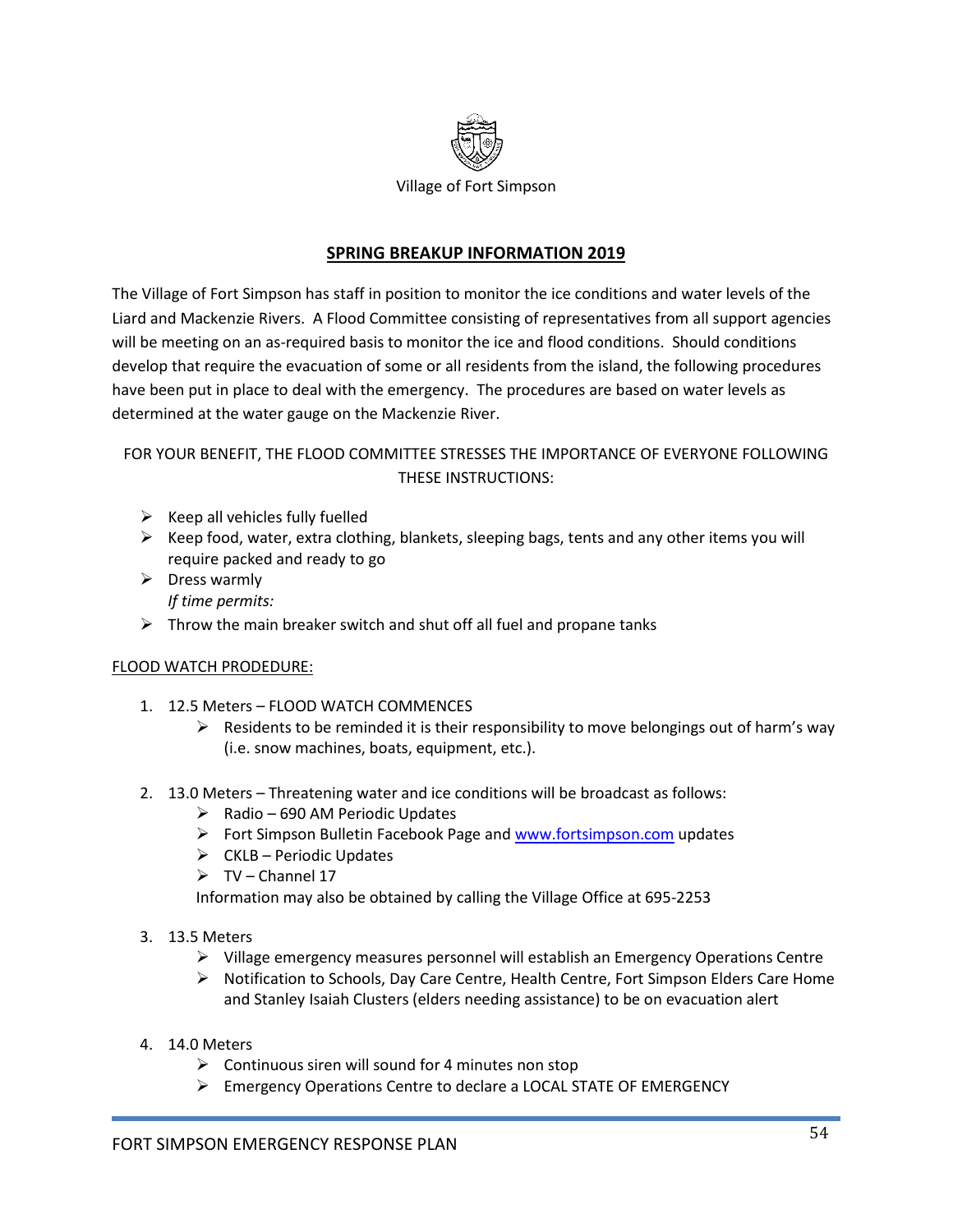- $\triangleright$  Schools, Day Care, Bars and Liquor Store will be ordered to close
- $\triangleright$  Personnel designated for roadblocks and registration placed on standby notice
- $\triangleright$  Water levels updated every 15 minutes
- 5. 14.5 Meters
	- $\triangleright$  Residents dwelling on the Island instructed to evacuate the Island to room with those dwelling on the mainland, a reception centre will be set up at the Village Shop for those who do not have a place to stay off the mainland;
	- $\triangleright$  Elders Care Home to begin evacuation to the GNWT Main Airport for further evacuation to Yellowknife
	- $\triangleright$  Health Centre and Stanley Isaiah Clusters (elders needing assistance) to begin evacuation to the GNWT Main Airport
- 6. 15.0 Meters EVACUATION
	- $\triangleright$  Continuous siren will sound for 15 minutes non-stop and may be repeated until evacuation is complete
	- $\triangleright$  Roadblocks are placed with registration of evacuees as they leave the Island
	- $\triangleright$  People with vehicles should leave the Island. Pet owners will be responsible for the wellbeing of their pets & should bring all necessary supplies for their pets such as leashes, kennels, food & water
	- $\triangleright$  People without vehicles are to proceed immediately to the Public Works garage on the mainland for evacuation transportation
- 7. 16.0 Meters
	- $\triangleright$  The causeway to the Fort Simpson Island floods, all residents must be off of the island before this point.

For more information on how to get prepared for a flood visit:

**<https://www.getprepared.gc.ca/cnt/hzd/flds-en.aspx>**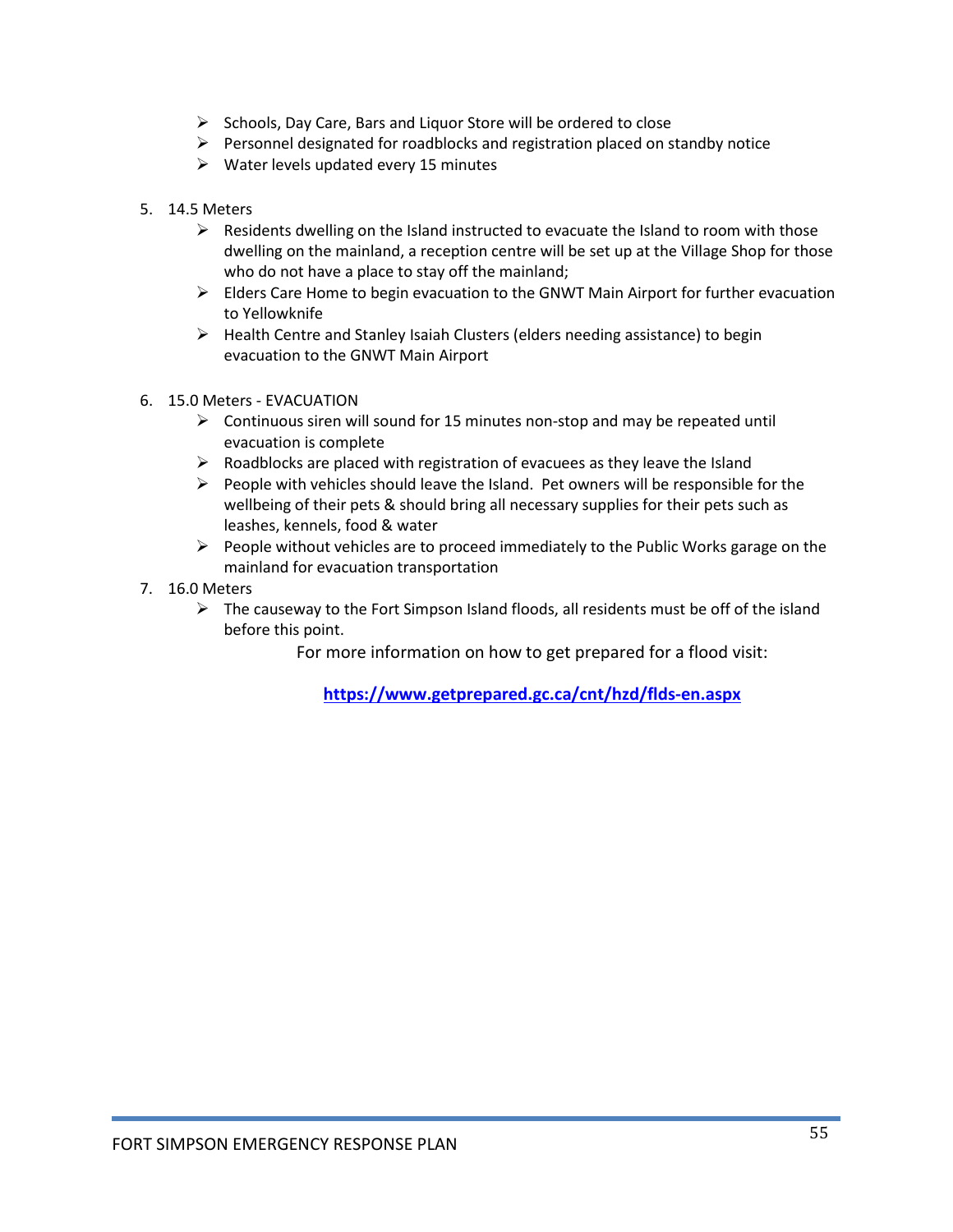# **2019 BREAKUP INFORMATION TIPS**

**Please be extra careful when monitoring ice flow conditions as riverbanks are unstable in areas and can have ground concaved beneath the surface.**

**Be extra cautious around river bank area and be aware of your surroundings to avoid slipping or falling when you are close to the edge.**

**If you decide to leave town during the breakup season or anytime during the evacuation procedure, please inform someone you are doing so.**

**It is always considered good protocol to be prepared for the worst case scenario. Have vehicles filled with fuel, camping supplies accessible in a hurry and extra food and water in case an evacuation is required.**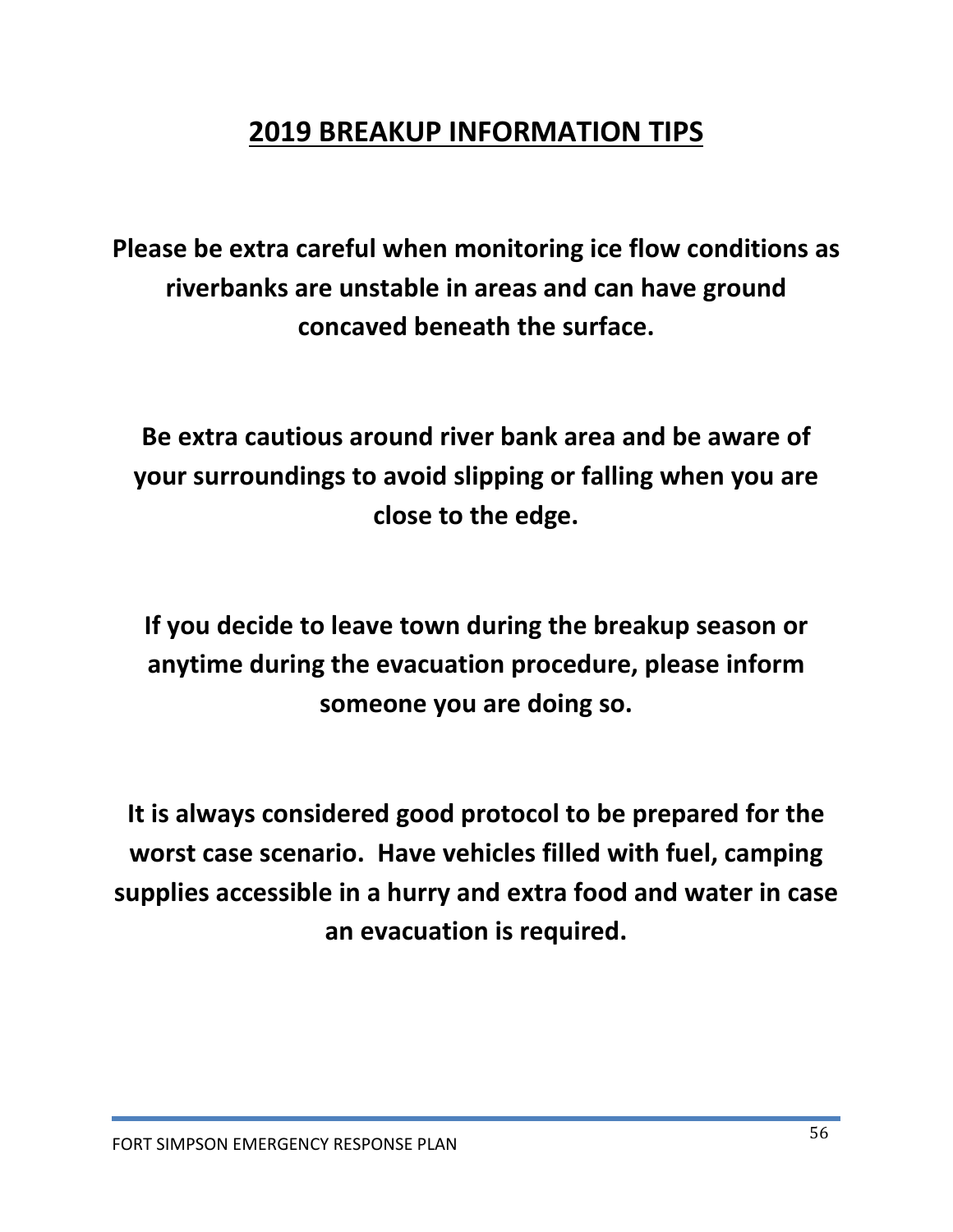**Appendix J: Volunteer Registration**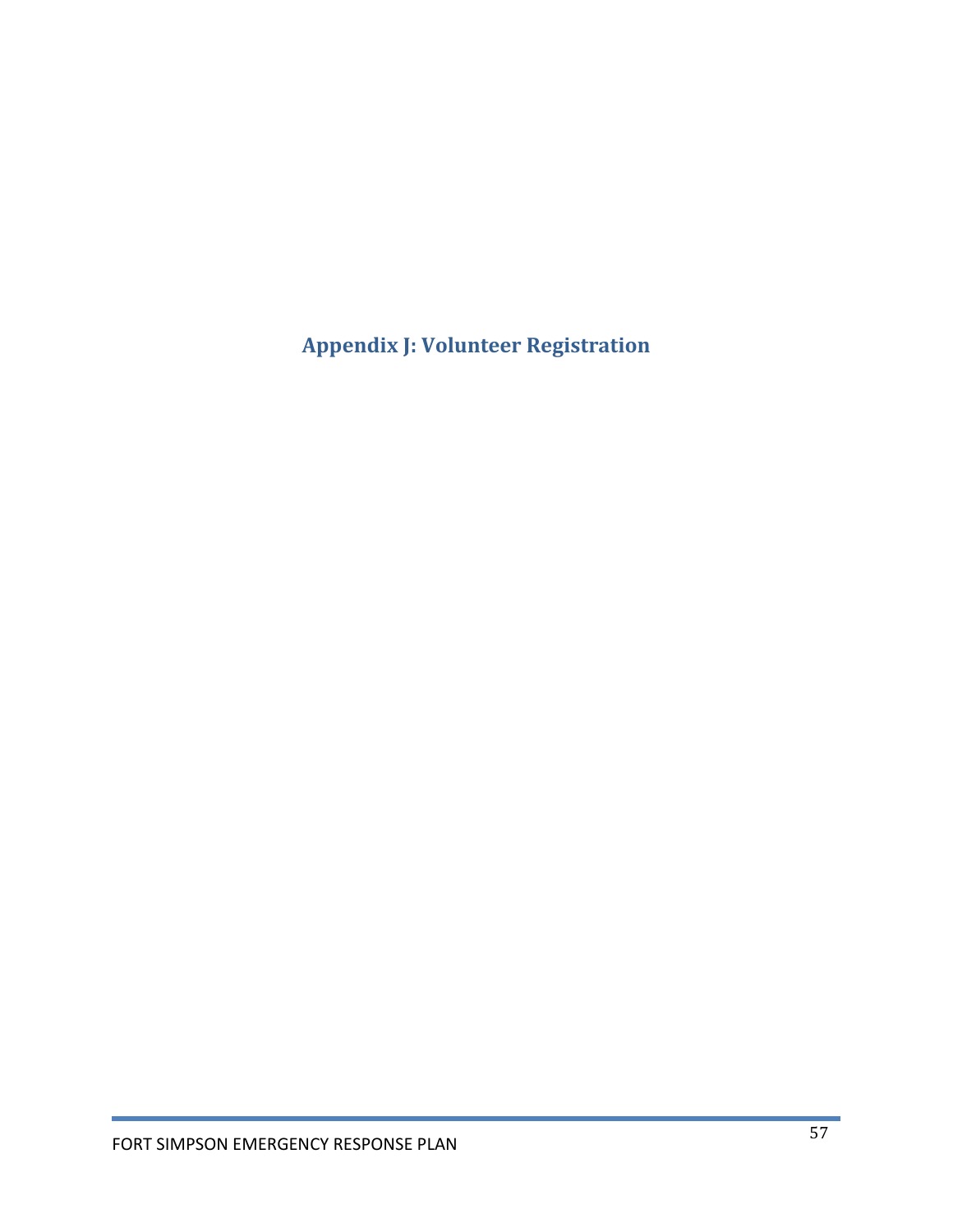## Volunteer Registration Sheet

In this section you should list all of the volunteers, along with their current contact information. In the "Volunteer Duties" column, list the volunteer duties that the individual will perform throughout the emergency event. For example, they may be assigned to perform reception duties or they may have participated in a search before.

| <b>NAME</b> | <b>CONTACT INFORMATION</b> | <b>VOLUNTEER DUTIES</b> | <b>SIGNATURE</b> |
|-------------|----------------------------|-------------------------|------------------|
|             |                            |                         |                  |
|             |                            |                         |                  |
|             |                            |                         |                  |
|             |                            |                         |                  |
|             |                            |                         |                  |
|             |                            |                         |                  |
|             |                            |                         |                  |
|             |                            |                         |                  |
|             |                            |                         |                  |
|             |                            |                         |                  |
|             |                            |                         |                  |
|             |                            |                         |                  |
|             |                            |                         |                  |
|             |                            |                         |                  |
|             |                            |                         |                  |
|             |                            |                         |                  |
|             |                            |                         |                  |
|             |                            |                         |                  |
|             |                            |                         |                  |
|             |                            |                         |                  |
|             |                            |                         |                  |
|             |                            |                         |                  |
|             |                            |                         |                  |
|             |                            |                         |                  |
|             |                            |                         |                  |
|             |                            |                         |                  |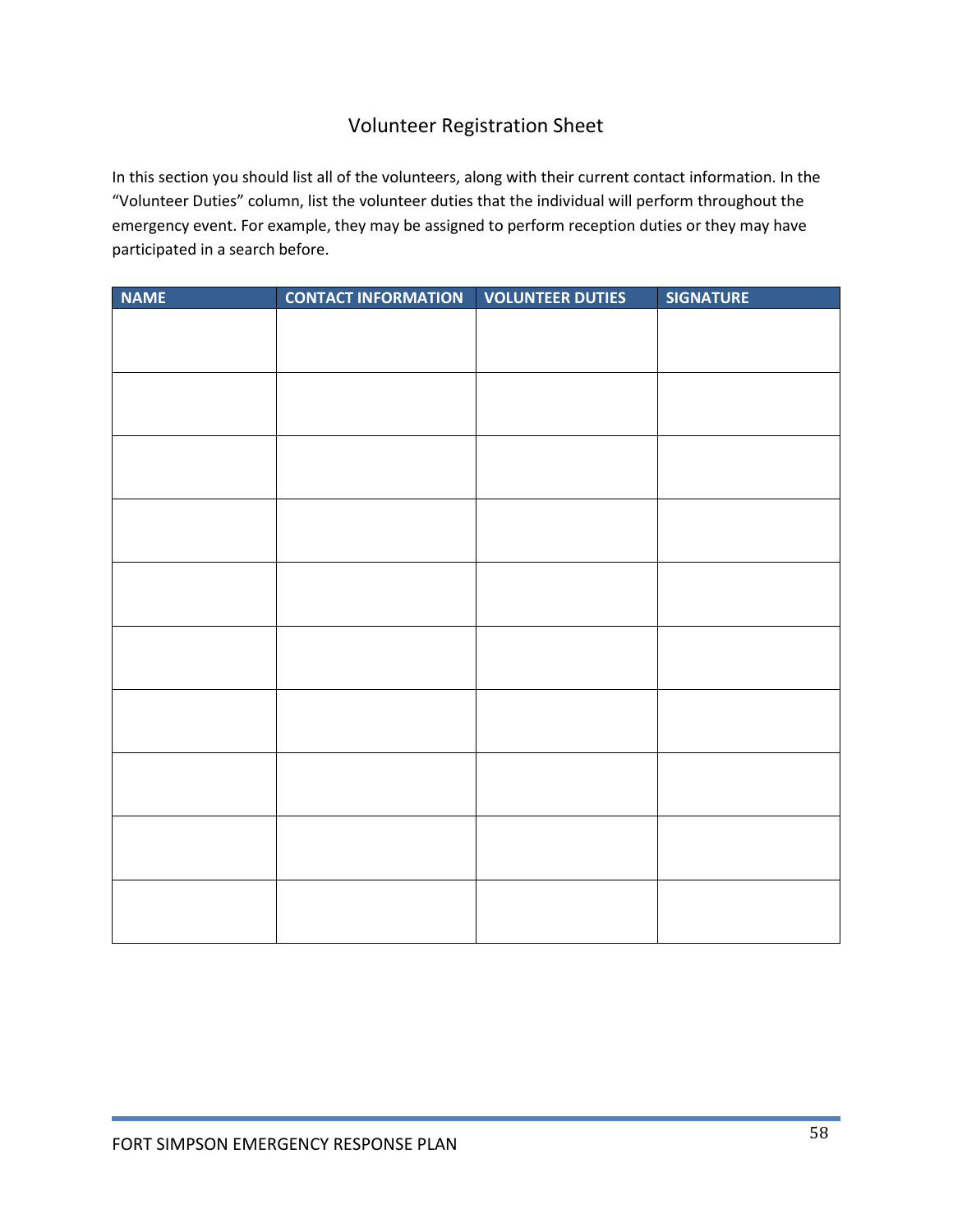**Appendix K: Declaration of a State of Local Emergency**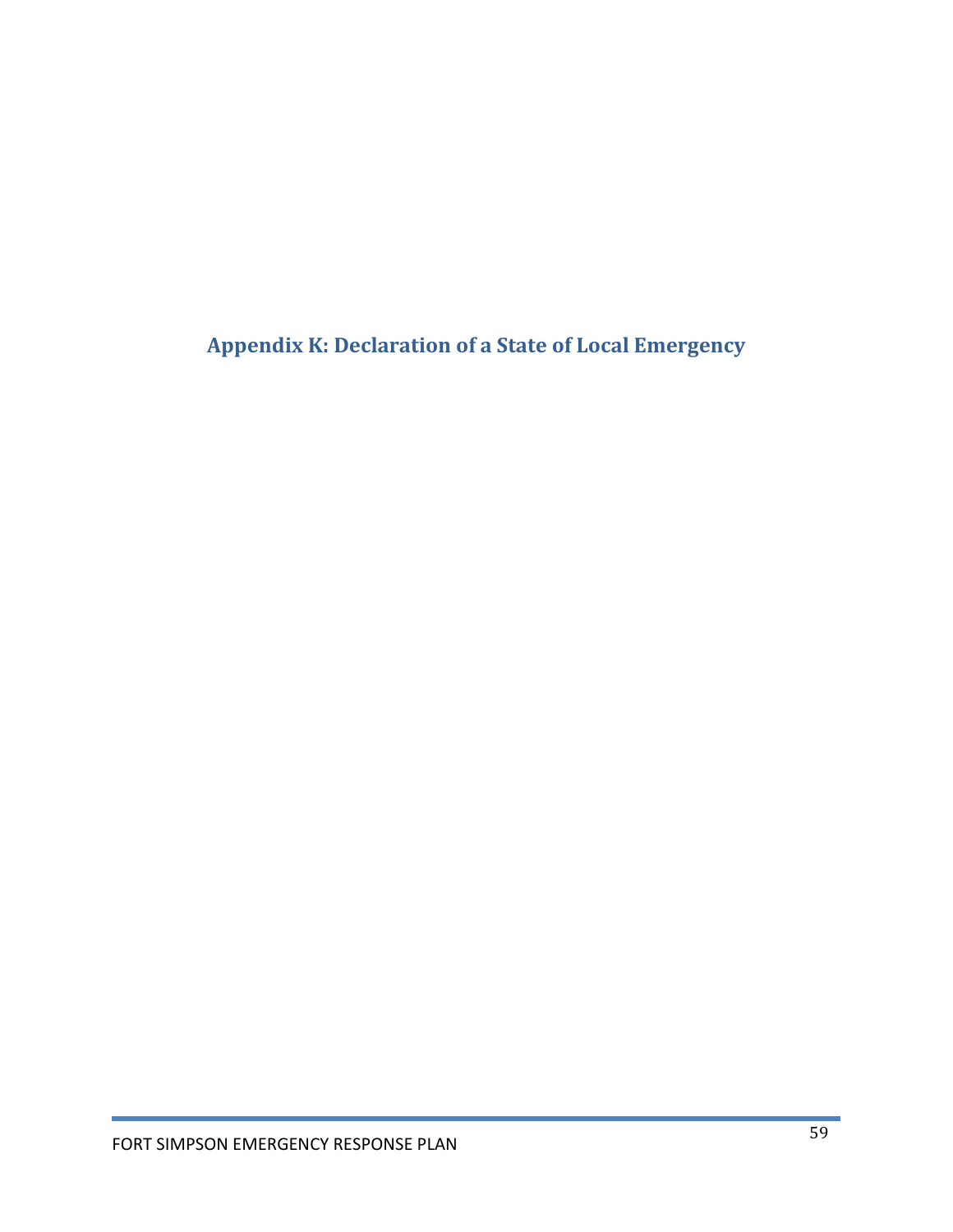The following is a draft declaration of a state of local emergency format:

| Declaration of a State of Local Emergency                                                     |                                              |  |  |
|-----------------------------------------------------------------------------------------------|----------------------------------------------|--|--|
| Whereas the<br>(insert the nature and condition of the emergency)                             | (insert community name) is threatened due to |  |  |
| Therefore the Council declares that a State of Local Emergency exists in<br>(community name). |                                              |  |  |
| Time:                                                                                         | Date:                                        |  |  |
| Signatures:                                                                                   |                                              |  |  |

Community residents must be immediately notified once a declaration has been made. This public notice must be given by a means that is commonly acceptable to the community. The following is a template that may be used:

|                              | Public Announcement of a State of Local Emergency                   |                                                                                                       |
|------------------------------|---------------------------------------------------------------------|-------------------------------------------------------------------------------------------------------|
| The Council of the           |                                                                     | (community name) declares a state of local emergency for the                                          |
|                              | (community) due to                                                  | (insert the nature and                                                                                |
| condition of the emergency). |                                                                     |                                                                                                       |
|                              |                                                                     |                                                                                                       |
|                              |                                                                     | The public is advised that for the duration of the emergency, the local authority may take any action |
|                              | deemed necessary as authorized by the Civil Emergency Measures Act. |                                                                                                       |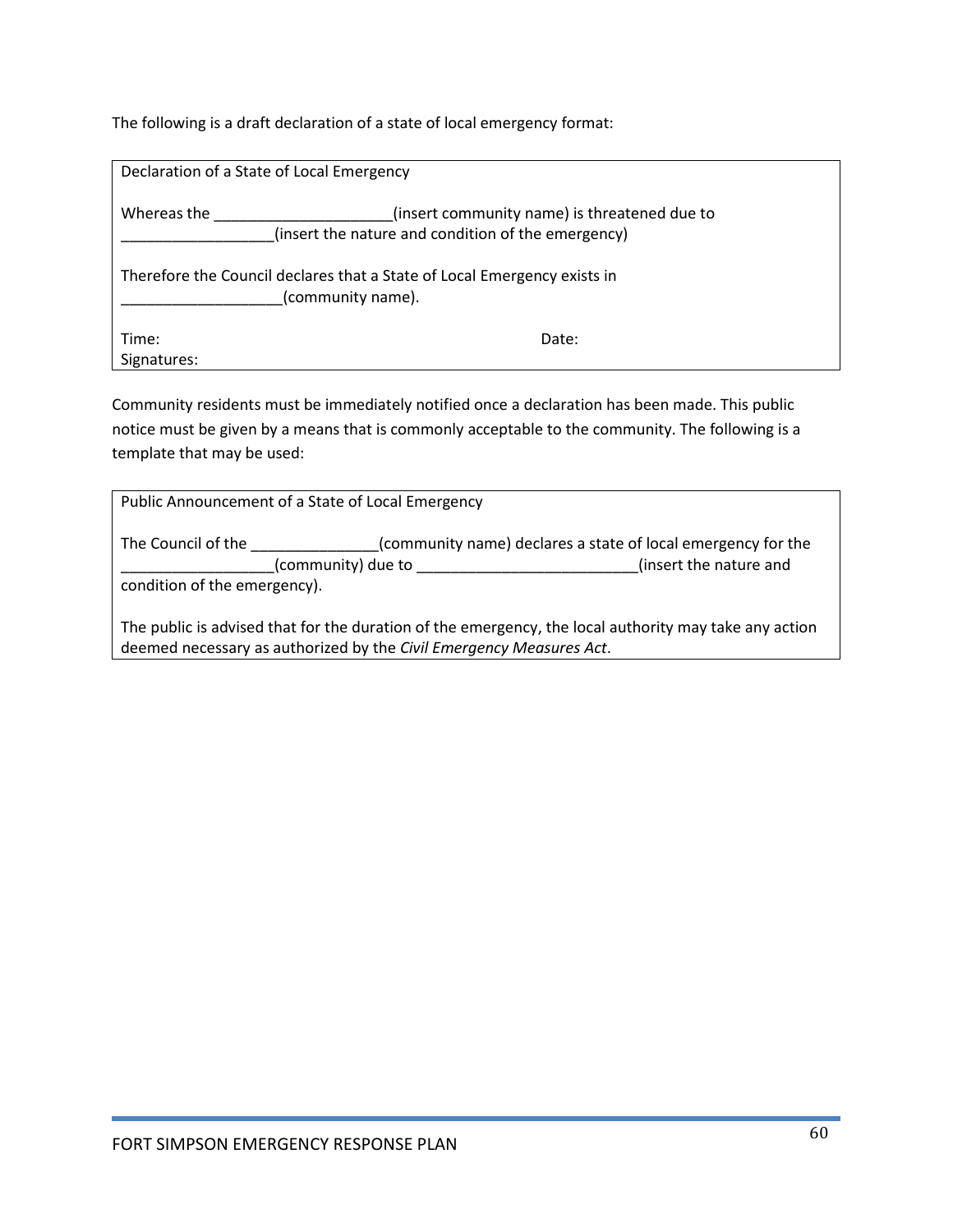**Appendix L: CERC Responsibilities**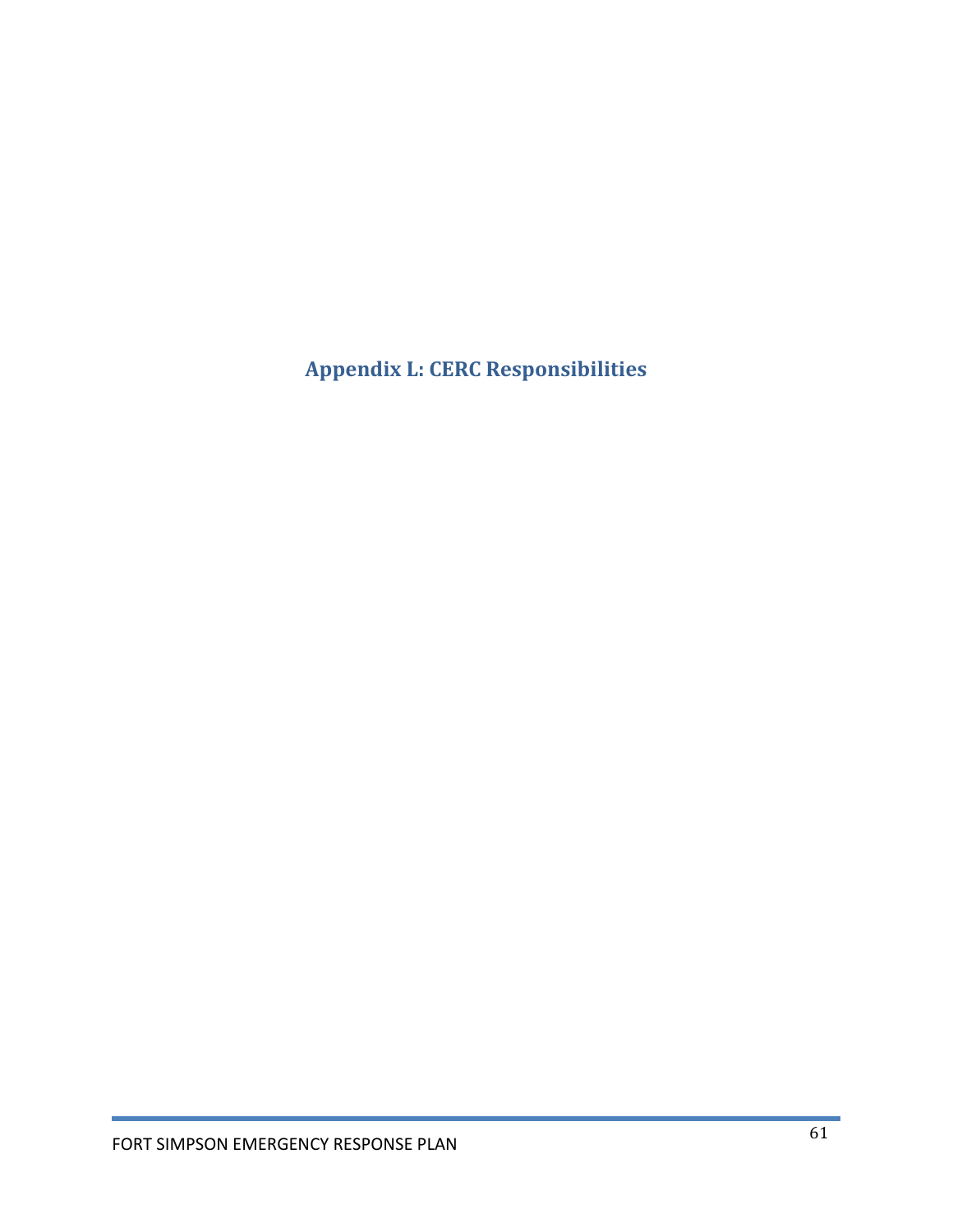## Community Emergency Response Committee Responsibilities

In an emergency, the CERC will provide the overall direction and oversight. The agencies will carry out their specific responsibilities. The following is a list of some agencies in the community and some of their major responsibilities.

The members of the CERC and their duties are:

#### **Mayor or designate**

- Makes declaration of a state of local emergency;
- Cancellation of a state of local emergency;
- Notification (act as media spokesperson to residents and the media);
- Evacuation orders; and
- Request mutual aid agreements be enacted.

#### **Emergency Coordinator or designate**

- Chair of the Community Emergency Response Committee;
- Coordination of all emergency services and functions;
- Recommend declaration/cancellation of a state of local emergency;
- Implement plan;
- Liaison with MACA, other governments and industry associations;
- Requests support from MACA if required; and
- Overall communications arrangements.

#### **Fire Chief or designate**

- Conduct fire-fighting operations;
- Coordinate site activities as required;
- Provide communication link from the site to the Emergency Coordinator and/or EOC;
- Support for search and rescue activities (with assistance from volunteers);
- Assist in evacuations; and
- Identify threatened utilities.

#### **Public Works Manager**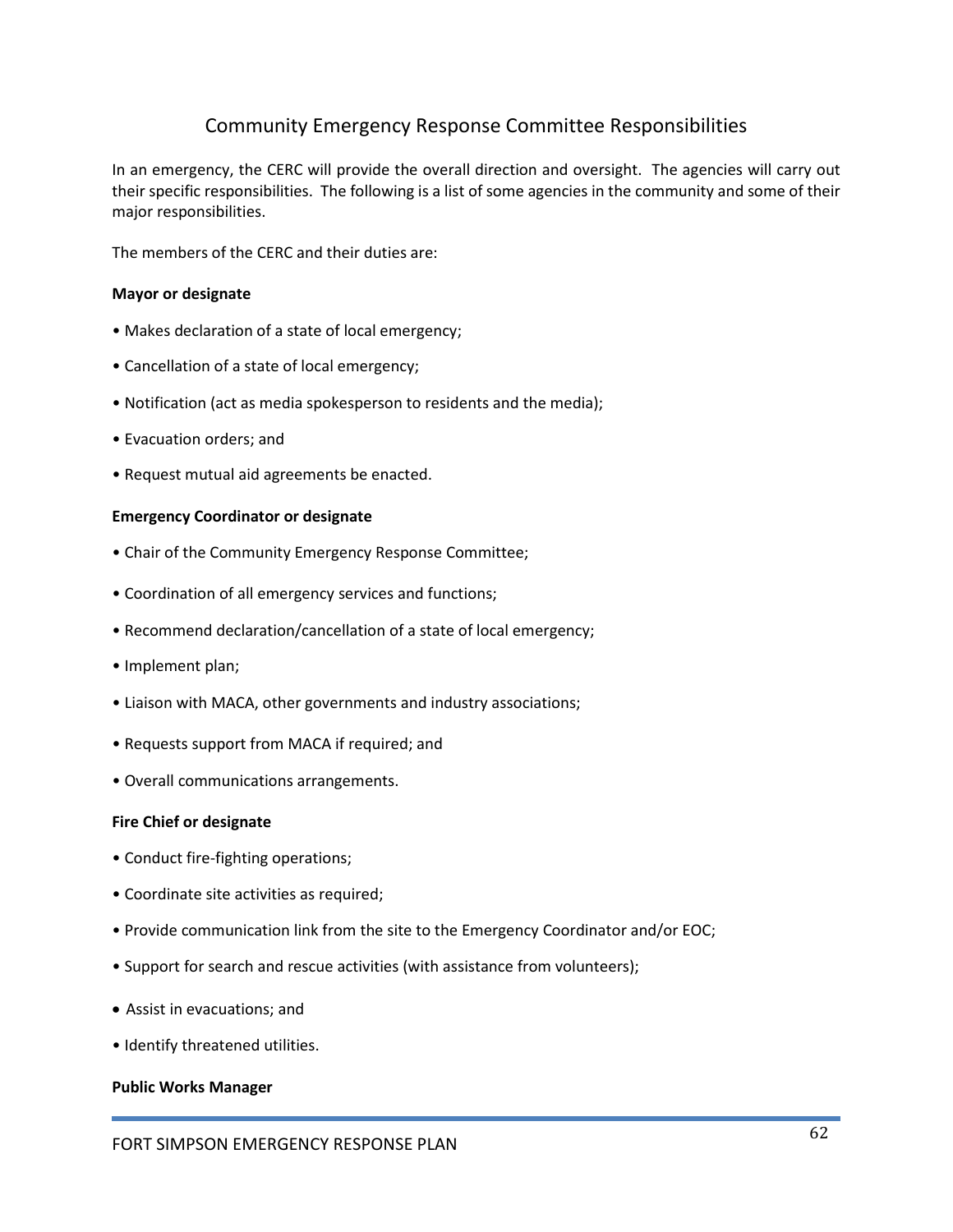- Provide/arrange for construction resources and services;
- Provide/arrange for transportation resources and services;
- Arrange potable water shuttles and pump-out;
- Utilities shut down/restoration; and
- Initial damage assessment on public property.

#### **Community Administration/ Finance Officer**

- Register volunteers;
- •Support the use of the EOC;
- Track emergency expenditures; and
- Assist in dissemination of emergency information.

#### **RCMP**

- Assess and report on degree of public danger;
- Security of life, site, property and evidence;
- Coordination of ground search and rescue;
- Traffic and crowd control;
- Assist the Coroner as required;
- Identification and handling of the deceased;
- Establishment of a temporary morgue;
- Site management when lead agency; and
- Support rescue and evacuation operations.

## **Health and Social Services**

- Provide site medical care;
- Disseminate all advisories regarding Public Health/Environmental Health;
- Provide leadership in pandemic events;
- Arrange medical evacuation;
- Assist with temporary morgue;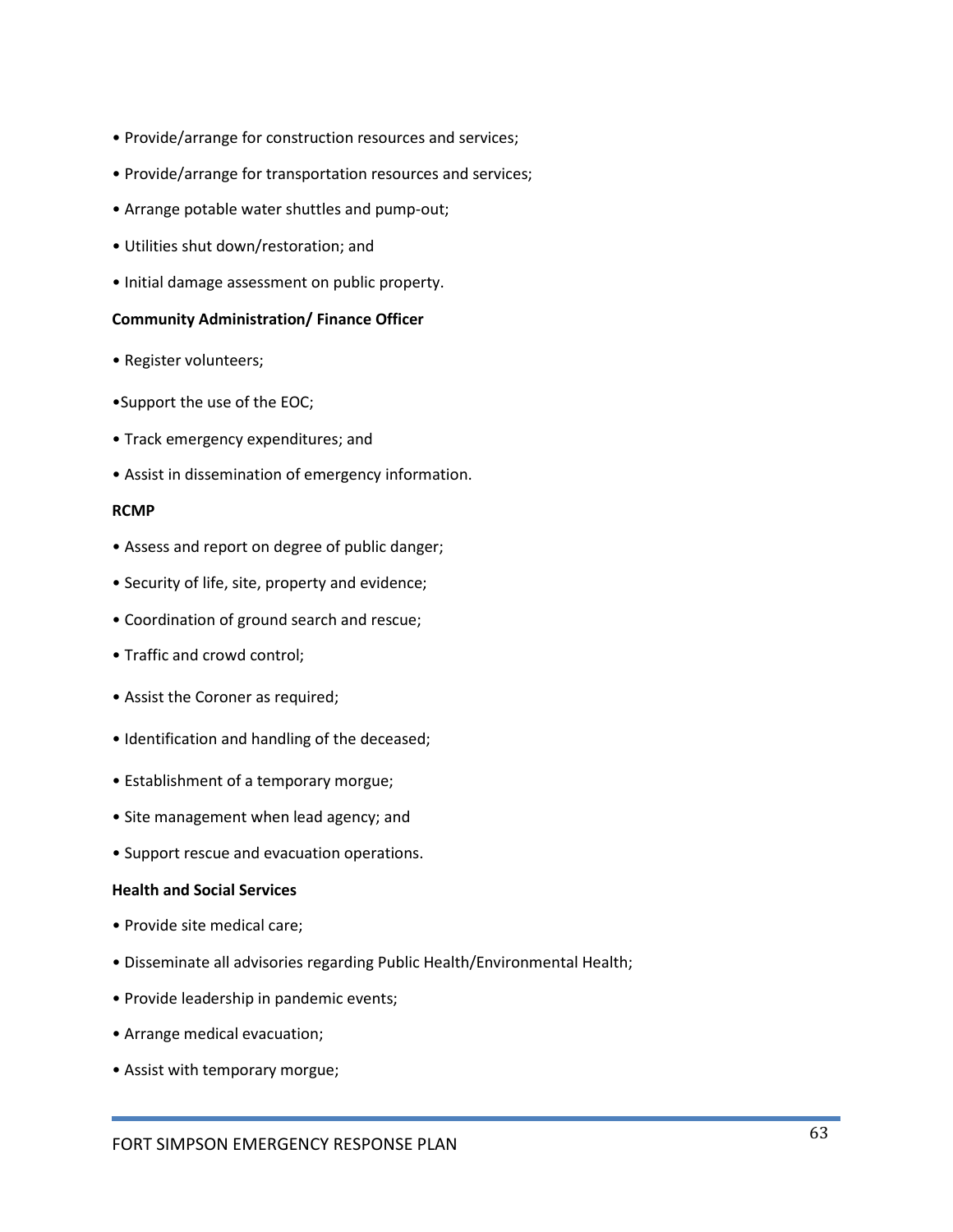- Arrange for evacuation and reception services;
- Advise on vulnerable groups and evacuation priorities; and
- Provide casualty data.

#### **Communications Coordinator**

- Provision of information to authorities and media outlets; and
- Maintaining an inventory of communications tools and ensuring that all CERC members are aware of the appropriate communications methods to use in the event of an emergency.

#### **Education- School Principal/Teachers**

- Student care and protection in on site emergencies;
- Supervision and care of students at any temporary evacuation/reception facility;
- Provide use of \_\_\_\_\_\_\_\_\_\_\_\_\_\_\_\_\_\_\_\_\_\_\_\_\_ and registration activities to support evacuation and reception; and

#### **Coroner**

- Identification and handling of dead; and
- Establish temporary morgue.

#### **Media/Public Spokesperson**

• Provision of emergency public information to residents and the media.

#### **Volunteer Coordinator**

• Register, assign and track volunteers

#### **Housing**

- Provide for use of vacant housing units if required; and
- Advise on safety of housing in preparation for re-occupation.

#### **Search and Rescue Group**

- Assist in search and rescue activities when required;
- Assist in emergency notification activities; and
- Assist in transportation of evacuees if required.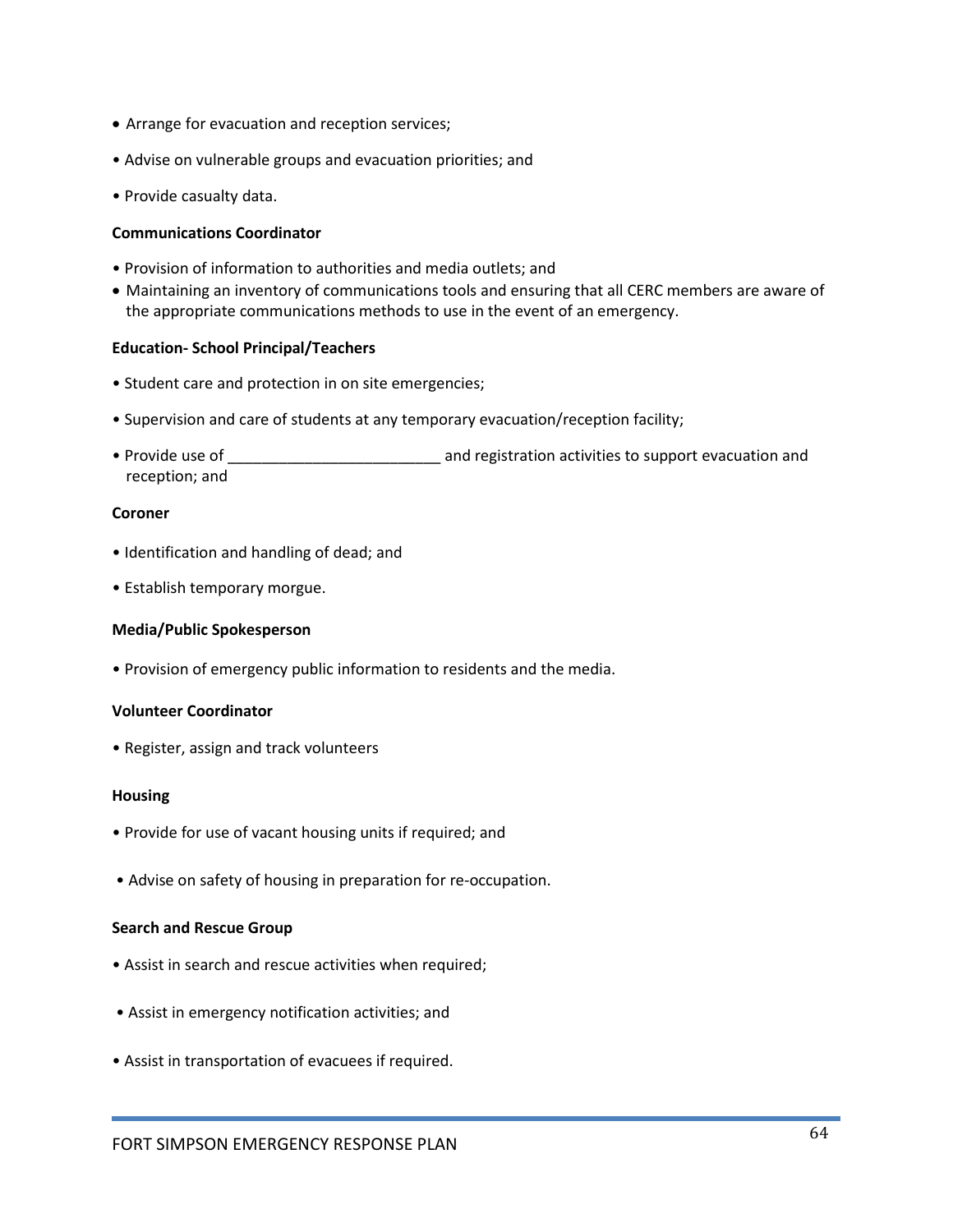## **Coast Guard**

- Assist in water search and rescue activities when required; and
- Assist in water transportation of evacuees if required.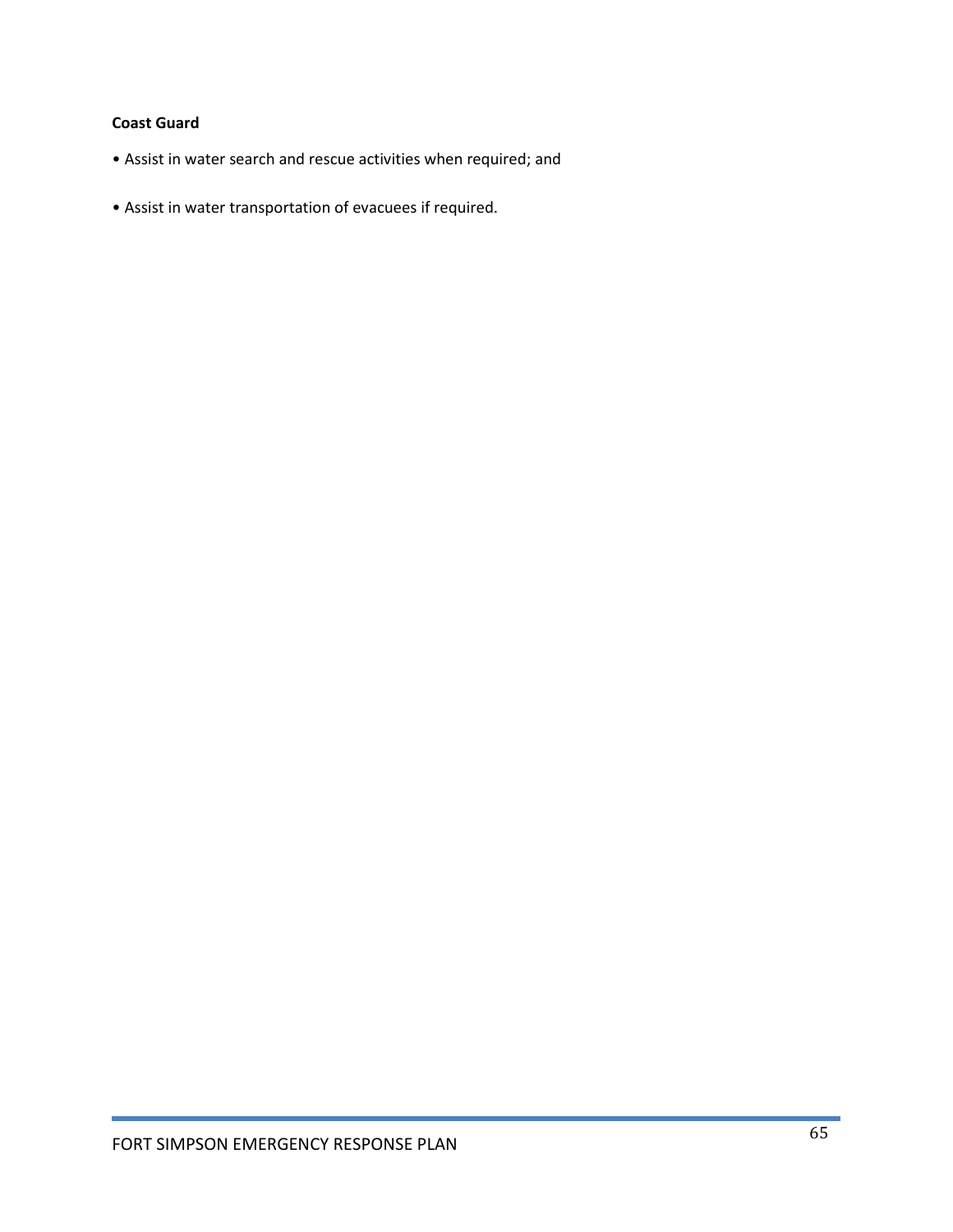**Appendix M: Legislative Authority**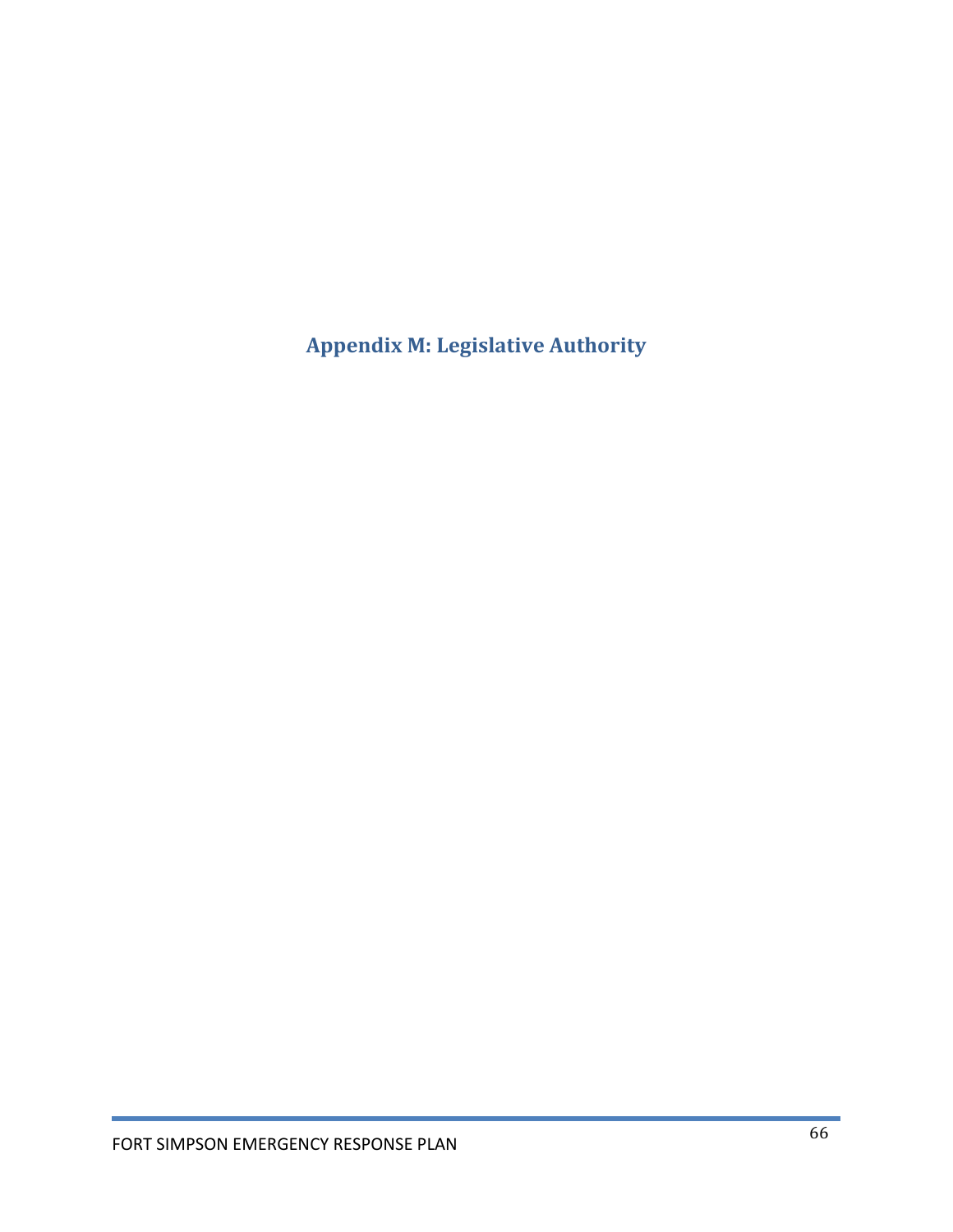The following are excerpts from the Civil Emergency Measures Act (R.S.N.W.T. 1988, c.c-9):

GENERAL

Powers and duties of local authorities

7. (1) Each local authority

(a) shall appoint a committee to advise the local authority on the development of emergency plans and programs;

(b) shall establish and maintain a community emergency measures agency;

(c) shall appoint a coordinator of the community emergency measures agency and establish the duties of the coordinator including the preparation and coordination of emergency plans and programs for the community;

(d) shall prepare and approve emergency plans and programs; and

(e) may enter into agreements with and make payments to organizations for the provision of services in the development or implementation of emergency plans or programs.

Searches outside community

(2) The local authority may conduct searches outside the boundaries of the community. R.S.N.W.T. 1988, c.73(Supp.),s.3,4; S.N.W.T. 1998, c.21,s.2(5), (6)(a).

Repayment of emergency expenditures

8. The Minister may, by order, require a local authority to pay to the Comptroller General the amount of an expenditure made by the Government of the Northwest Territories within or for the benefit of the community with respect to a disaster or the portion of the expenditure specified in the order, at the times and on the terms as to payment of interest and otherwise as are specified in the order. S.N.W.T. 1998,  $c.21, s.2(6)(b)$ .

#### DECLARATION OF STATE OF LOCAL EMERGENCY

State of local emergency

14. (1) If a local authority is satisfied that an emergency exists or may exist within the community, the local authority may, by resolution, declare a state of local emergency to exist in all or part of the community.

#### Contents of declaration

(2) A declaration of a state of local emergency shall identify the nature of the emergency and the area of the community in which it exists.

#### Publication

(3) Immediately after making a declaration of a state of local emergency, the local authority shall cause the details of the declaration to be published in the manner that the local authority considers is most likely to make known, to the majority of the population of the area of the community affected, the contents of the declaration.

#### Delegation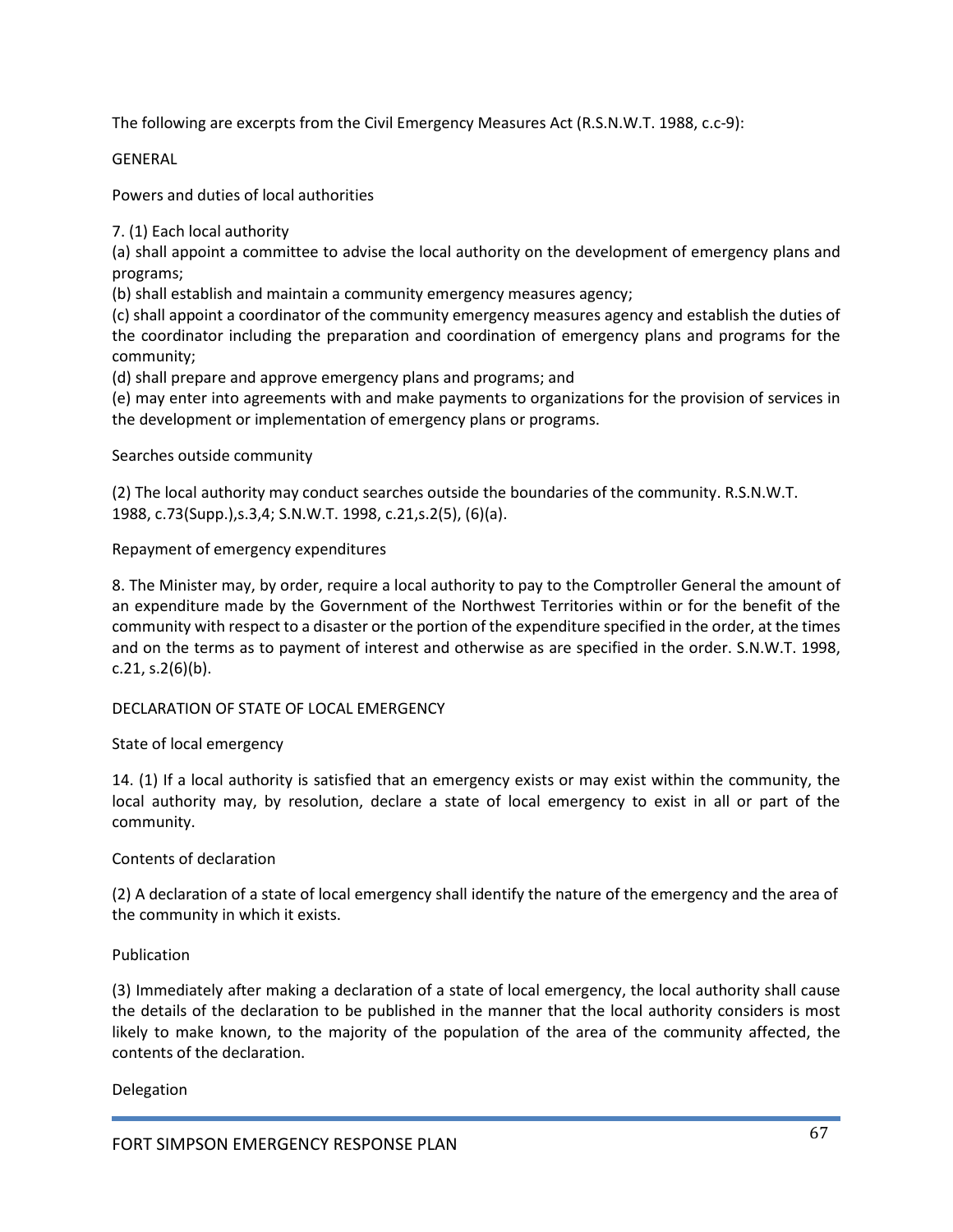(4) A local authority may delegate any of the powers conferred or the duties imposed on it under this Act to a committee composed of members of the local authority. S.N.W.T. 1998, c.21,s.2(6)(d).

Forwarding declaration to Minister

15. (1) On making a declaration of a state of local emergency, the local authority shall, without delay, forward a copy of the declaration to the Minister.

#### Cancellation

(2) The Minister may cancel a declaration of a state of local emergency at any time the Minister considers appropriate.

### Effect of order by Minister

(3) A declaration of a state of local emergency ceases to have force or effect on the making of an order by the Minister declaring a state of emergency in the same area.

#### Duration of declaration

(4) A declaration of a state of local emergency expires seven days after it is made unless it is sooner cancelled by the Minister or terminated or renewed by the local authority.

#### Application

(5) This section and subsection 14(3) apply to a renewal of a declaration of a state of local emergency.

#### Termination of declaration

16. (1) When, in the opinion of the local authority, an emergency no longer exists in an area of the community for which a declaration of a state of local emergency was made, the local authority shall, by resolution, terminate the declaration of a state of local emergency in respect of that area.

#### Publication

(2) Immediately after a declaration of a state of local emergency

(a) expires under subsection 15(4),

(b) is cancelled by the Minister under subsection 15(2), or(c) is terminated under subsection (1), the local authority shall cause the fact of the expiry or the details of the cancellation or termination to be published in the manner that the local authority considers is most likely to make known, to the majority of the population of the area affected, the fact of the expiry or the contents of the cancellation or termination. S.N.W.T. 1998,c.21,s.2(6)(e).

#### Powers of local authority

17. (1) On making a declaration of a state of local emergency the local authority may, for the duration of the order, do all acts and take all necessary proceedings, including

(a) causing an emergency plan or program to be put into operation;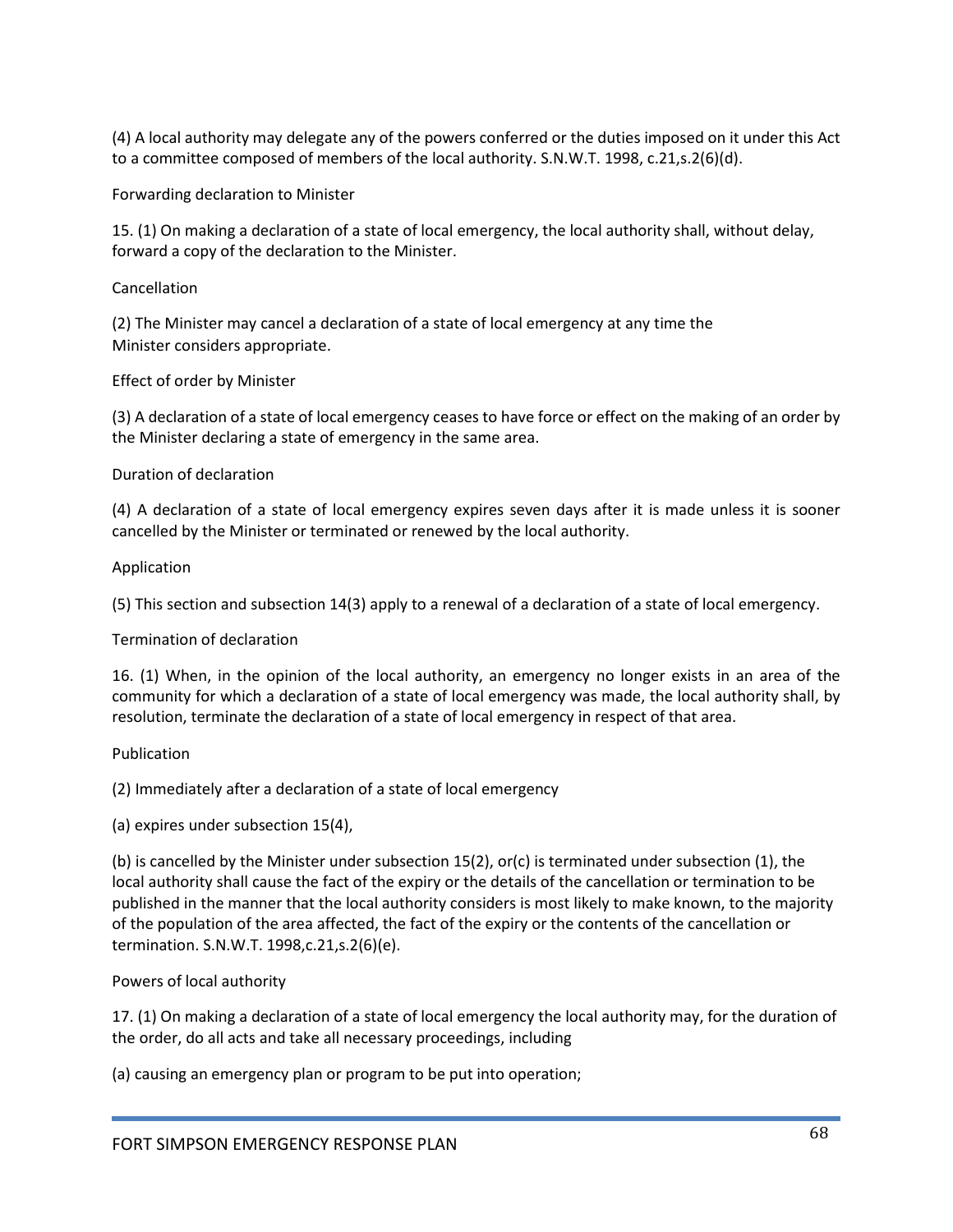(b) acquiring or using real or personal property, whether private or public considered necessary to prevent, combat or alleviate the effects of an emergency or disaster;

(c) authorizing or requiring a qualified person to render aid of the type that the person is qualified to provide; or

(d) causing the demolition or removal of vegetation, structures, equipment or vehicles, if this is necessary or appropriate to reach the scene of a disaster or to attempt to prevent or combat a disaster.

#### Compensation

(1.1) Where

(a) a local authority acquires or uses any real or personal property under paragraph (1)(b), or

(b) any real or personal property is damaged or destroyed because of an action of a local authority in preventing, combating or alleviating the effects of an emergency or disaster, the Minister may cause compensation to be paid for that purpose.

#### Use of emergency plan

(2) Nothing in subsection (1) shall be construed as forbidding the use of all or part of an emergency plan or program where there has not been a declaration of a state of local emergency.

#### Authorization

(3) A local authority may authorize any person, at any time, to exercise any power referred to in subsection (1), in the operation of an emergency plan or program, in relation to any part of the community affected by a declaration of a state of local emergency.

#### Payment of expenses

(4) Subject to the Cities, Towns and Villages Act, Hamlets Act and Charter Communities Act, a local authority that is the council of a municipal corporation may, during or within 60 days after the declaration of a state of local emergency, by by-law, borrow the necessary sums to pay expenses caused by the emergency, including payment for services provided by the Government of the Northwest Territories or by the Government of Canada where the services were provided at the request of the local authority.

#### Approval of by-law

(5) A by-law referred to in subsection (4) must be approved by the Minister but does not require the assent of electors owning property within the municipality .S.N.W.T. 1998,c.21,s.2(6)(f),(8).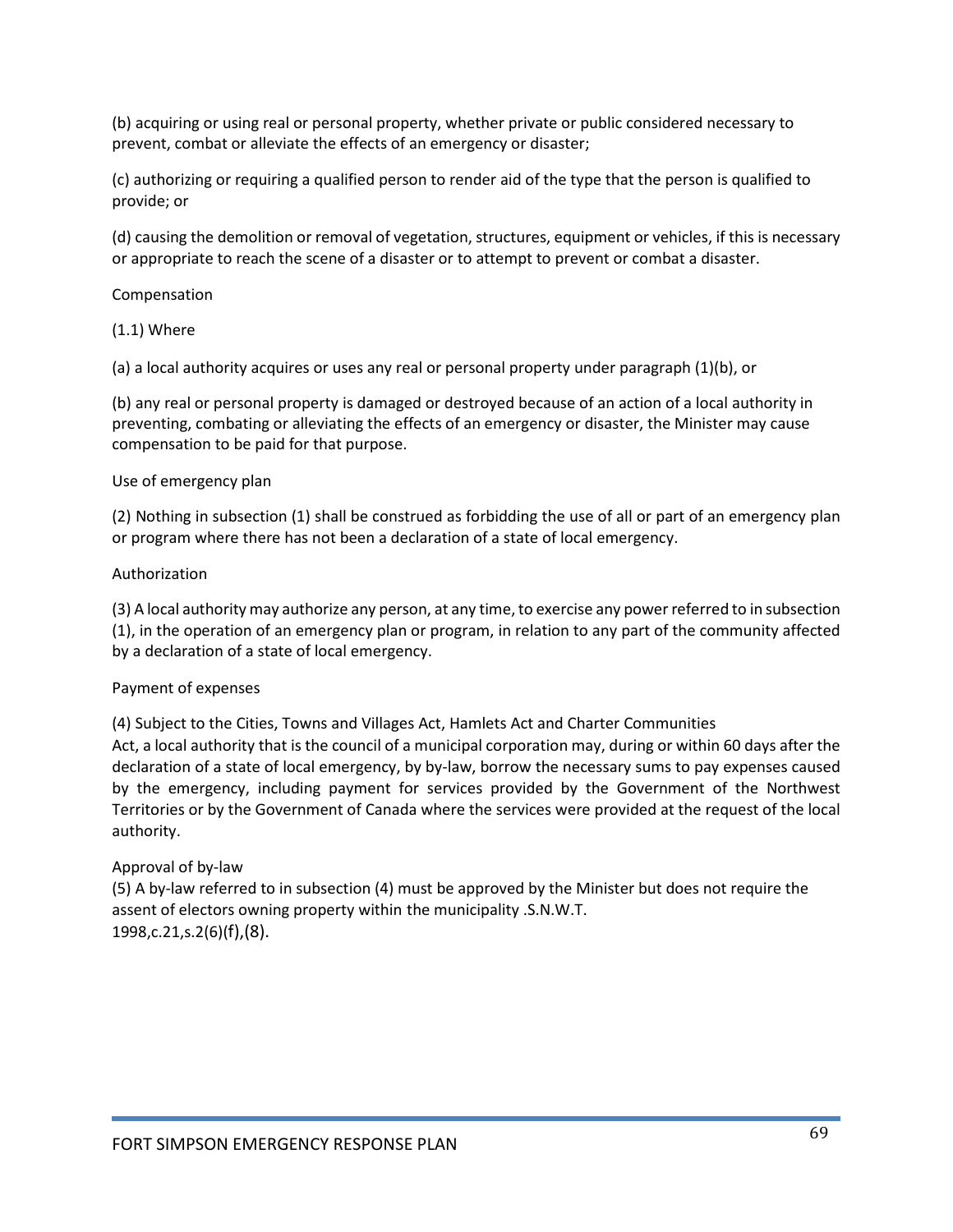**Appendix N: Bylaw Template**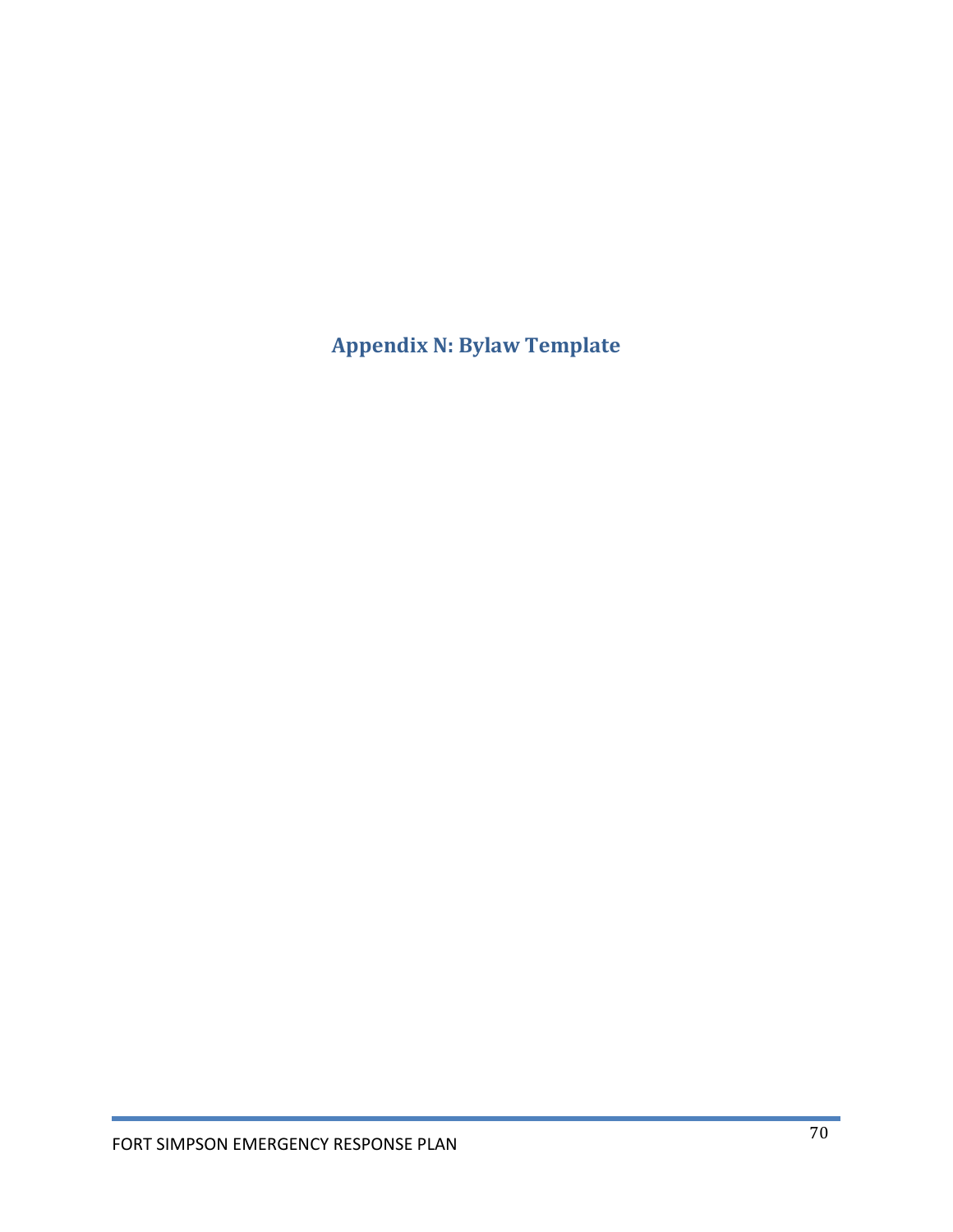Emergency Measures Program Resolution / Bylaw Template \_\_\_\_\_\_\_\_\_\_\_\_\_ OF \_\_\_\_\_\_\_\_\_ Band Council Resolution/Bylaw NO.

## **A BAND COUNCIL RESOLUTION/BYLAW of the Council of the (City, Town, Village, Hamlet or Designated Authority) of \_\_\_\_\_\_\_\_\_\_\_\_\_\_ in the Northwest Territories, to provide for a community emergency management program.**

WHEREAS the Council of the (City, Town, Village, Hamlet or Designated Authority) of \_\_\_\_\_\_\_\_\_\_\_ is responsible for the direction and control of its emergency response and is required, under the *Civil Emergency Measures Act, R.S.N.W.T. 1988,c. C-9* as amended, to: appoint an Emergency Measures Committee, establish and maintain an Emergency Measures Agency; and appoint a Coordinator of the Emergency Measures Agency and establish the duties of the coordinator.

## *NOW, THEREFORE, THE COUNCIL OF THE (CITY, TOWN, VILLAGE, HAMLET or DESIGNATED AUTHORITY) of \_\_\_\_\_\_\_\_\_\_\_\_\_\_\_, in regular session duly assembled, hereby enacts as follows:*

### **EMERGENCY RESPONSE COMMITTEE**

1. A committee for Fort Resolution is hereby established to manage and coordinate emergency operations, the membership of which includes:

| ◠<br>d |  |
|--------|--|
| ຼ      |  |

c. \_\_\_\_\_\_\_\_\_\_\_\_\_\_\_\_\_\_\_\_\_\_\_\_\_\_\_\_\_\_\_\_\_.

#### **EMERGENCY MEASURES AGENCY**

2. An Emergency Measures Agency for the (City, Town, Village, Hamlet or Designated Authority) of\_\_\_\_\_\_\_\_\_\_\_\_\_\_\_ is hereby established to aid in the preparation and implementation of the emergency plan, the membership of which includes:

- a. <u>\_\_\_\_\_\_\_\_\_\_\_\_\_\_\_\_</u>\_\_\_
- b. \_\_\_\_\_\_\_\_\_\_\_\_\_\_\_\_\_\_\_\_\_\_\_\_\_\_\_\_\_\_\_\_\_;  $c.$   $-$
- The members of the Emergency Measures Agency shall assume such powers, and take such action as outlined in the Emergency Measures Plan.

## **EMERGENCY MEASURES AGENCY COORDINATOR**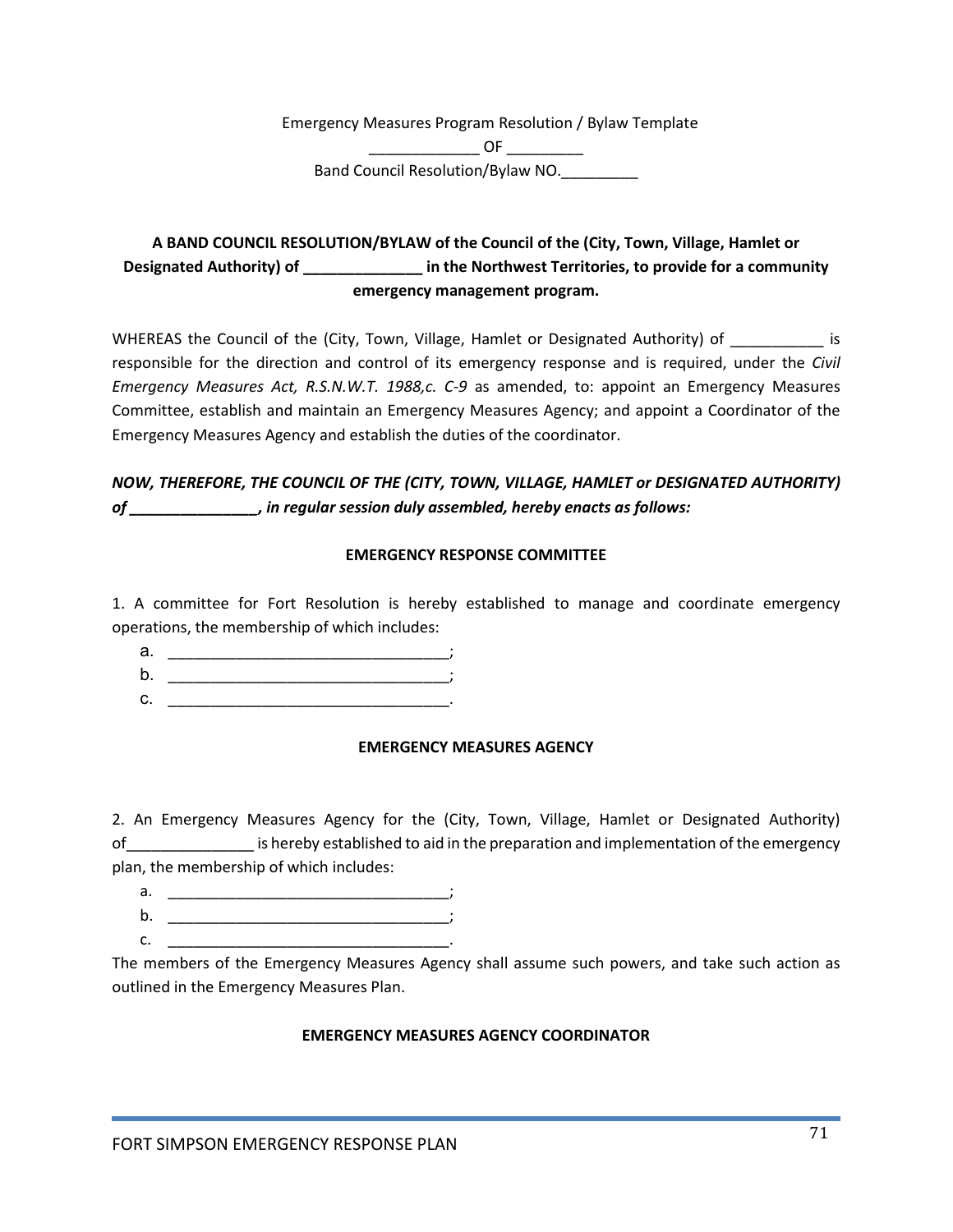3. The \_\_\_\_\_\_\_\_\_\_\_\_\_\_\_\_\_\_ shall be appointed as the Emergency Measures Agency Coordinator and his/her duties shall include:

- a. Development, preparation and coordination of emergency plans and programs.
- b. Enter into agreements with and make payments to organizations for the provision of services in the development or implementation of emergency plans or programs.

### **EMERGENCY PLAN REVIEW**

4. The (City, Town, Village, Hamlet or Designated Authority) of **William Contact Shall test and** review the Emergency Plan and related plans and programs at a minimum of every two years.

#### **REPEAL**

5. By law # \_\_\_\_\_\_\_\_\_\_\_\_\_\_\_\_\_ is repealed.

#### **COMING INTO EFFECT**

6. This Bylaw shall come into effect upon receiving Third Reading.

READ for the first time on  $(day)$  (day)  $(month)$  (month) (year).

CHIEF/MAYOR

CHIEF EXECUTIVE/SENIOR ADMINISTRATIVE OFFICER

\_\_\_\_\_\_\_\_\_\_\_\_\_\_\_\_\_\_\_\_\_\_\_\_\_\_\_\_\_\_\_\_\_\_\_\_\_

\_\_\_\_\_\_\_\_\_\_\_\_\_\_\_\_\_\_\_\_\_\_\_\_\_\_\_\_\_\_\_\_\_\_\_\_\_

\_\_\_\_\_\_\_\_\_\_\_\_\_\_\_\_\_\_\_\_\_\_\_\_\_\_\_\_\_\_\_\_\_\_\_\_\_

READ for the second time on \_\_\_\_\_\_ (day) \_\_\_\_\_\_\_\_\_\_\_\_\_\_\_\_\_\_\_ (month) \_\_\_\_\_\_\_\_\_\_ (year).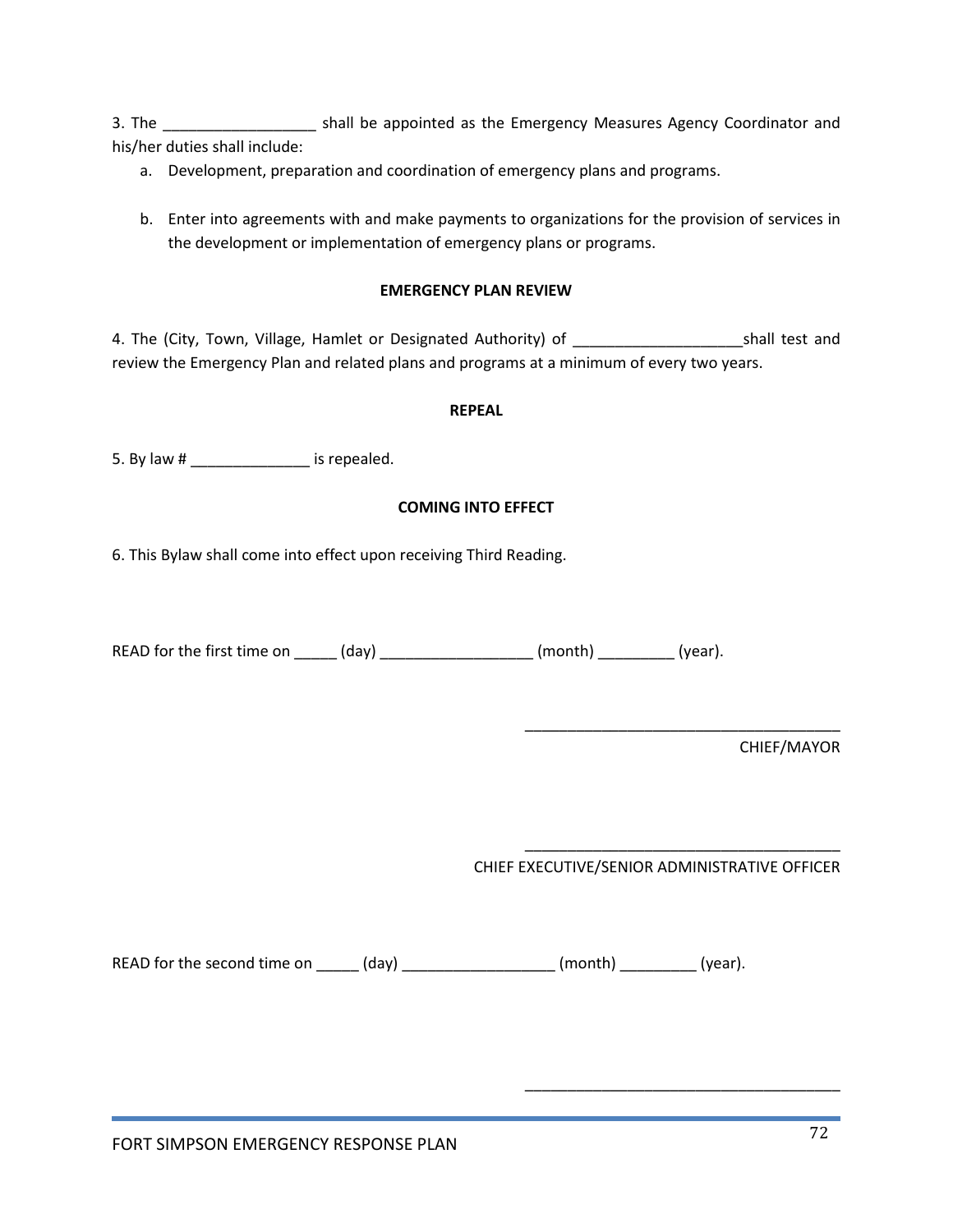CHIEF EXECUTIVE/SENIOR ADMINISTRATIVE OFFICER

\_\_\_\_\_\_\_\_\_\_\_\_\_\_\_\_\_\_\_\_\_\_\_\_\_\_\_\_\_\_\_\_\_\_\_\_\_

\_\_\_\_\_\_\_\_\_\_\_\_\_\_\_\_\_\_\_\_\_\_\_\_\_\_\_\_\_\_\_\_\_\_\_\_\_

\_\_\_\_\_\_\_\_\_\_\_\_\_\_\_\_\_\_\_\_\_\_\_\_\_\_\_\_\_\_\_\_\_\_\_\_\_

READ for the third time on \_\_\_\_\_\_ (day) \_\_\_\_\_\_\_\_\_\_\_\_\_\_\_\_\_\_\_\_ (month) \_\_\_\_\_\_\_\_\_\_\_ (year).

CHIEF/MAYOR

CHIEF EXECUTIVE/SENIOR ADMINISTRATIVE OFFICER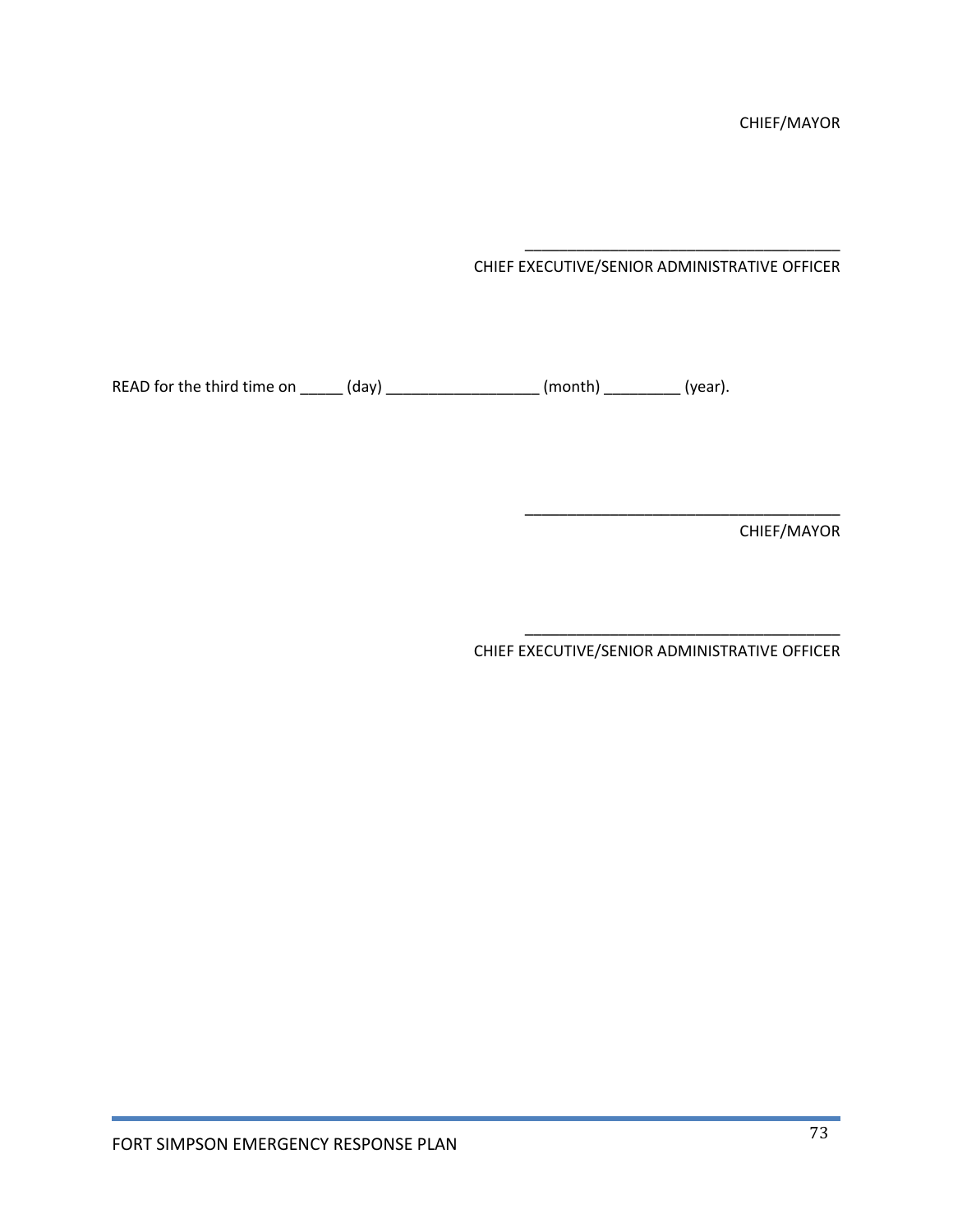**Appendix O: Mobile EOC**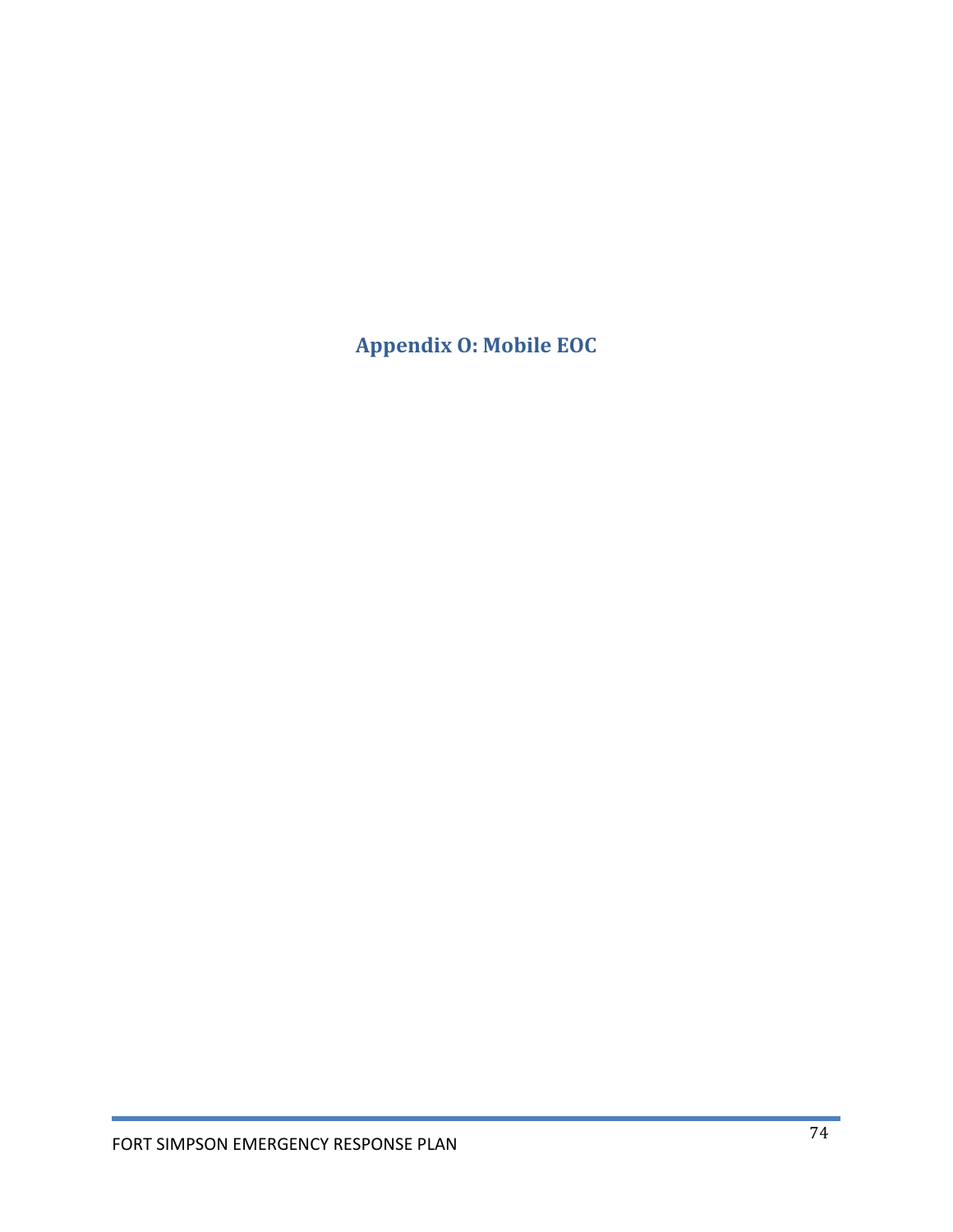### Mobile EOC List

- Emergency Plan (and any other hazard specific plans)
- Spill Contingency Plan
- NWT Emergency Plan
- The Civil Emergency Measures Act
- Community Maps (flood risk map, road map, Satellite image map)
- Community Contact Sheets
- Remote Communications Equipment Satellite Phones, Handheld Radio Equipment
- Notebooks and Pens
- A Laptop Computer
- Keys to an alternate EOC Site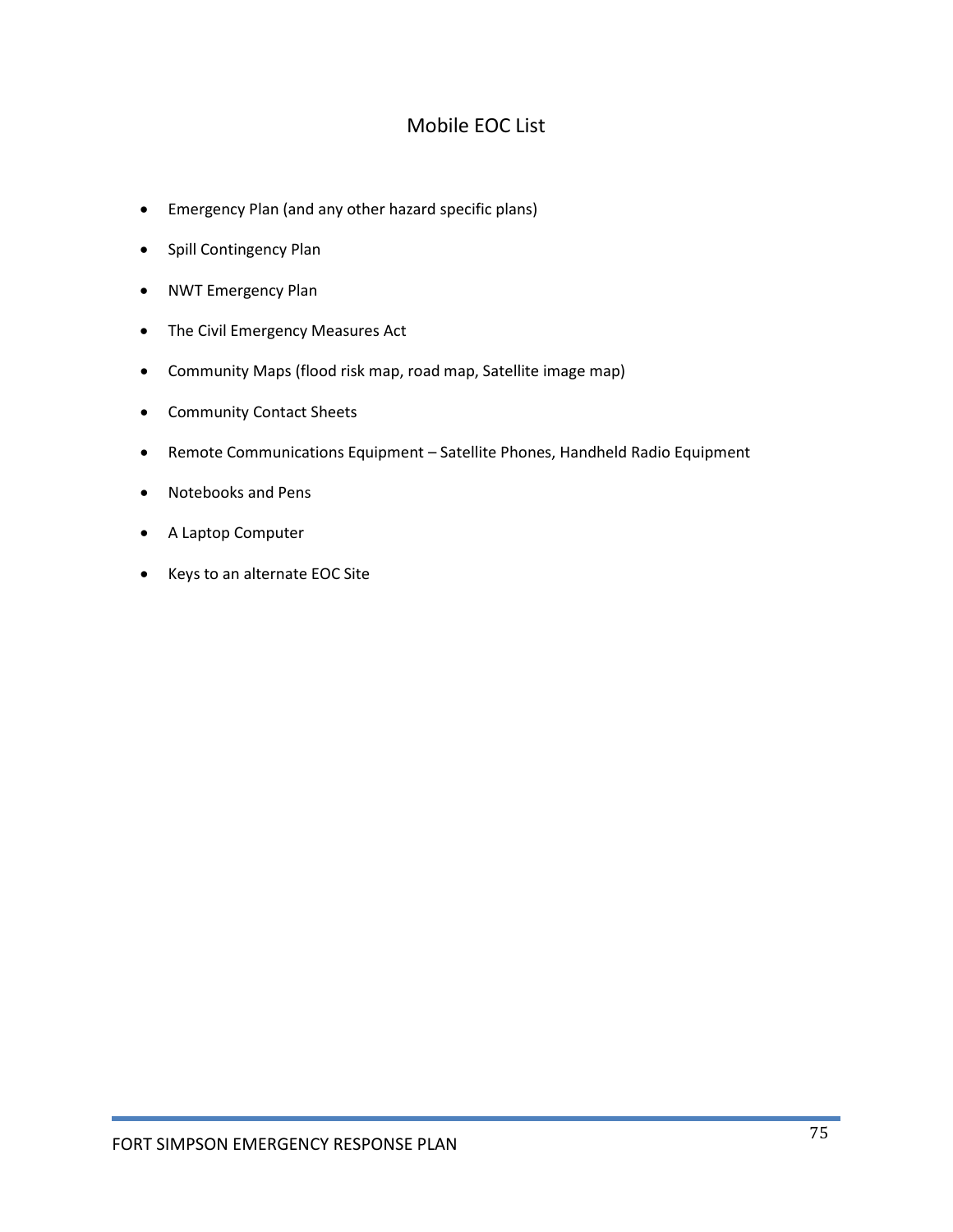**Appendix P: EOC Agenda Template**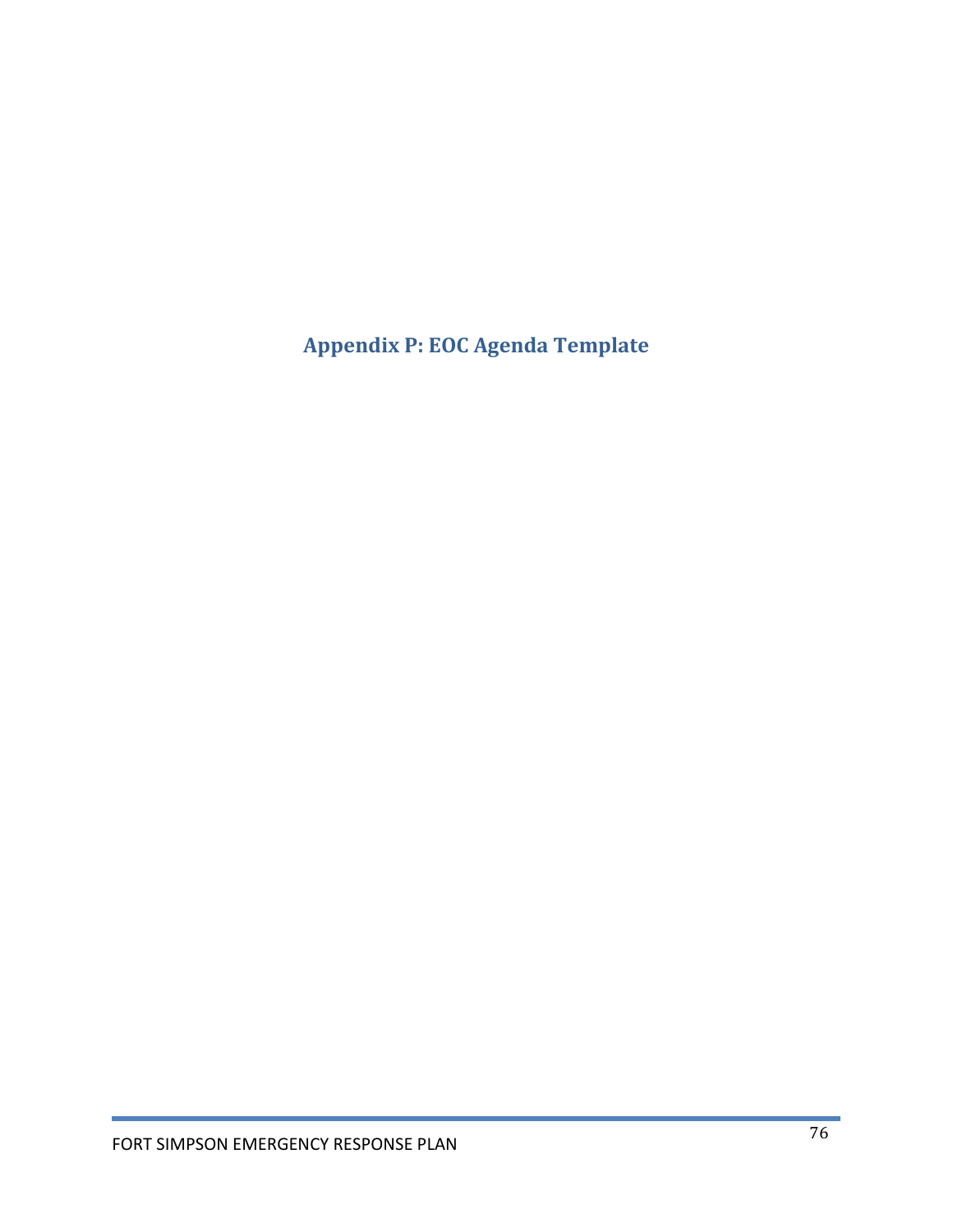## EOC Agenda Template

- Attendance/ Roundtable
- Situational Awareness Briefing
- Teleconference with Stakeholders
	- o MACA Regional Office
	- o Other affected communities
	- o Other
- Incident Action Plan development
- Incident Action Plan implementation
- Media Briefing
- End of day summary
	- o After hours continuity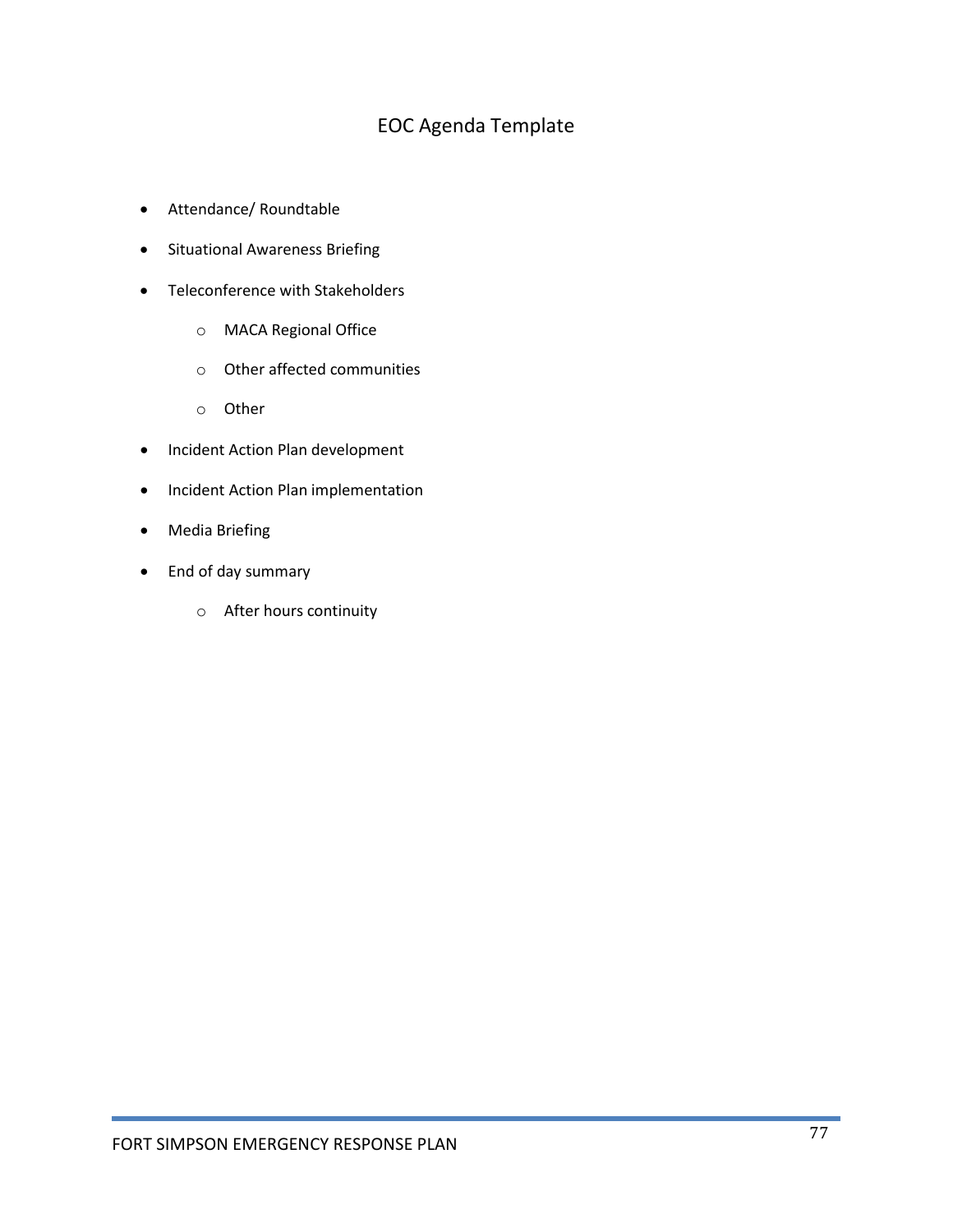**Appendix Q: Resource Inventory**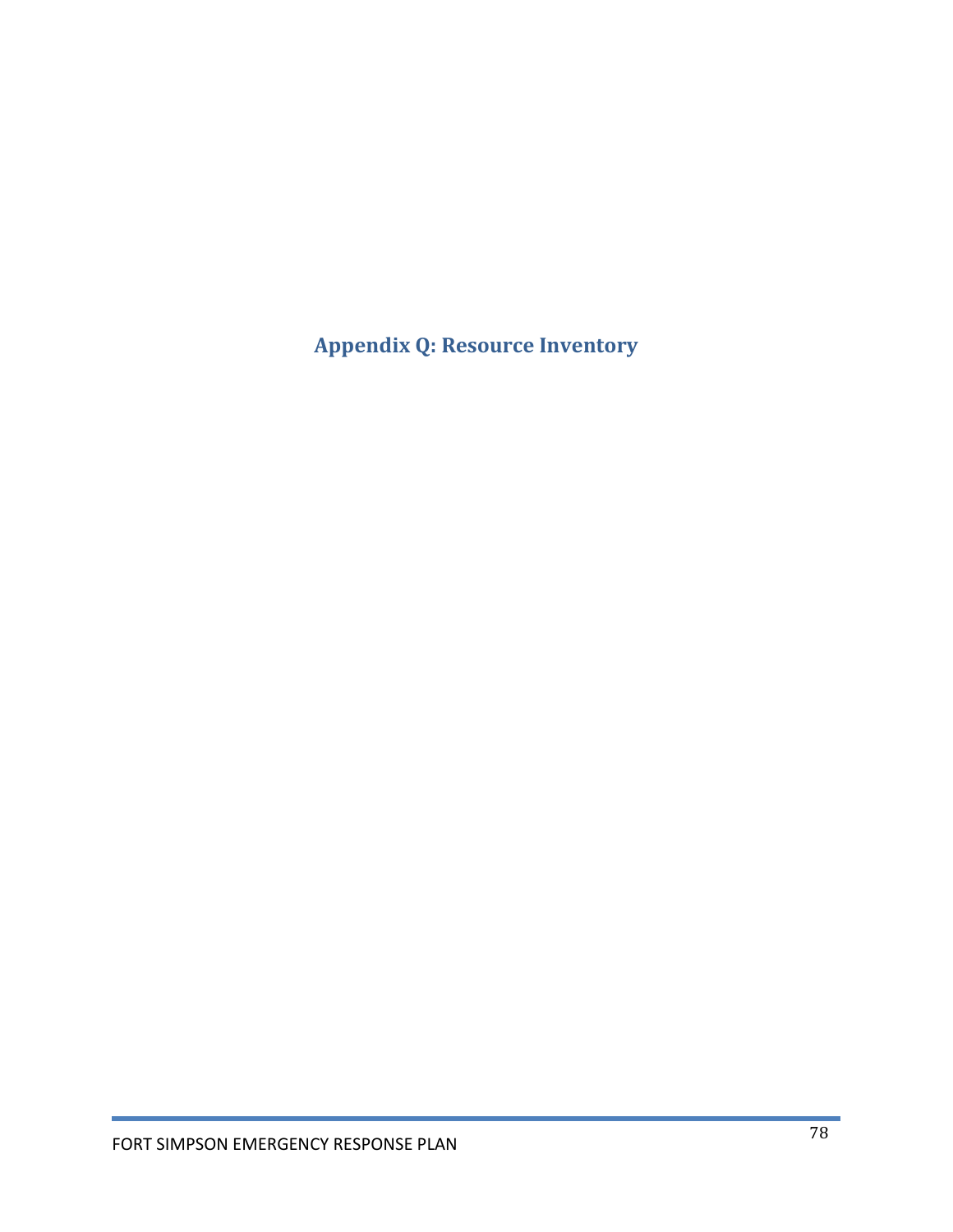\*View Excel file for resource inventory.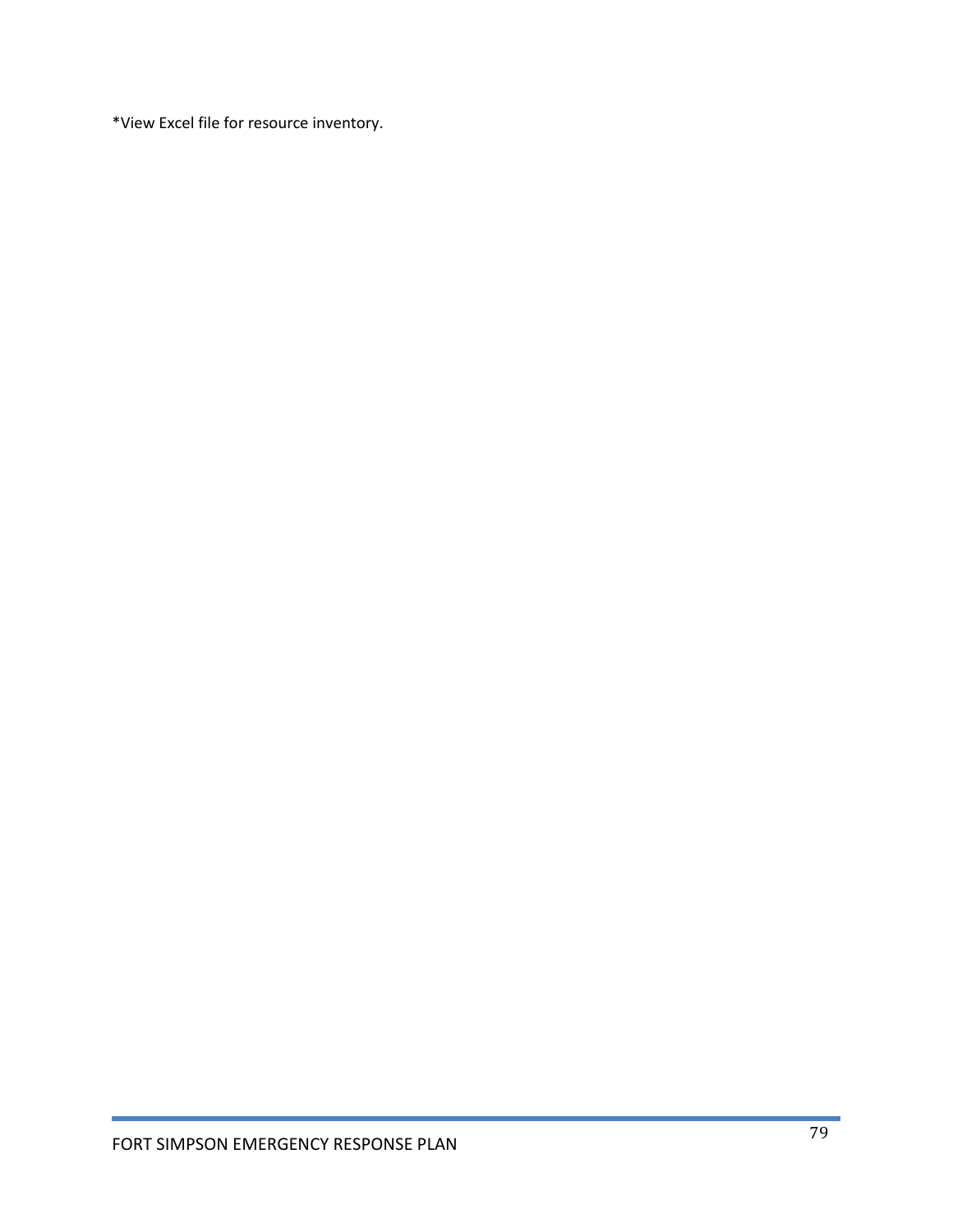**Appendix R: Remote Communications Protocol**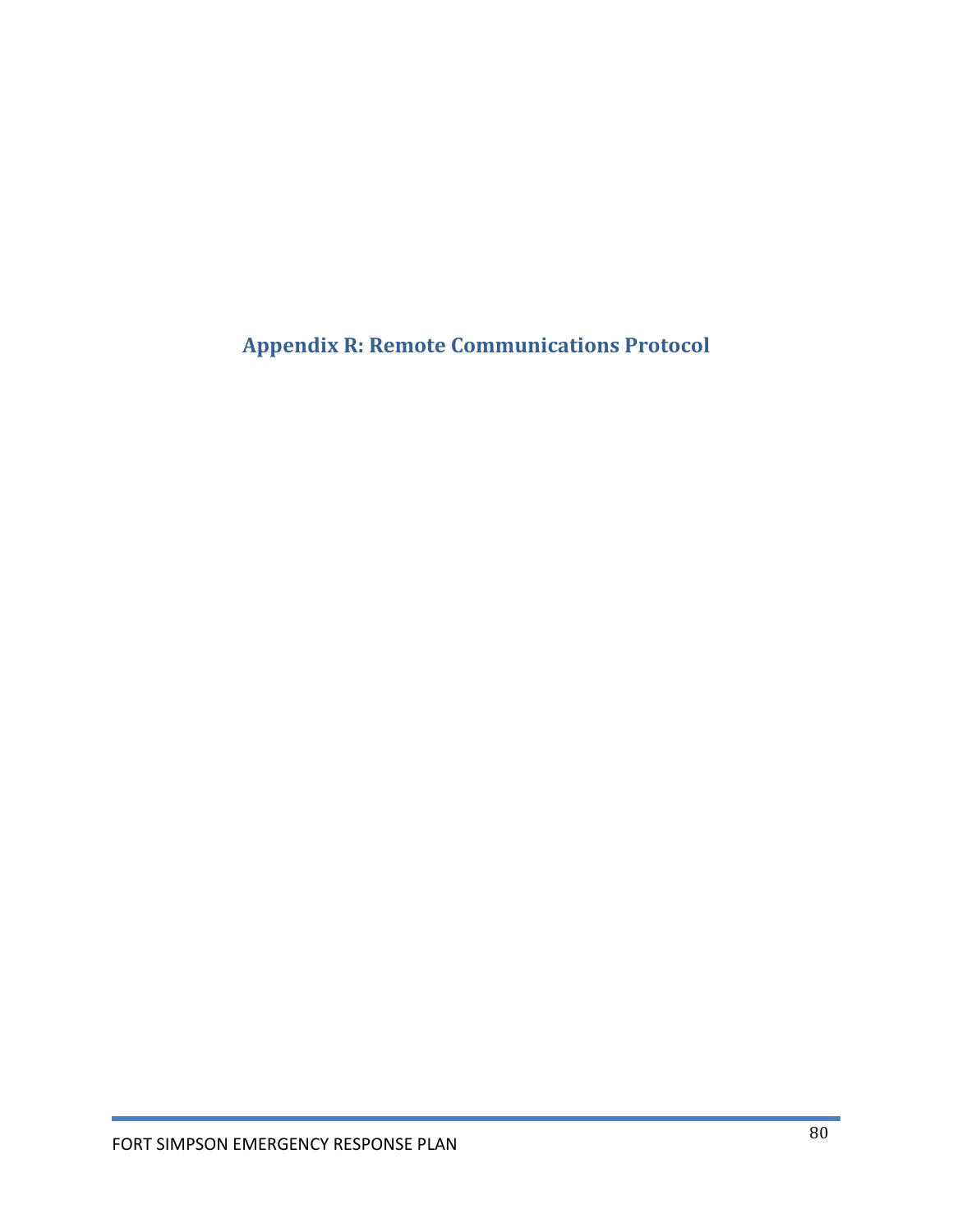# Remote Communication Protocol

In the event that normal communications (eg. Phone and internet) are not working all members of the CERC are expected to follow the following procedures:

- Turn on HF radios to the Fort Simpson Community Emergency Response Committee Channel : \_\_\_\_\_\_\_\_\_\_\_ (insert appropriate frequency/channel);
- Check in with the Emergency Coordinator to confirm connectivity;
- Once connectivity has been established the Emergency Coordinator shall use the Town's Satellite phone to establish connectivity with the MACA's Deh Cho Regional Superintendent; and
- MACA Regional Superintendent and the Town of Fort Simpson Emergency Coordinator to establish timings for regular check-ins.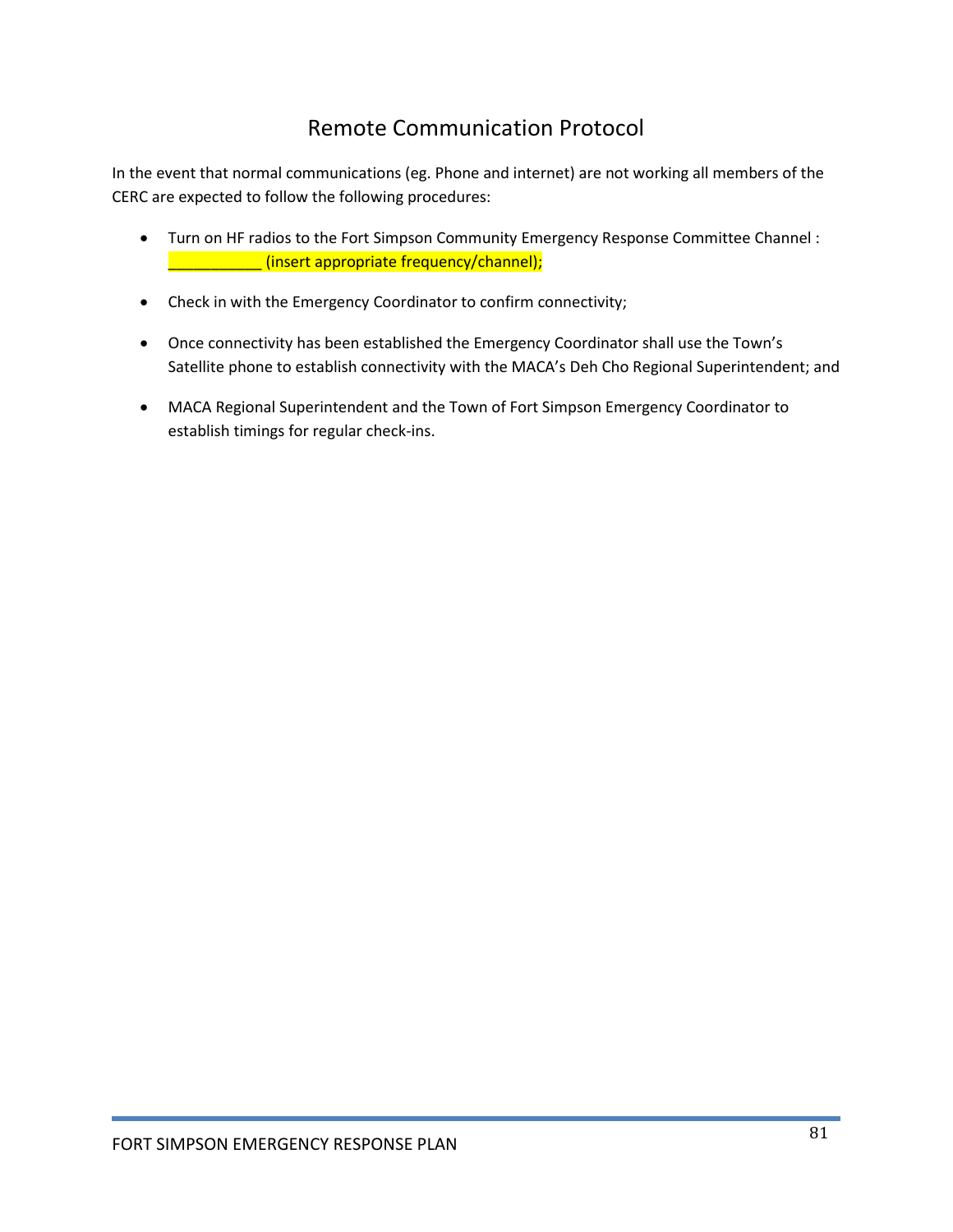**Appendix S: Shelter-In-Place Instructions**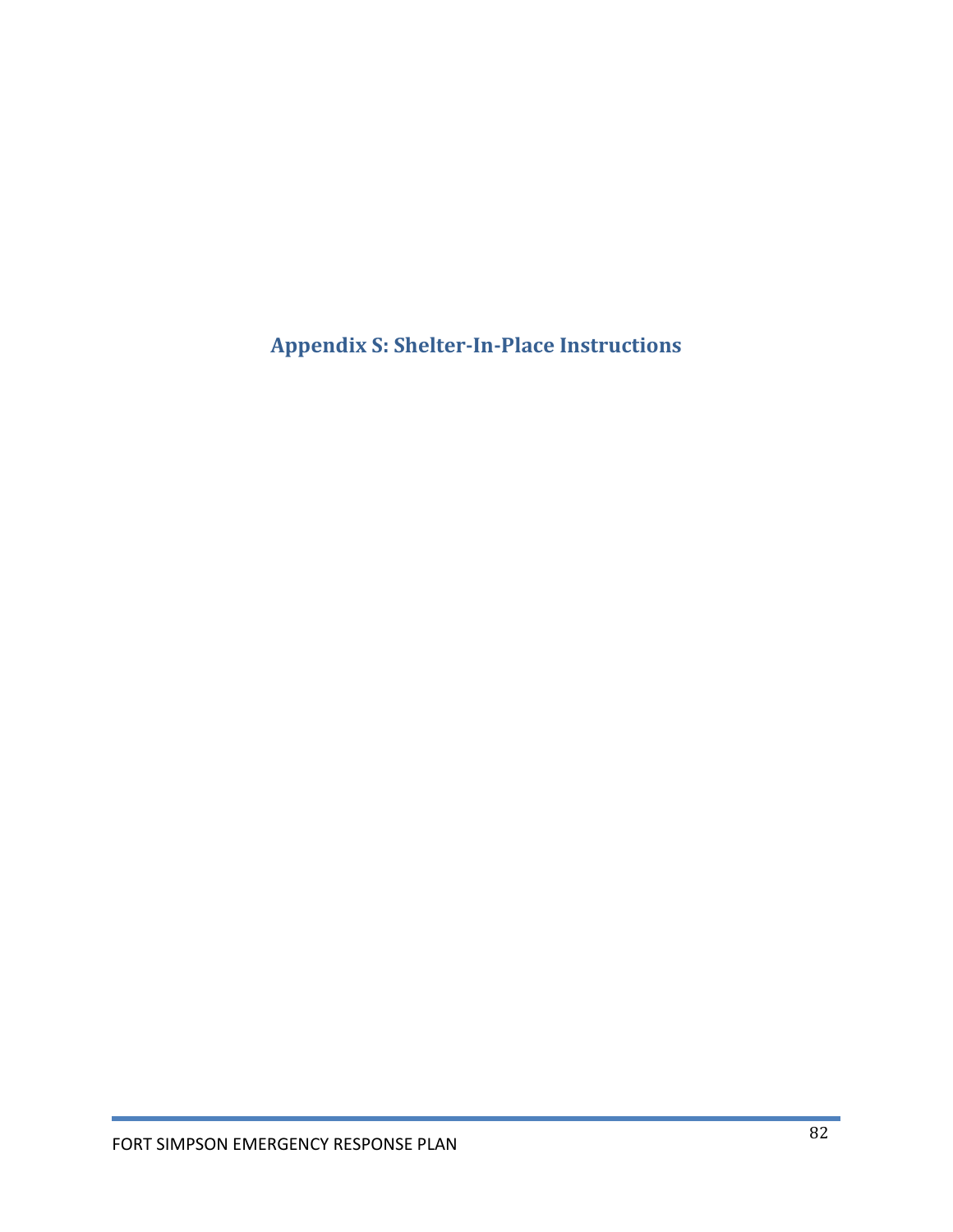### Shelter-In-Place Instructions

When setting up a shelter-in-place the building that is chosen should:

- Be capable of hosting a large number of people;
- Have adequate washroom and shower facilities;
- Have a food storage / cooking area; and
- Be resistant to fire (have a metal roof, or a roof that can be set up with sprinklers by ENR) and in an area of Town with lower fire risk.

In order to prepare the chosen building as a shelter-in-place, implement the following steps:

- Contact ENR regarding the potential to protect the building using sprinklers;
- Close all windows and doors;
- Tape any gaps around the exterior doors;
- Turn off any appliances that blow out indoor air (eg. Exhaust fans, gas stoves);
- Turn off appliances that suck in outdoor air (eg. Heating ventilation and air conditioning (HVAC) systems); and
- Turn down the thermostats to the minimum and turn off air conditioners.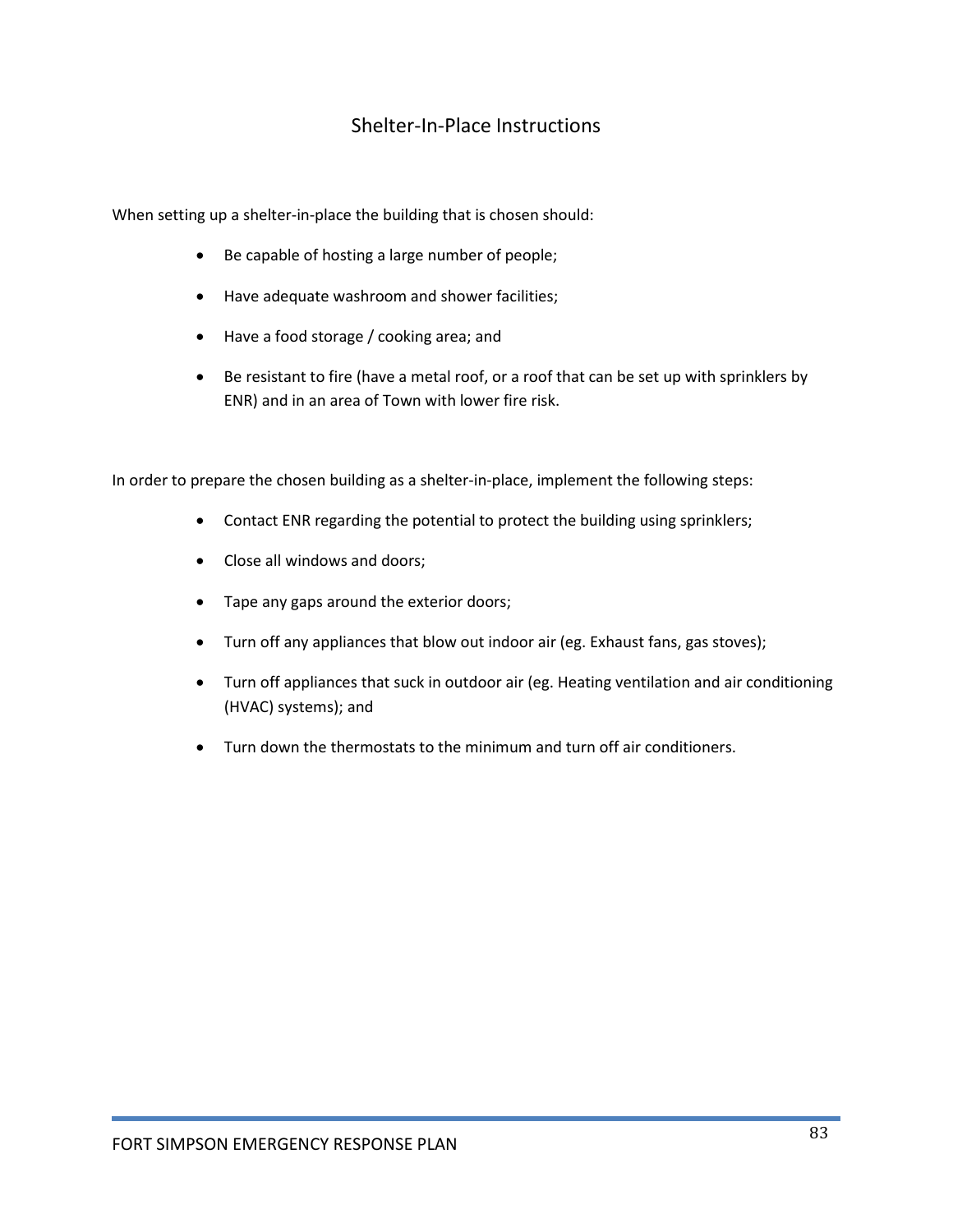**Appendix T: Evacuation Statistics**